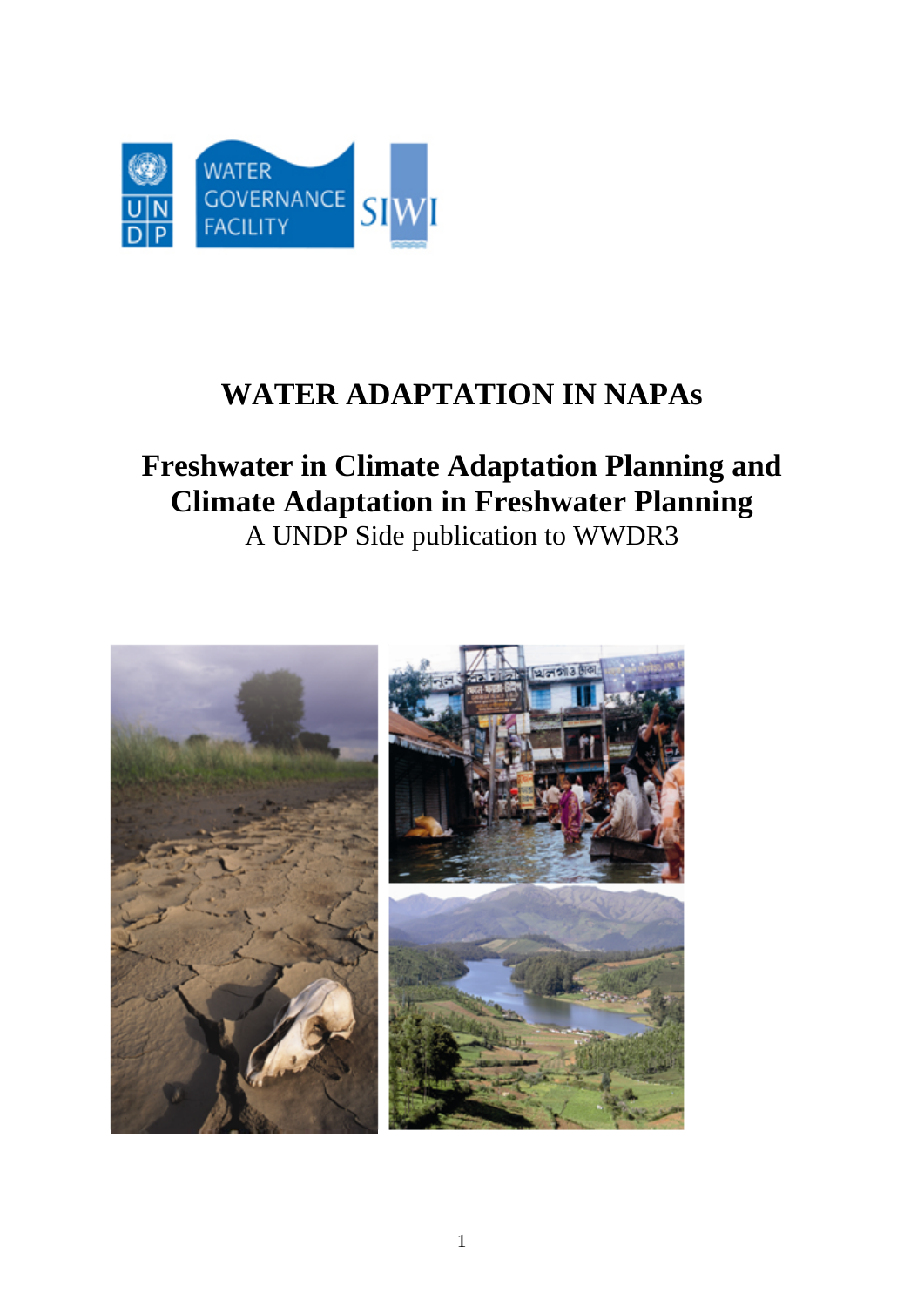# *Contents*

|                                                                                                                                                                             | $\overline{2}$ |
|-----------------------------------------------------------------------------------------------------------------------------------------------------------------------------|----------------|
|                                                                                                                                                                             |                |
|                                                                                                                                                                             |                |
| 2. Water related vulnerability and potential adaptation needs identified during NAPA-                                                                                       |                |
| 3. Analysis of water linkages in the NAPAs and National Communications of from different                                                                                    |                |
| 4. Adaptation to climate change as part of National Water Strategies ________________________ 17                                                                            |                |
| 5. Opportunities to address and integrate climate change considerations into water resources                                                                                | 19             |
|                                                                                                                                                                             |                |
|                                                                                                                                                                             | 23             |
|                                                                                                                                                                             |                |
| Annex II: Analysis of water linkages in the NAPAs and National Communications of Bhutan,                                                                                    |                |
| Annex III: Adaptation to climate change in water resources planning and part of National<br>Water Strategies of Bhutan, Eritrea, Niger, Rwanda, Samoa, Sudan and Zambia. 35 |                |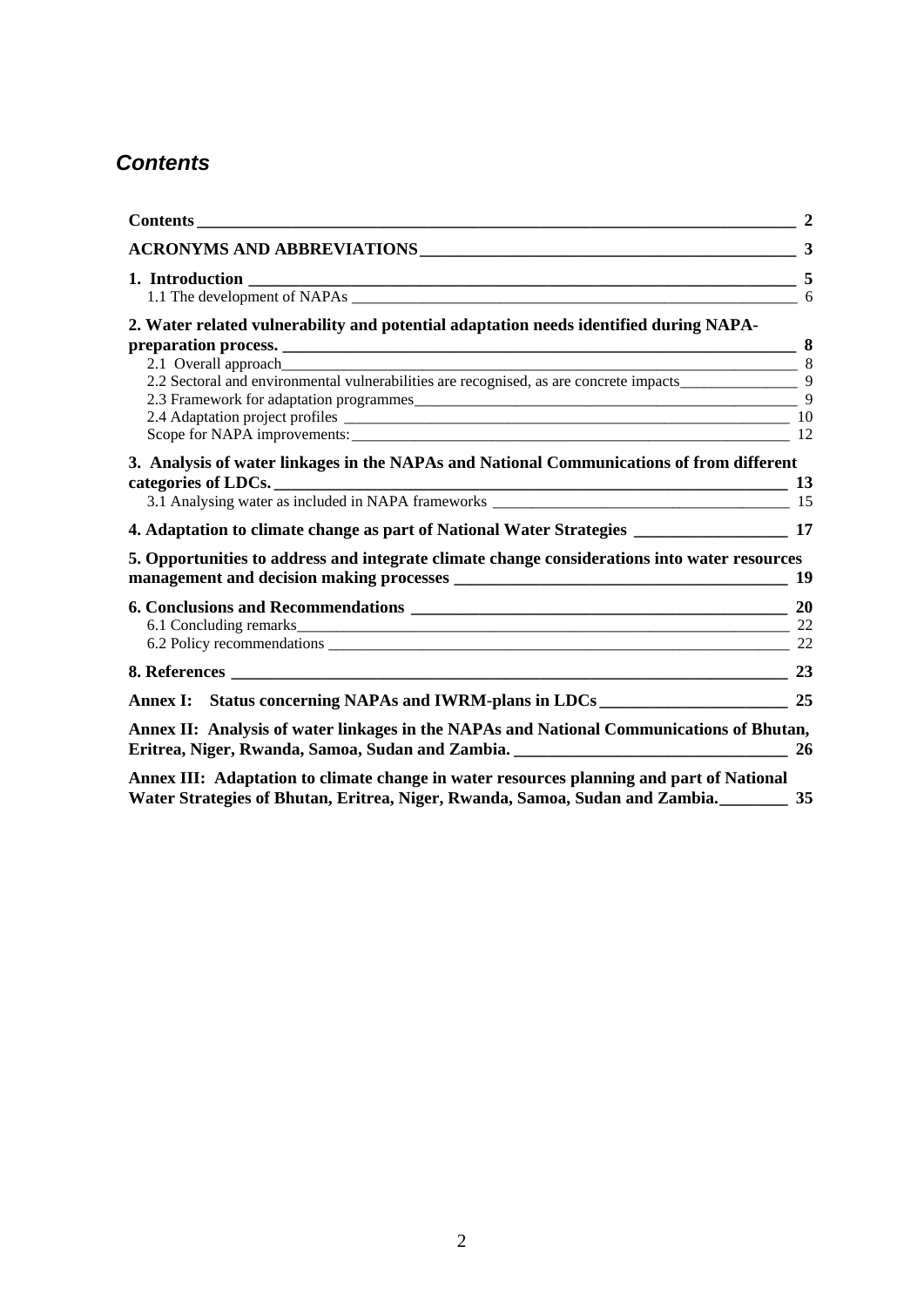# *ACRONYMS AND ABBREVIATIONS*

| <b>CBD</b>      | <b>Convention on Biological Diversity</b>                       |
|-----------------|-----------------------------------------------------------------|
| <b>CCD</b>      | <b>Convention to Combat Desertification</b>                     |
| <b>GEF</b>      | <b>Global Environmental Facility</b>                            |
| <b>GHG</b>      | <b>Green House Gas</b>                                          |
| <b>GLOF</b>     | <b>Glacier Lake Outburst Floods</b>                             |
| <b>ICIMOD</b>   | <b>International Center for Integrated Mountain Development</b> |
| <b>IWRM</b>     | <b>Integrated Water Resources Management</b>                    |
| <b>LDC</b>      | <b>Least Developed Country</b>                                  |
| <b>LDCF</b>     | Least Developed Countries' Fund                                 |
| <b>LEG</b>      | LDC Expert Group                                                |
| <b>MEA</b>      | Multilateral Environmental Agreement                            |
| <b>NAPA</b>     | National Adaptation Programme for Action                        |
| NC              | <b>National Communication</b>                                   |
| <b>NGO</b>      | Non-Governmental Organization                                   |
| <b>PRSP</b>     | <b>Poverty Reduction Strategy Paper</b>                         |
| <b>SIDS</b>     | <b>Small Island Developing State</b>                            |
| <b>SCCF</b>     | Special Climate Change Fund                                     |
| <b>UNDP</b>     | <b>United Nation Development Program</b>                        |
| <b>UNDP WGF</b> | <b>UNDP Water Governance Facility at SIWI</b>                   |
| <b>UNEP</b>     | <b>United Nation Environmental Program</b>                      |
| <b>UNFCCC</b>   | United Nation Framework Convention on Climate Change            |
| <b>UNITAR</b>   | United Nations Institute for Training and Research              |
| <b>WSSD</b>     | World Summit on Sustainable Development (Johannesburg 2002)     |
|                 |                                                                 |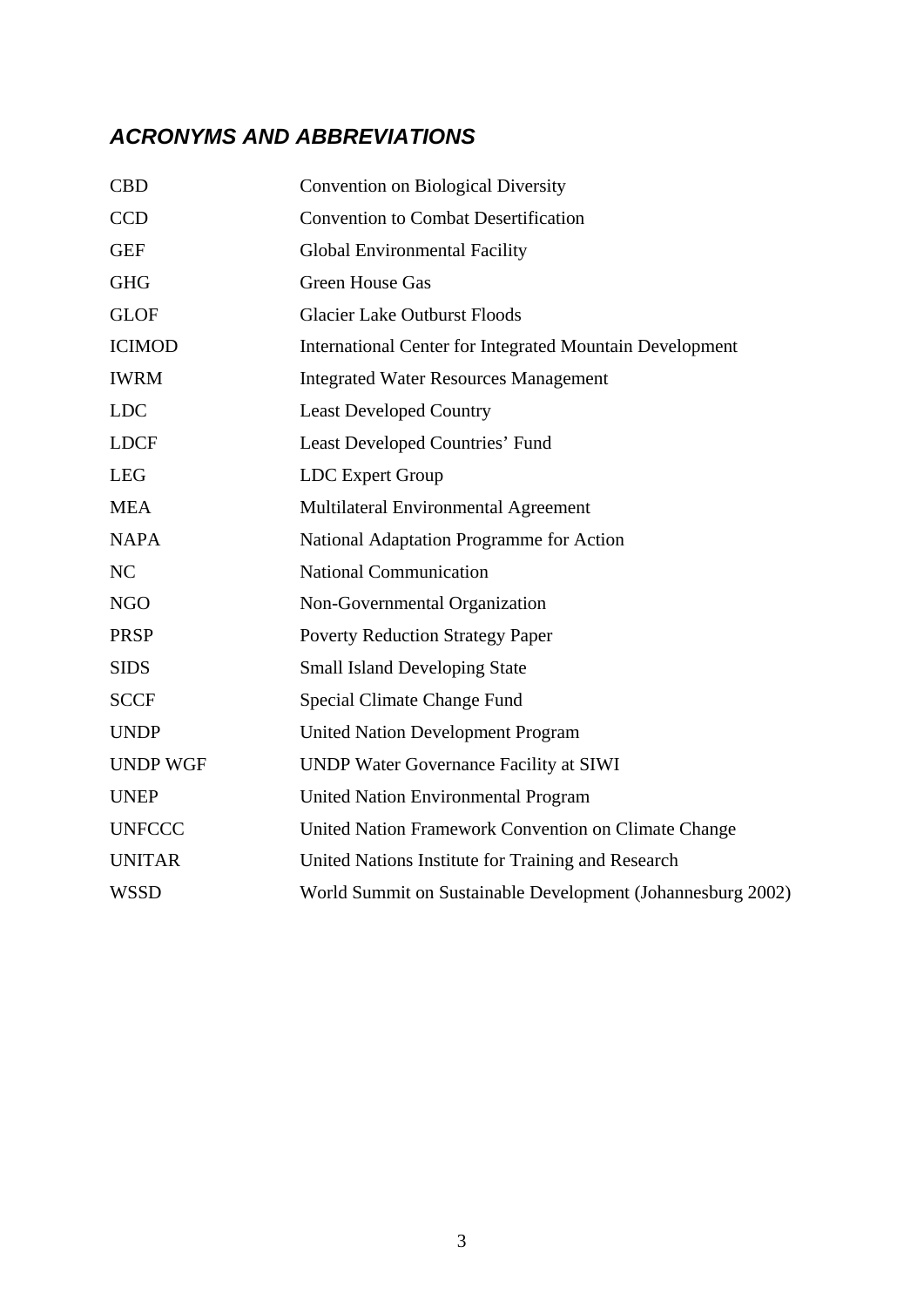Acknowledgement: This publication was developed by the UNDP Water Governance Facility (WGF). Gunilla Björklund was the lead author. Substantial contributions were provided by Håkan Tropp, Joakim Harlin, Alastair Morrison and Andrew Hudson. The financial support to the WGF from the Swedish International Development Cooperation Agency (Sida) is gratefully acknowledged.

Stockholm, 20 January, 2009.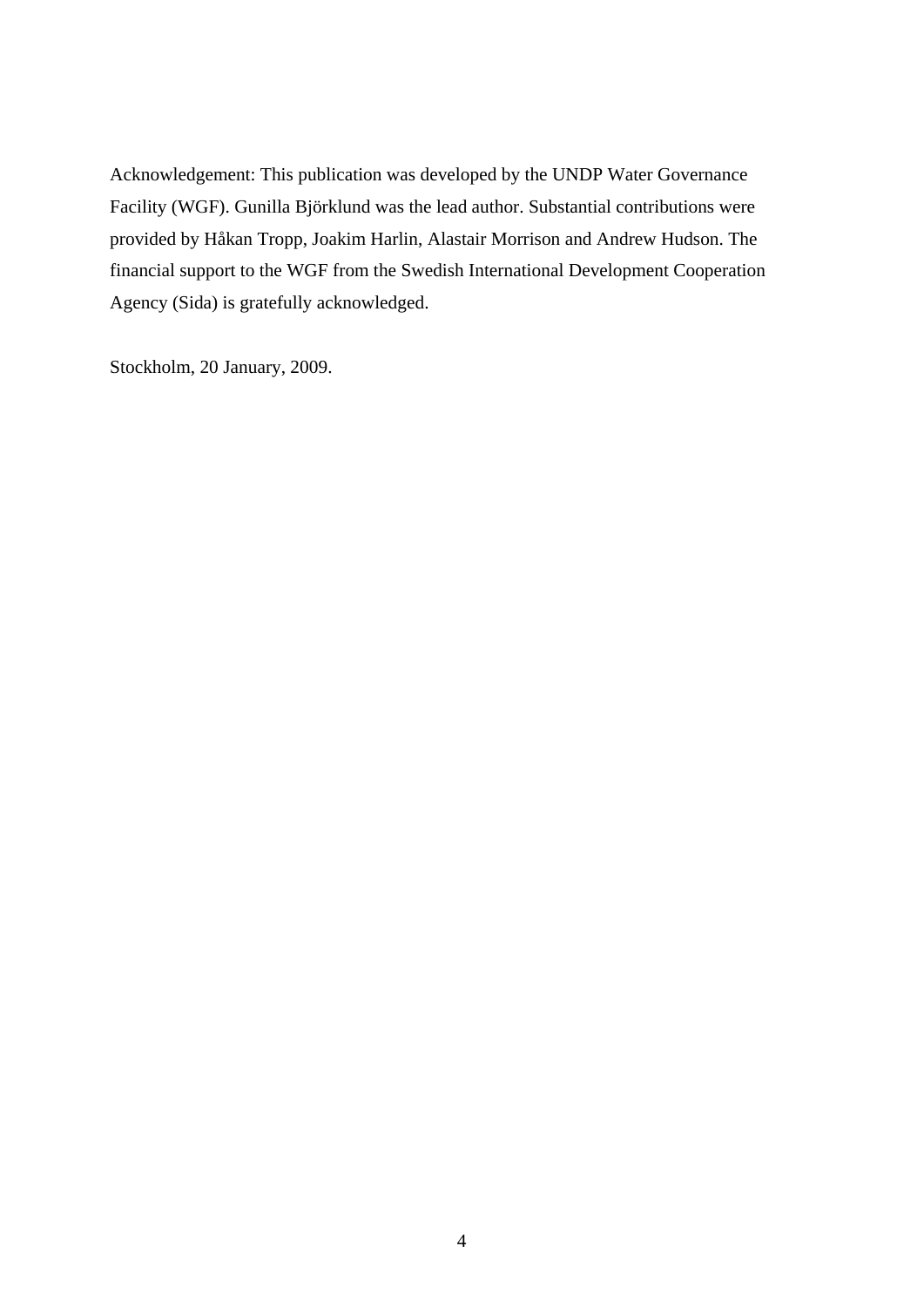# *1. Introduction*

It has long been recognised that adaptation is critical to enable societies to deal with impacts of both natural and anthropogenic environmental change, especially in low-income countries. It was already discussed in the process leading up to the Rio Conference in 1992. Perhaps foremost among current challenges to development is the threat from anthropogenic climate change due to greenhouse gases. The Stern Review Report (2006) recognised that adaptation to climate change will in most cases provide local benefits, including economic benefits, realised without long lag times, in contrast to mitigation. Adaptation actions should be integrated into development policy and planning at every level, and as Stern emphasis "ignoring climate change is not a viable option – inaction will be far more costly than adaptation". In fact, much of adaptation work is an extension of sound governance and management structures, in particularly in the water and water-related sectors, although it implies an evolution in the way it is done. As the poorest countries will be hit earliest and hardest, adaptation efforts in developing countries must, according to Stern, be accelerated and supported by the international community. The UNDP Human Development Report 2007-2008 on Fighting climate change: Human solidarity in a divided world, draws similar conclusions. It states: "Successful adaptation coupled with stringent mitigation holds the key to human development prospects for the 21st Century and beyond." While many of the world's poor cannot adapt their way out of dangerous climate change, the impacts of global warming can be diminished through the implementation of effective policies and appropriate infrastructure development. Adaptation actions taken in advance can reduce the risks and limit the human development damage caused by climate change.

The Technical Paper on "Climate Change and Water, published by IPCC WG II in June 2008 (Bates et al, 2008) recognises that freshwater-related issues play an instrumental role among key regional and sectoral vulnerabilities. The Technical Paper states that "freshwater and its availability and quality will be the main pressures on, and issues for, societies and the environment under climate change; hence it is necessary to improve our understanding of the problems involved".

In a report for UNDP (July 2008) Schipper *et.al*. discusses the links between vulnerability to climate change and the development objectives that fall under the MDG. Such clear linkages at individual, group or society level are some of the reasons behind the efforts to mainstream adaptation that can be found in national development plans as in Bangladesh. Linked to that they identify as a difficulty that different approaches to adaptation, which might occur across sectors may result in difficulties to mainstream adaptation into physical and developmental planning.

At the COP 14 of the UNFCCC in Poznan in December 2008, adaptation was an important item on the agenda. During a Workshop on "Shared visions on long-term cooperative action" held during a session by the Ad Hoc Working Group on Long-Term Cooperative Action under the Convention (AWG-LCA) the delegate representing EU stated the following:

"Adaptation is the responsibility of all countries and should be implemented in partnership. To advance the implementation of effective adaptation, adaptation should be integrated into all relevant decision-making processes." The representative for the LDCs in his presentation included the following needs: "- Shifting the paradigm from the current fragmented approach to adaptation to one that is based on rigorous planning and predictable and adequate financing. - Sustainable long term implementation must be a pillar of the shared vision on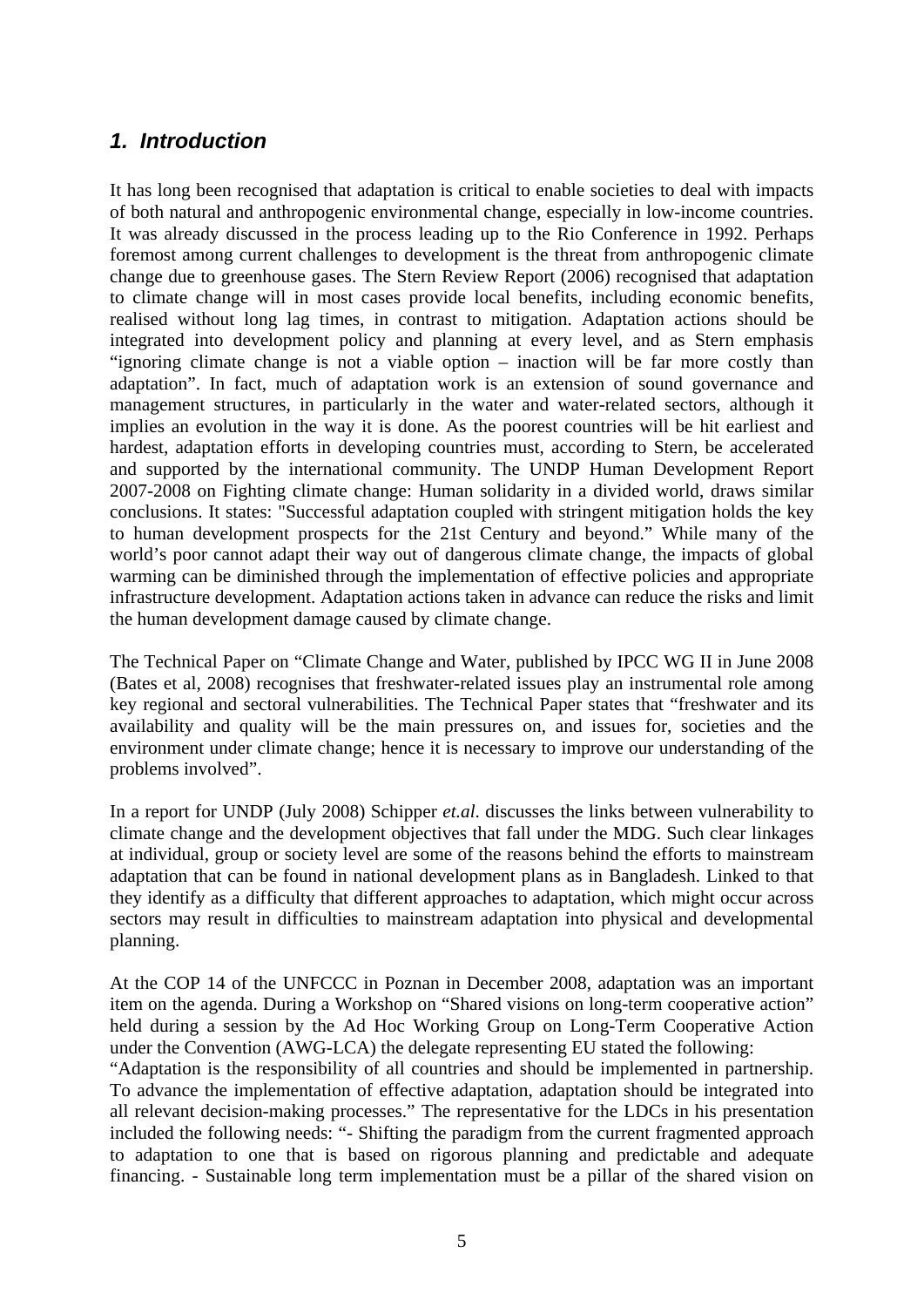adaptation. - A shared vision on adaptation must also make provisions for the creation of effective, enabling environment for adaptation, nationally, regionally, and internationally with support of appropriate knowledge based institutional network."

It is evident that impacts of climate change will seriously affect the availability of water resources and that responses so far at best have been slow in most developing countries. The Report looks at water adaptation aspects in ongoing processes of formulating and implementing National Adaptation Programmes of Action – NAPAs. Adapting to climate change and increased variability will entail dynamic spatial and temporal adjustments at every level – from community-based to national and international. The range of practices that can be used to adapt to climate change is diverse, and includes changes in behavior, structural changes, policy based responses, technological responses and/or managerial responses, all of which could be related to the water sector as well as other sectors which water cuts across. The NAPA-process is an example of an internationally initiated process – under the United Nation's Framework Convention on Climate Change, UNFCCC, that targets national work for the least developed countries, LDCs. The Report is scrutinizing the water policy and NAPA interface and to what extent and in what ways water issues are made part of the NAPAs, and to what extent existing water sector plans and policies include adaptation as a strategic area.

### **1.1 The development of NAPAs**

The National Adaptation Programmes of Action<sup>1</sup>, the NAPAs, is an initiative agreed under the UN Framework Convention on Climate Change, UNFCCC, at its Conference of the Parties in 2001. It aims at building adaptive capacity in the most vulnerable countries, the LDCs. The NAPAs' main objective is "to serve as a direct channel where by the LDCs may communicate their urgent and immediate adaptation needs". The NAPA document shall further identify linkages to more long-term strategy frameworks, such as MEAs, PRSPs or applicable national agreements, such as Water Acts. But their agreed format implies that they are neither providing for a long-term strategy for adaptation to climate change, nor are they associated with any detailed plan for implementation of the identified activities. A very important aspect is that it is the process associated with producing the NAPA for a country that is the most important adaptation capacity building and awareness-raising outcome. The LDCs often lack institutional as well as human capacity to address their adaptation needs and the NAPA process as well as other supporting activities can be seen as activities to enable such capacity. An LDC Expert Group (LEG), developed under the UNFCCC, has provided guidance and advice on the preparation of the NAPAs.

The process of producing a NAPA is initiated by establishing the NAPA structure, including NAPA teams, steering committees and working groups as needed. It is important to ensure national ownership and support for the process by including the responsible ministries in the teams. The next step is the synthesis of available information of baseline vulnerability, including impact assessments, coping strategies, national development plans etc. A participatory assessment of vulnerability to current climate variability and extreme events and to climate change is done partly based on this background material. This consultation with stakeholders includes identification of regions and areas of specific vulnerability where severe adverse impacts of climate change will occur. The stakeholder consultations would further include identification of key adaptation projects, ranking them according to identified priorities and developing project profiles to address urgent and immediate adaptation needs.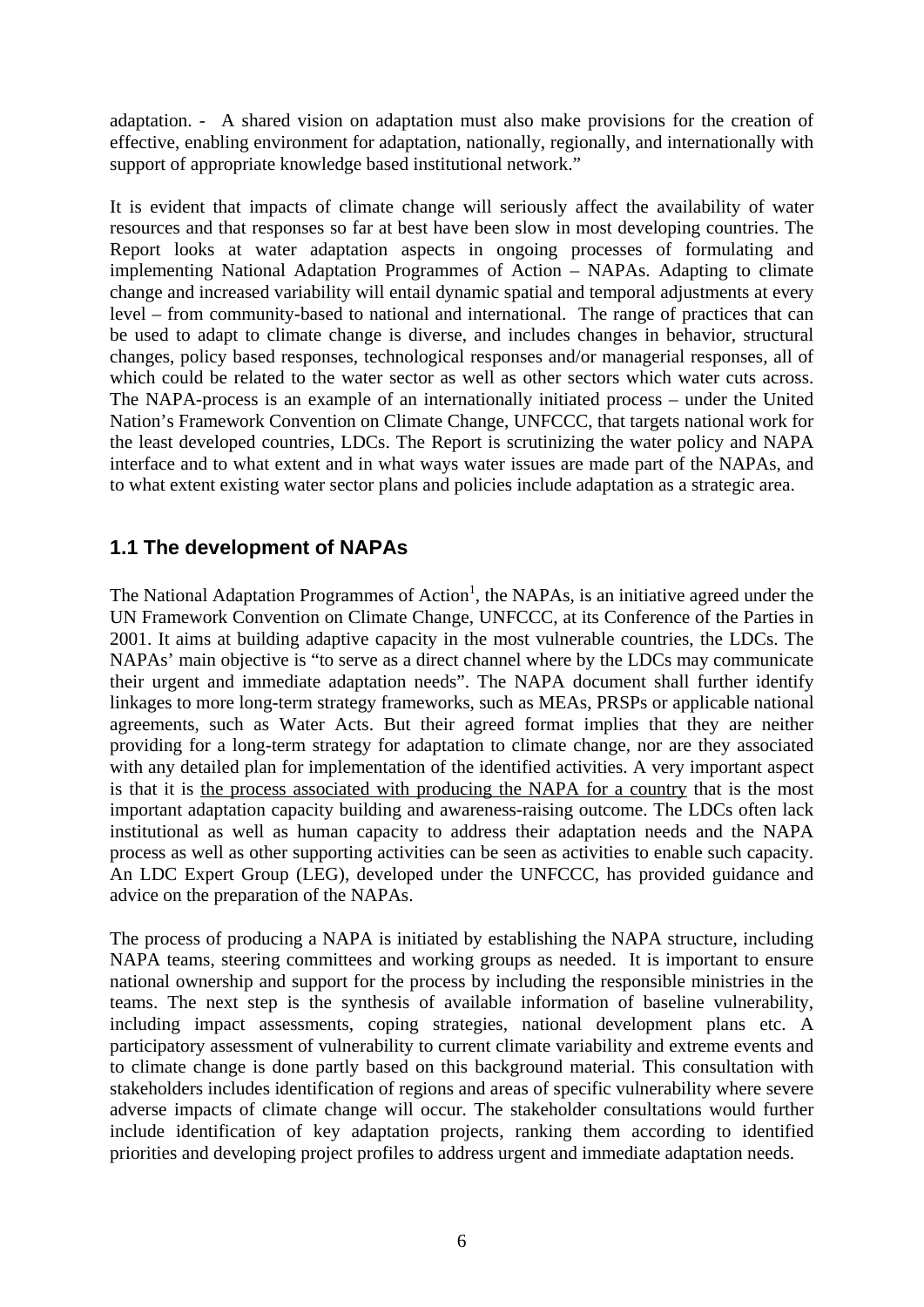The approach followed by the teams in the process of developing the different NAPAs is guided by some basic principles, including that the process 'should have a country-driven approach and be a participatory process involving multi-stakeholder consultation, reflecting a true bottom-up approach'. Further the process should involve a multidisciplinary group of experts and undertake comprehensive and integrated assessments but also recognise synergies with activities implemented under other multilateral environmental agreements.

Lessons learned in preparing NAPAs have been synthesised by Osman-Elasha and Downing (2007) based on the 14 NAPAs submitted to the UNFCCC by the  $5<sup>th</sup>$  April 2007, half of which were from African LDCs. According to the analysis the main weaknesses experienced during the process of preparing the NAPAs were institutional barriers that hindered the free exchange of information including communication problems between central offices and states. The main strengths according to Osman-Elasha – Downing were the participatory approach and the consideration of both vulnerability and adaptation. The analysis built on interviews with members of NAPA teams, and the most important conclusion was the need to see the NAPA preparation as a process and not as an end product. Moreover, it is important to continue that process and not to lose momentum but to prepare specific projects for funding through for example the GEF, and to create synergies with ongoing planning processes.

Climate change and climate variabilities by definition imply long-term changes of mean temperature and of precipitation/evaporation due to GHG emissions as well as extremes as droughts and floods. The water sector and other sectors depending on access to water are invariably impacted. An important aspect of adaptation to climate change is therefore water related adaptation. Planning for adaptation should include water resources planning, as should water resources planning take into account the impacts of climate change on the water resources sector. Mainstreaming climate adaptation into national development planning would include integrating adaptation-related policy and activities including with water resources management planning. Very few of the LDCs, however, have developed and adopted any formal plans for the water resource sector, let alone any integrated water resources management, IWRM, plans, as agreed at the WSSD in Johannesburg 2002.

38 LDCs had completed the process leading to the NAPA document and presented it to the UNFCCC by October 2008<sup>1</sup>, 24 of which have done that with support by UNDP, 12 with support by UNEP, and 2 supported by the World Bank. According to the Progress Report on the LDCF and the SCCF of October 21, 2008 (GEF/LDCF.SCCF.5/inf.3) 6 additional NAPAs are expected to be completed in early 2009.

Only 4 LDCs had reported to have IWRM plans in place and only 14 were preparing their IWRMs according to a survey undertaken by UN Water for the CSD 16 meeting (UN-Water 2008). At the UNFCCC meeting in Poznan December 2008 two more were in place.

At the UNFCCC COP 14 in Poznan "Enhanced action on adaptation" including planning and implementation, nature of adaptation plans including NAPAs, integration of adaptation into national policy etc" was also dealt with. The final document<sup>2</sup> includes the following recommendations:

1

<sup>&</sup>lt;sup>1</sup> The following NAPAs were submitted by April 2008: In 2004 Mauretania, in 2005 Bangladesh and Samoa, in 2006 Bhutan, Comoros, Djibouti, Haiti, Madagascar, Malawi, Niger, DR Congo and Senegal, in January – June 2007 Burundi, Cambodia, Eritrea, Kiribati, Lesotho, Rwanda and Tuvalu, in July – December 2007 Burkina Faso, Cape Verde, Guinea, Mali, Sao Tome and Principe, Sudan, Tanzania, Uganda, Vanuatu and Zambia, in early 2008 Benin, Gambia, Guinea-Bissau and the Maldives, and by July 2008 Central African Republic, Ethiopia, Liberia, Mozambique and Sierra Leone.

<sup>&</sup>lt;sup>2</sup> FCCC/AWGLCA/2008/16/Rev 1.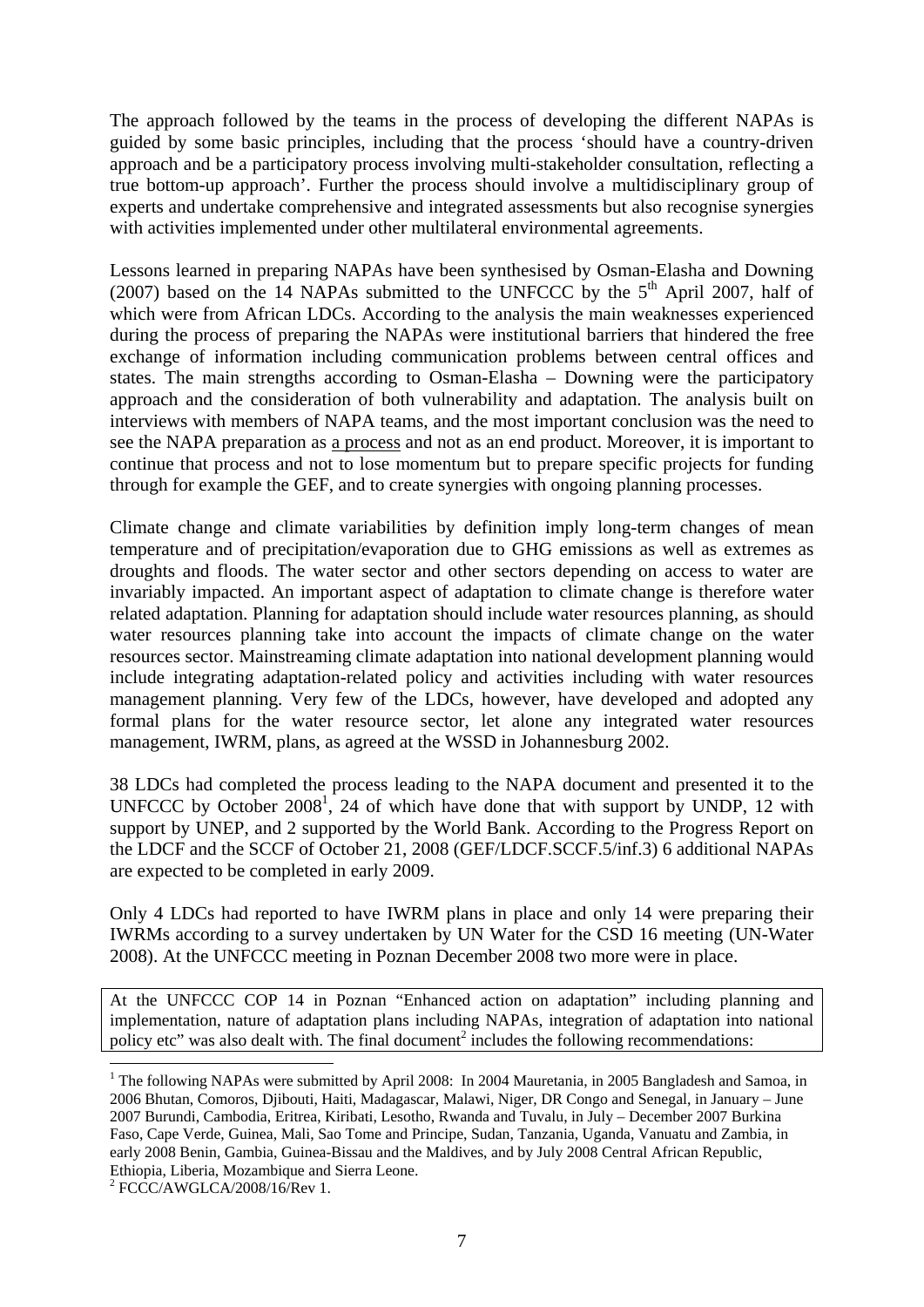"National adaptation plans should go beyond the current NAPAs, and should be:

- i Established as a formal process (AOSIS, MISC.5/Add.2; Gambia, adaptation workshop), prepared in all developing countries (China, MISC.5; AOSIS, adaptation workshop), integrated into all relevant decision-making processes (EC and its member States, shared vision workshop), and provided with support and guidance (United States, adaptation workshop), including support through capacity-building (China, risk workshop);
- ii Living documents to reflect new and more detailed information and to reflect changes in domestic priorities (Australia, MISC.2/Add.1);
- iii Based on environmental and economic vulnerability analysis, an identification of urgent, mediumand long-term action and their costs, and should establish and strengthen institutional capacity for adaptation and environmental education/awareness (Chile, MISC.5/Add.2);
- iv Built on the lessons learned from existing mechanisms and processes, like NAPA process in the context of decision 1/CP.10, and prioritized with the assistance of support mechanisms and guidelines (AOSIS, MISC.2/Add.1);
- v Nested in a national policy/programmatic and regulatory context (EC and its member States, MISC.5/Add.1; Canada, MISC.5/Add.2), and should take into account insurance-related actions and the application of measurement, reporting and verifying (Bangladesh, risk workshop)"

# *2. Water related vulnerability and potential adaptation needs identified during NAPA-preparation process.*

# **2.1 Overall approach**

#### **Adaptation is by IPCC defined as:**

*"…adjustment in natural or human systems in response to actual or expected climatic stimuli or their effects, which moderates harm or exploits beneficial opportunities."* 

**and by UNDP** (2006) as*"Changing existing policies and practices and/or adopting new policies and practices so as to secure Millennium Development Goals in the face of climate change and its associated impacts".* 

#### **Vulnerability is by the IPCC defined as:**

*"...the degree to which a system is susceptible to, or unable to cope with, adverse effects of climate change, including climate variability and extremes. Vulnerability is a function of the character, magnitude, and rate of climate variation to which a system is exposed, its sensitivity, and its adaptive capacity."* 

The countries involved in the NAPA-process are *(a)* to synthesize available information on adverse effects of climate change, *(b)* to, based on such information, assess vulnerability to current climate variability and extreme weather events, and *(c)* to assess whether climate change is causing increases in associated risks. This process should, according to the Annotated Guidelines for the preparation of NAPAs (2002), be undertaken in a participatory process, with a multidisciplinary approach and in a sustainable development perspective. The sustainable development approach, capturing the social, environmental and economic components, would imply a long-term perspective, while the instructions in the NAPA Guidelines to be "action-oriented" and "set clear priorities for urgent and immediate adaptation activities" implies a much shorter term perspective. The NAPAs are thus applying both to short-term and long-term strategies and actions. It is important that NAPAs not only take into account short-term projects but also recognize the need for a coherent long-term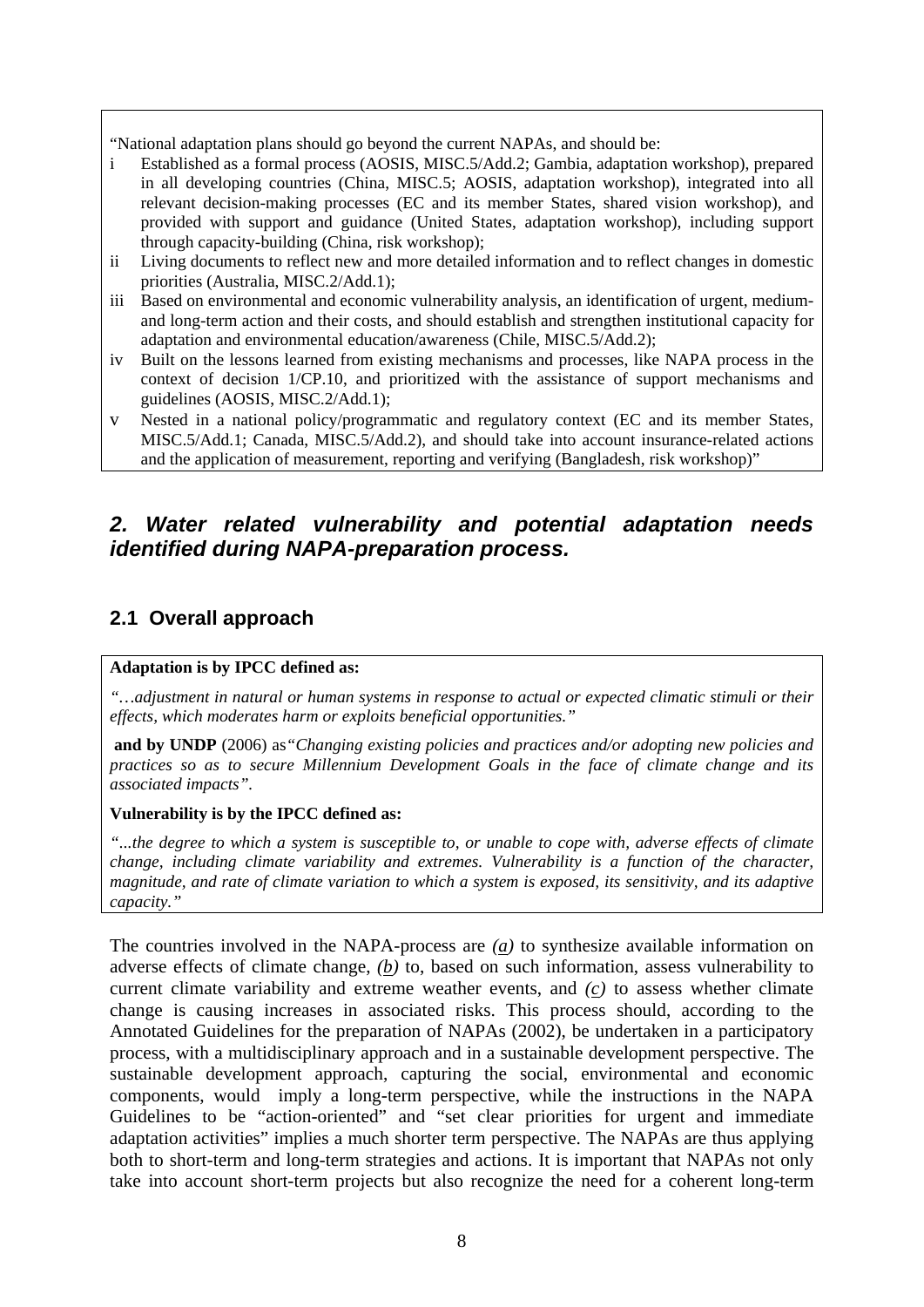adaptation strategy to which the implementation of the identified projects will contribute. A key aspect is to make the NAPA's implementable, which among others means that the financing requirements for vulnerabilities, risks and response measures in the water sector need to be assessed.

#### **2.2 Sectoral and environmental vulnerabilities are recognised, as are concrete impacts**

The NAPAs provide for broader views on the issue of how to approach adaptation. Most of the LDCs that today have completed their NAPAs or the process leading to the NAPA have identified sectoral vulnerability, sectoral climate change impacts, and adaptation needs per sector. As the agriculture sector to most of the LDC is the most important sector, mainly from the perspective of food security but also to some degree for income generation, the impacts of floods and droughts on the agricultural sector (food security) is considered important. This is the case for most of the countries that have completed their NAPAs. Nevertheless other flood impacts, such as the direct loss of life during extreme events, need also to be managed effectively.

The adverse impacts of climate extremes on water availability for household purposes are also considered particularly important to be addressed under an adaptation programme, as are the human health aspects. The vulnerabilities identified and which exacerbate the impacts are mainly sectoral or environmental vulnerabilities. One reason behind this may be that as for example for Bangladesh the working groups synthesising the collected background material and identifying the vulnerabilities, impacts and interventions to address this, are sectoral working groups.

Countries like Mauretania, Mali and Burkina Faso are all countries experiencing desertification which is emphasised by climate change and variation. Access to water is normally very restricted and land and water resources in large parts of the countries and for Mauretania also the coastal zone and the fishing sector, are considered vulnerable and the desert-close areas are also identified as vulnerable regions.

Water scarce countries sharing water whether they are sharing a river basin, such as Ethiopia and Sudan that are situated in the Nile River Basin, Guinea, Mali and Niger all part of the Niger River Basin, or Zambia and Mozambique situated in the Zambezi river basin are experiencing a situation where the water and climate vulnerability is exacerbated by a political vulnerability.

#### **2.3 Framework for adaptation programmes**

The NAPAs should identify urgent and immediate actions but the frameworks where the NAPA needs to fit should be existing development plans, including Poverty Reduction Strategies and economic development plans. But as was recognised in the UNDP Human Development Report 2007-2008, these processes are often completely separate<sup>3</sup>. With regard

<sup>1</sup> <sup>3</sup> One example is that the findings of the Mauretanian 2004 NAPA were not included in it 2006 PRSP. UNDP HDR 2007-08, Box 4.7 "National Adaptation Programmes of Action (NAPAs) – a limited approach.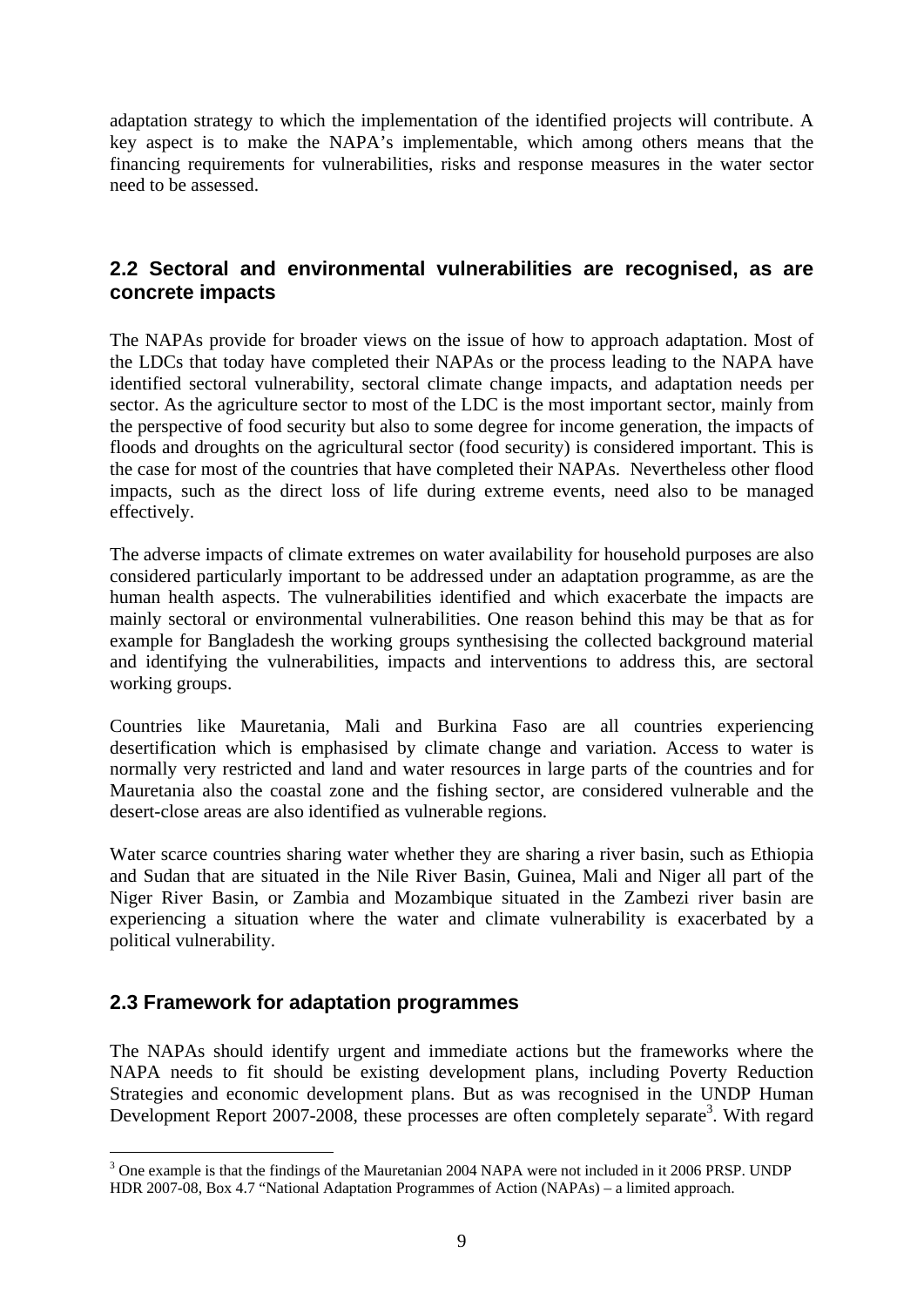to ongoing water reform work in many LDCs there is thus a disconnection between already ongoing work to strengthen water resources management and water adaptation as set out in NAPAs. Implemented NAPAs should also "promote synergies with other plans of action" such as under the Convention on Biological Diversity, CBD, and the Convention to Combat Desertification, CCD. Hence, there needs to be more than just a sheer linkage between the different programmes. As the framework for adaptation programmes, NAPA framework, needs to adhere to policies and priorities that should be consistent with the social and economic policies and priorities already identified for the countries, most of the NAPAs merely briefly refer to that there is a connection to these. This sometimes makes the NAPA seem more of a list of immediate actions than a comprehensive *plan* for how to address the issues of adaptation. And very seldom the NAPA could be seen as *plan of consecutive* activities comprising short *and* long-term adaptation to climate change. This is particularly important from a water perspective as adaptation to several LDCs in Asia does not only imply a more short-term adaptation to extreme floods resulting from extreme glacier melting or glacier-lake outbursts. Long-term adaptation for some of the Asian LDCs might include strategies to adapt to a situation of less water access in all regions once the glaciers have melted away, and significant sea-level rise with flooded and eroded coast-lines and large groups of environmental refugees.

The NAPA framework shall also, where possible, identify potential barriers for implementation, not just financial barriers but also institutional and capacity issues generally being most significant. Issues on barriers including such linked to the governance system, was discussed at workshops during the NAPA process<sup>4</sup>. Such aspects, as well as lack of political will are, however, not identified as barriers for implementation of the NAPAs. Neither is there discussion in any of the NAPAs on how the barriers should be addressed to be overcome.

# **2.4 Adaptation project profiles**

1

Based on the identified adaptation needs, countries identify climate change impacts on ecosystems or regions but more commonly specify the needs by sectors. Benin's NAPA identified **different adaptation needs for different regions of the country**, while Kiribati, being a more regional homogeneous SIDS identified its **shifting sectoral needs**. Cape Verde identified three objectives under its adaptation programme. The first objective is "promoting integrated water resources management in order to guarantee water for the people, for the production of food, for the ecosystems and for tourism industry". The sector-specific projects identified as response to the needs and objectives, fall to a large majority under the water, agriculture and health sectors, which could be expected for LDC countries.

The activities or projects are then to be prioritised according to the Guidelines for the preparation of NAPAs and the criteria for prioritisation should include: (a) level of degree of adverse effects of climate change; (b) poverty reduction to enhance adaptive capacity; (c) synergy with other multilateral agreements; and (d) cost-effectiveness. This process results in a list of priority projects, often specified in activities.

The projects identified are of different degree of detail, some are all-encompassing while others are very specific. Among the prioritised sector-specific projects are a wide range of

<sup>&</sup>lt;sup>4</sup> UNITAR 2003-2004: National Adaptation Programmes of Action (NAPA). Selection of Examples and Exercises Drawn from Regional NAPA Workshops.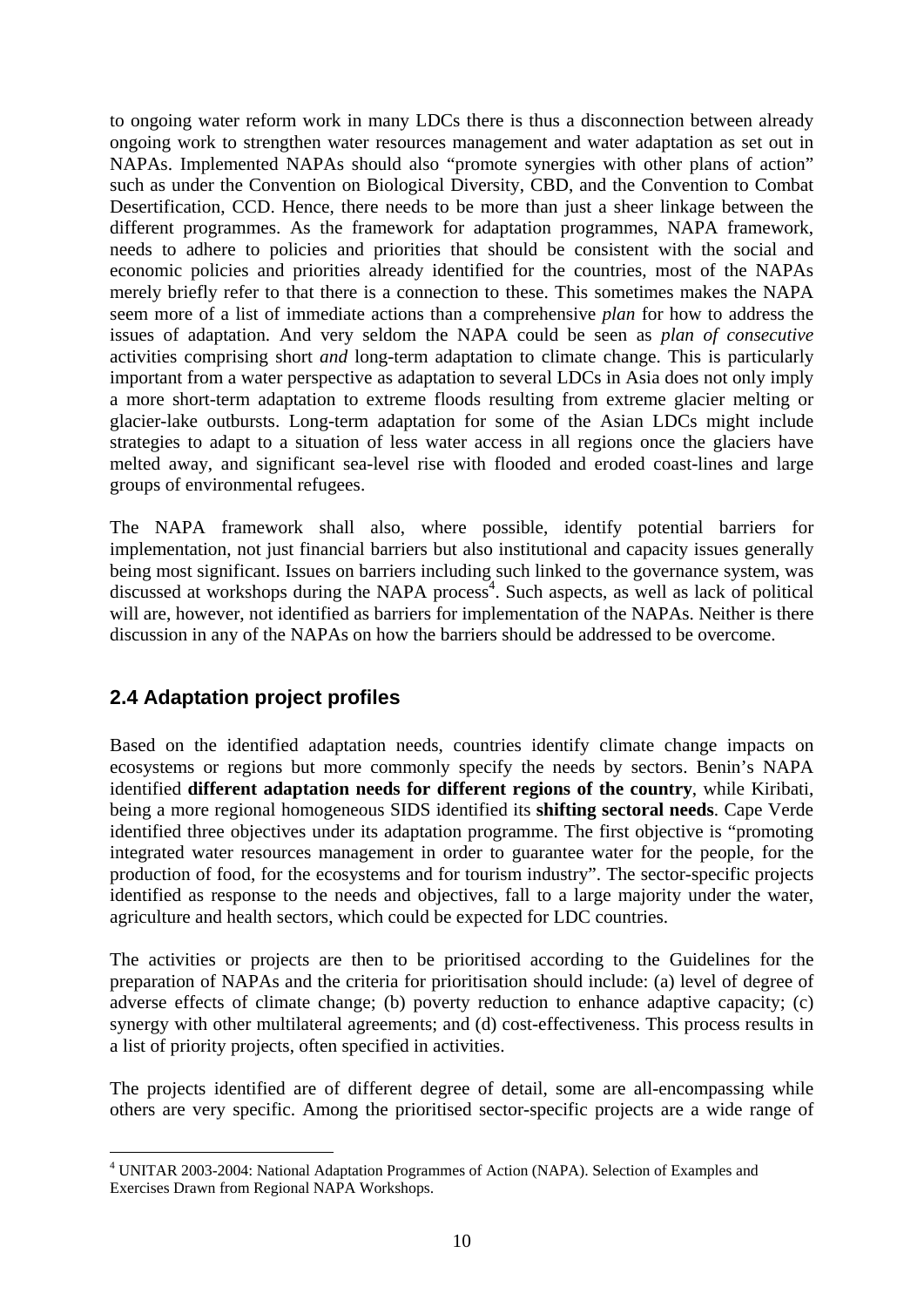projects within water management and water harvesting, less on water quality and sanitation, and several projects of promotion of drought-resistant crop varieties and farming practices.

UNITAR presented in 2007 a document, which for each of the by then 21 presented NAPAs, analysed and categorized the project profiles according to their main topics, either sector or non-sector specific. Water management and rain water harvesting was ranked as the sector where adaptation measures was most needed by 6 out of 21 countries and ranked second by 3 countries. Water issues were thus considered important from an adaptation perspective. The suggested interventions varied from "Control of river dynamics of watercourses and torrents…" and "Increase the number of hydropower micro stations" to "Developing small dams, and other storage facilities, to mitigate floods, to harvest water and to initiate community based fish farming and breeding" (UNITAR, 2007). Sometimes water is also recognised as a prerequisite for agriculture and food production. The interventions are often identified as more comprehensive projects, implemented through several more detailed activities for which the country then seeks financial support from *inter alia* the GEF/UNDP. Some water and sanitation projects may focus primarily on achieving the MDGs, others may specifically building resilience to climate variability, but good projects integrate climate resilience into wider development work.

At the official webpage of UNFCCC the secretariat has created easy-to-use indices of the NAPA Priority Projects by country and by sector, detailed in the NAPAs received. (The http://unfccc.int/adaptation/napas/items/4583.php accessed December 4, 2008). 38 countries had presented their NAPAs and the majority of the activities presented, 89 projects, are identified as within the food security sector, 65 projects are identified as in terrestrial ecosystems and 64 projects in the water sector. Some of the Food security projects as well as some of the terrestrial ecosystem projects concern water for food production or for ecosystem production. 34 of the 38 countries having submitted their NAPA had clearly identified water as a key issue. 5 suggested 'water projects' are broad, all-encompassing projects, 20 concern water management, 18 water supply, mainly drinking water supply, 9 are technical type of projects such as dam-construction etc., 8 are projects on water for irrigation and only 4 of them concern water quality and water pollution.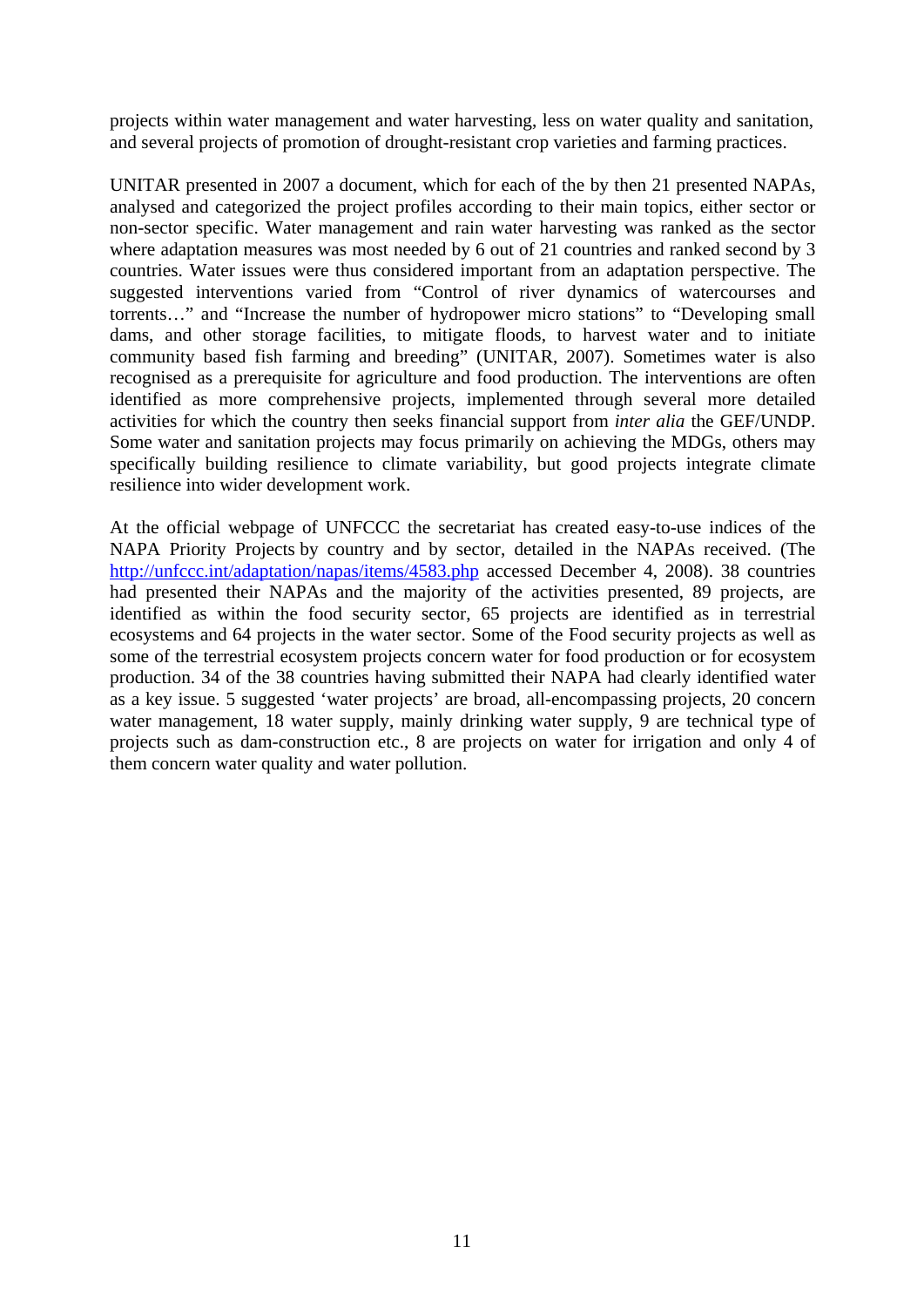

*Figure 1: Conceptual framework of NAPA illustrating the complex relationship between sustainability and adaptation to climate change.* From the 'National Adaptation Programme of Action – Maldives'. March 2008.)

Figure 1 describes the NAPA framework, including how the NAPA should be integrated in other ongoing planning procedures, as seen from a Maldivian perspective. It is regarded important to ensure a long-term sustainable outcome by the process of seeking synergies among Multilateral Environmental Agreements and relevant strategies such as the Poverty Reduction Strategies etc. Other ongoing planning procedures would also include planning for Integrated Water Resources Management, particularly as water access, use and management is recognised as crucial by almost all countries in their NAPAs.

#### **Scope for NAPA improvements:**

The main **weaknesses** in almost all of the NAPAs prepared are:

- $\bullet$  the lack of clear linkages between what is in the content of the NAPA and what is in the content of the PRSPs, NDSs, IWRM plans, MEA Action programmes etc, it should not be just a link between the programmes:
- $\bullet$  the lack of recognition of institutional barriers, including lack of political will to undertake the responsibility for implementing a comprehensive adaptation strategy; NAPAs could be further developed to identify specific responsibilities and build ownership;
- $\rightarrow$  the lack of specificity as regards climate change impacts, adaptation measures and quantification of associated cost;
- $\rightarrow$  the lack of discussion of a strategy to overcome existing barriers and of how to implement such a strategy;

The latest submitted NAPAs are **better developed**, and both the NAPA for Mozambique and the one for Sierra Leone include: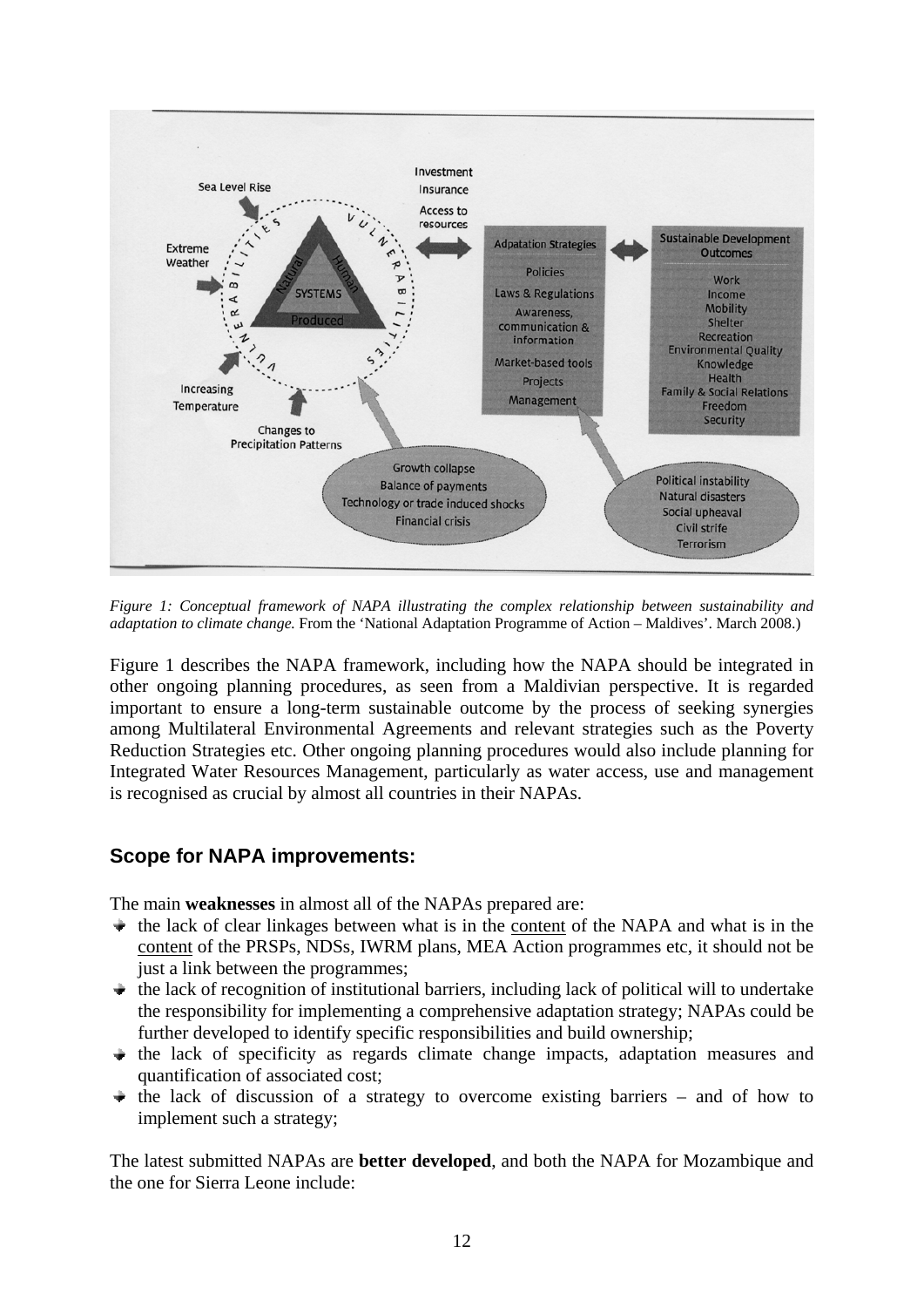- $\rightarrow$  a more advanced discussion on the processes (physical and social) behind their vulnerabilities and the short term and long term impacts of climate change;
- $\rightarrow$  a closer link between vulnerability impact adaptation and are thereby more processoriented, where the process is not only a participatory process but also the adaptation strategy and its implementation. As a consequence the actions proposed are considered as response-options and part of the strategy;
- $\rightarrow$  a more holistic approach to adaptation responses in the water sector and its development.

Generally, the NAPA process has its main advantages in that it is a participatory process where governmental representatives, NGOs and people concerned together are identifying and developing adaptation projects including developing adaptation capacity. The NAPA as a product, however, has been less successful to date. The Human Development Report 2007/2008 describes the NAPAs as "a limited approach" where the main shortcomings are identified as (1) inadequate financing; (2) underestimation of adaptation costs; (3) projectbased bias; and (4) weak links to human development. All these aspects are of course very important and true. Integrating long-term water management in this structure would therefore be an ambitious but maybe difficult task. However, as the process of developing NAPAs for implementation is still relatively new and there is a tendency among the latest ones to include a more strategic approach, NAPAs may be developed into the strategic instrument needed. This tendency is clearly demonstrated in the NAPAs for Mozambique and for Sierra Leone.

A key challenge for adaptation is to build the technical, analytical, and institutional capacity needed for integrating climate change risks and opportunities into national development planning and decision-making. These are aspects that are sometimes missing in the NAPAs, in particularly the early ones. When countries outside the LDCs are developing adaptation strategies, for instance with a demand-driven support by the recently launched CC DAR $E<sup>5</sup>$ these capacity needs are the key elements.

#### **Building Community Capacity in Climate Change Adaptation:**

1

To reduce vulnerability of coastal communities to climate change impacts, UNDP is managing a GEF program in 'Community Based Adaptation to Climate Change through Coastal Afforestation' in four coastal sub-districts in Bangladesh - Barguna, Patuakhali, Bhola and Noakhali.

The project uses community based demonstration measures to protect ecosystems, ensure the sustainable use of climate-sensitive resources and diversify vulnerable livelihoods. These programs are help communities to adapt to climate change impacts.

# *3. Analysis of water linkages in the NAPAs and National Communications of from different categories of LDCs.*

Climate change impacts on water resources pose different types of challenges to different regions of the world. Therefore interventions for the LDCs should be identified in their NAPAs – as well as in their National Water strategies, policies and plans. An adaptation

<sup>&</sup>lt;sup>5</sup> Climate Change and Development – Adapting by Reducing Vulnerability, a UNEP/UNDP for Sub-Saharan Africa funded by the Danish Ministry of Foreign Affairs www.ccdare.org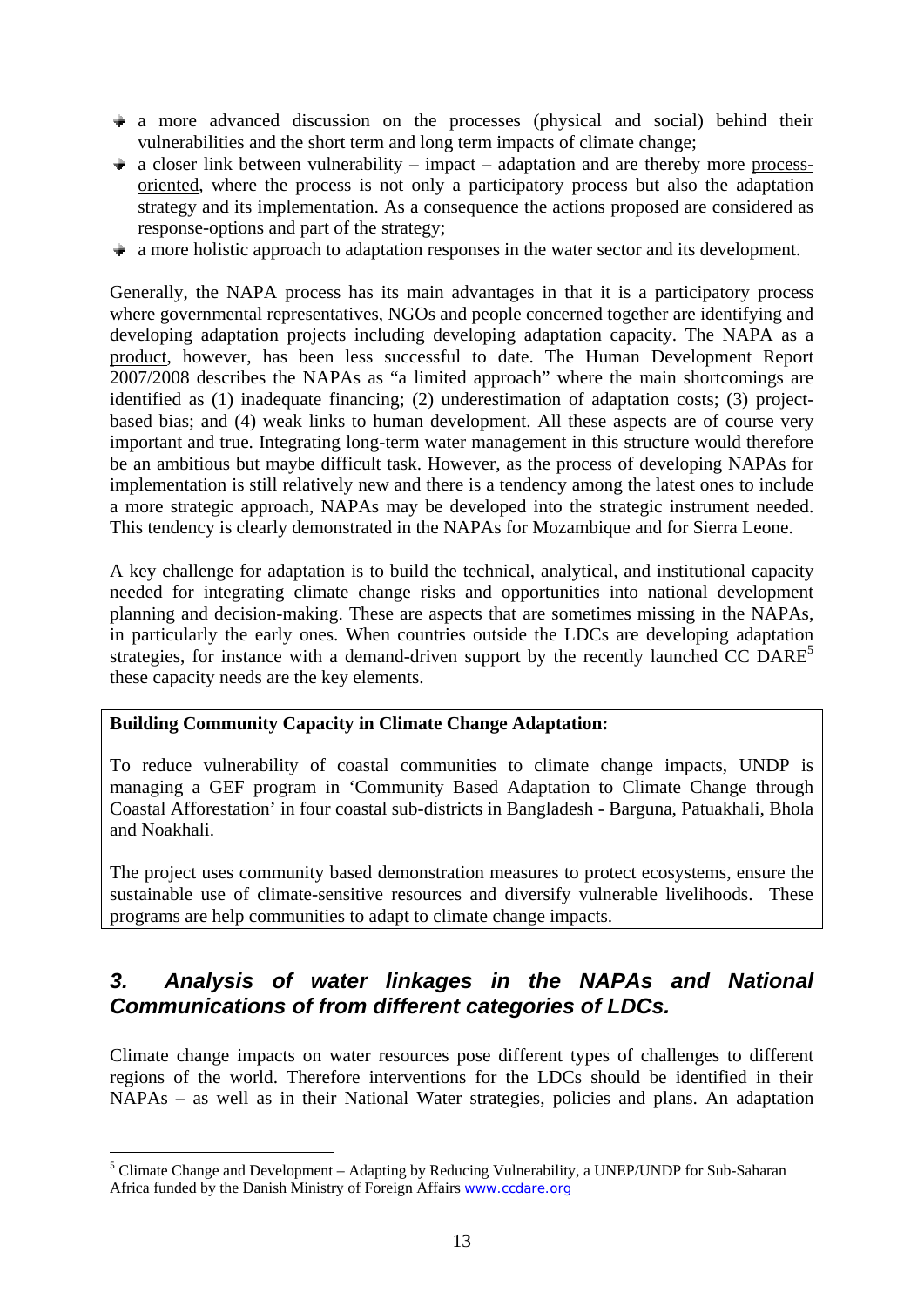strategy should be synchronized with existing environmental, health, social and economic plans, and lead to the implementation of adaptation actions.

In a report produced for UNDP primary and secondary impacts on freshwater resulting from climate change were presented for some Least Developed Countries that had completed their NAPAs.<sup>6</sup>, namely Bhutan, Eritrea, Niger, Rwanda, Samoa, Sudan and Zambia (representing high-Himalayan, semi-arid and humid East and Central Africa, arid West Africa, a SIDS country, an Arab country and a South African country). The more detailed discussion is found in Annex 2. The table below reports on their vulnerable sectors and the foreseen adverse impact on the countries; and whether the countries have identified links to development strategies, water related strategies or institutional and governance system to implement the NAPAs; what kind of water related NAPA project the country has proposed; and if the country has developed any NAPA-project into an approved LDCF (Least Developed Country Fund) Adaptation Program.

| Country       | <b>Vulnerable</b><br>sector/Impact                                                                                                  | Link<br>strategies.<br>to<br>Equipped<br>for<br>good<br><b>Governance?</b>                                                                                                                              | Identified<br>Water<br>related<br><b>NAPA</b>                                                                                                     | <b>Approved</b><br><b>LDCF</b> project                                                                     |
|---------------|-------------------------------------------------------------------------------------------------------------------------------------|---------------------------------------------------------------------------------------------------------------------------------------------------------------------------------------------------------|---------------------------------------------------------------------------------------------------------------------------------------------------|------------------------------------------------------------------------------------------------------------|
|               |                                                                                                                                     |                                                                                                                                                                                                         | project(s)                                                                                                                                        |                                                                                                            |
| <b>Bhutan</b> | Agriculture, hydropower.<br>Important<br>problem:<br>Glacier Lake<br>Outburst<br>Floods, GLOFs.                                     | Links<br>PRS.<br>N <sub>o</sub><br>to<br>detailed<br>institutional<br>structure                                                                                                                         | Rainwater<br>1.<br>harvesting                                                                                                                     | 1. Reduced cc-<br>risks<br>and<br>vulnerability<br>from GLOFs in<br>two regions.                           |
| Eritrea       | Agriculture, livestock                                                                                                              | Link<br>PRS.<br>to<br>capacity<br>Governance<br>identified by<br>National<br>Capacity<br>Self-<br>Assessment.                                                                                           | Groundwater<br>1.<br>recharge<br>for<br>irrigation wells.<br>$\overline{2}$ .<br>Increased<br>agriculture prod.<br>through<br>spate<br>irrigation | 1. Integrating cc<br>risks<br>into<br>community<br>livestock<br>based<br>management<br>in<br>one region.   |
| Niger         | Agriculture.<br>Important<br>problem: Extremely water<br>scarce.                                                                    | Link<br>PRS.<br>No<br>to<br>governance<br>structure.<br>No link to Niger River<br>Basin Program.                                                                                                        | Exploitation<br>1.<br>of<br>surface and<br>ground water.                                                                                          | 1. Implementing<br>NAPA<br>priority<br>interventions<br>of<br>agriculture<br>(PIF')<br>sector<br>approved) |
| Rwanda        | Depending on agriculture.<br>Important problem: heavy<br>erratic rainfall<br>periods<br>shifting with droughts,<br>land degradation | Link to PRS. Detailed<br>discussion of IWRM as<br>priority<br>option<br>to<br>address<br>N <sub>o</sub><br>cc.<br>structure.<br>governance<br>No link to the Nile<br>Basin<br>Initiative<br>identified. | 1. Development<br>of irrigated areas<br>by gravity water<br>systems<br>from<br>perennial<br>streams<br>and<br>rivers                              | N <sub>o</sub><br>project<br>approved or in<br>the pipeline.                                               |
| Samoa         | tourism.<br>Water<br>supply,<br>coral<br>reef<br>Land,<br>and<br>coastline<br>erosion<br>and<br>degradation                         | Link<br>National<br>to<br>Development Strategies<br>water<br>incl.<br>resource<br>policy                                                                                                                | 1.<br>Securing<br>Community<br>Water<br>Resources.                                                                                                | 1. Integrated CC<br>adaptation<br>in<br>Samoa.<br>(PIF)<br>approved)                                       |
| Sudan         | Agriculture,<br>livestock,<br>water<br>and<br>resources                                                                             | Link to PRS. Lack of<br>sector-specific                                                                                                                                                                 | 1. rangeland<br>rehabilitation                                                                                                                    | 1. Implementing<br>NAPA<br>priority                                                                        |

<sup>&</sup>lt;sup>6</sup> The rational behind the selection of countries for a more detailed analysis was to find countries representing all different categories that are to present a NAPA among the ones having submitted their NAPA by early 2008. <sup>7</sup> The Project Identification Form, PIF, needs to be approved as a first step towards a full project.

1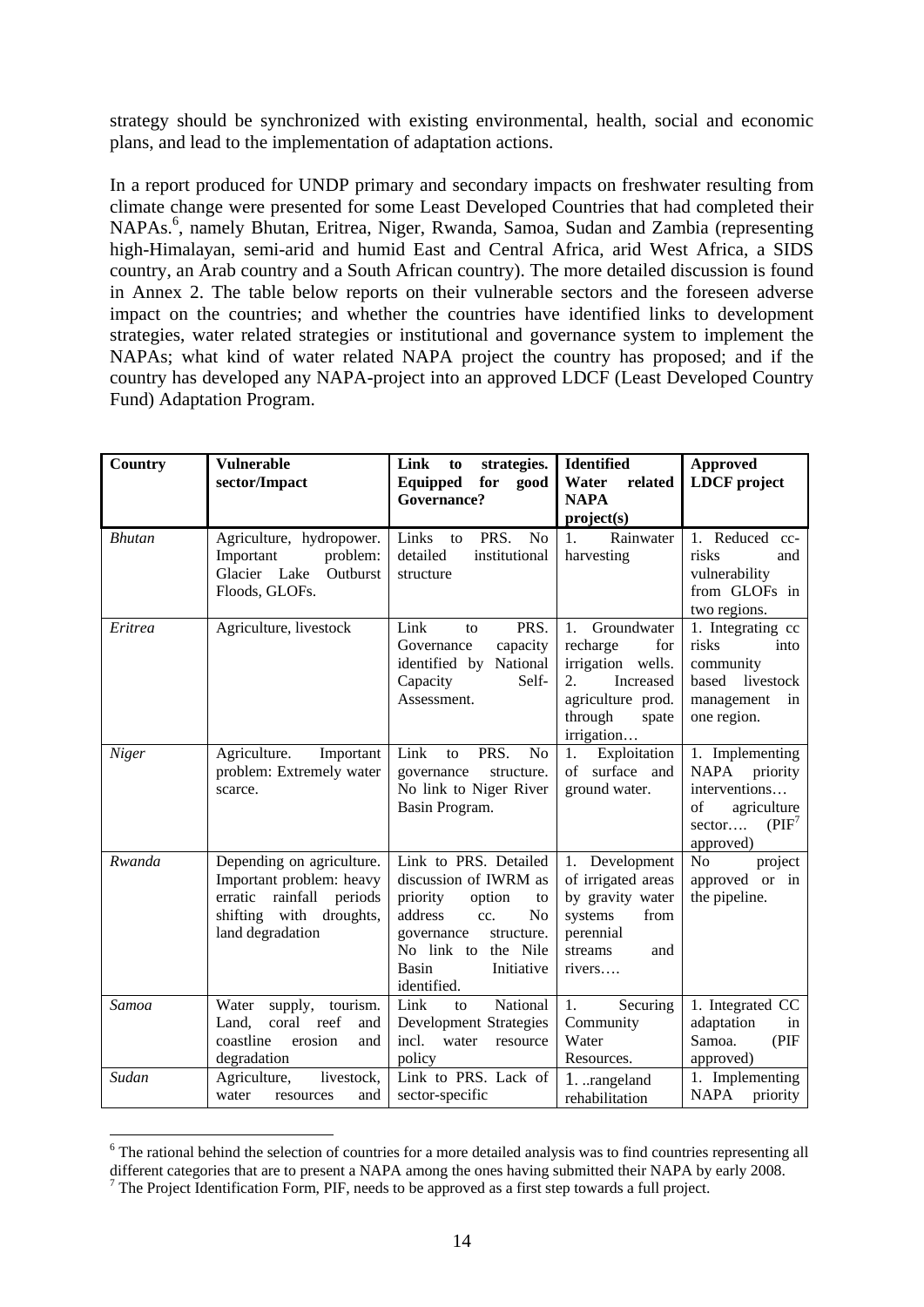|        | Northern<br>hydropower.<br>water<br>parts<br>scarce.<br>southern swampy.                                    | coordination<br>between<br>affected sectors.<br>No link to Nile Basin<br>Initiative.                                                                                                            | and<br>water<br>harvesting in one<br>region<br>2.<br>Improved<br>water harvesting<br>practices<br>of<br>southern<br>Darfur State.<br>3. Strategies to<br>adapt to drought-<br>induced<br>water<br>shortages<br>in<br>Central<br><b>Equatorial State</b> | interventions<br>to<br>build<br>resilience<br>the<br>in<br>Agriculture and<br>Water Sectors to<br>adverse<br>the<br>impacts of cc. |
|--------|-------------------------------------------------------------------------------------------------------------|-------------------------------------------------------------------------------------------------------------------------------------------------------------------------------------------------|---------------------------------------------------------------------------------------------------------------------------------------------------------------------------------------------------------------------------------------------------------|------------------------------------------------------------------------------------------------------------------------------------|
| Zambia | (Rain-fed)<br>Agriculture,<br>water and energy, natural<br>resources/wildlife/forestry<br>and human health. | policies<br>for<br>Assess<br>agriculture,<br>fishery,<br>health<br>human<br>and<br>but<br>natural<br>resources<br>not water. Lack of inst.<br>and individual capacity.<br>No link to Zambezi RA | 1. Maintenance<br>and provision of<br>water<br>infrastructure to<br>communities<br>to<br>reduce<br>human-<br>wildlife conflict.                                                                                                                         | 1. Adaptation to<br>the effects of<br>drought and cc in<br>two<br>agro-<br>ecological zones.                                       |

### **3.1 Analysing water as included in NAPA frameworks**

A basic relationship between climate change and freshwater is the following: the main climate parameters are water and temperature and the warmer the air the more water can be evaporated and the less left as liquid water. Looking at the NAPAs submitted before May 2008, the following can be noted:

- $\rightarrow$  Strategies to address impacts of climate change, would by necessity address issues related to water.
- $\triangle$  Almost all the NAPAs studied under this work, both the ones studied broadly and the ones looked at more in detail attach importance to the need for adaptation to impacts on water for different uses.
- But the structure of a NAPA, as identified in the LEG guidelines $\delta$ , is more focussed on the political, participatory process by which priority actions and activities are to be identified then on the outcomes of implementing these actions and activities.
- This has made it very difficult to really find to what extent the NAPAs would result in real adaptation to climate change, or to any climatic hazards, or even to what extent an implemented activity might have a secondary beneficiary effect – or a sustainable primary benefit such as more sustainable access to water. Particularly as a key challenge for adaptation is to build the technical, analytical, and institutional capacity needed for integrating climate change risks and opportunities into national development planning and decision-making. The question is whether the NAPAs are paving the ground for that.

1

<sup>&</sup>lt;sup>8</sup> UNFCCC: LEG, 2002: Annotated guidelines for the preparation of national adaptation programmes of action.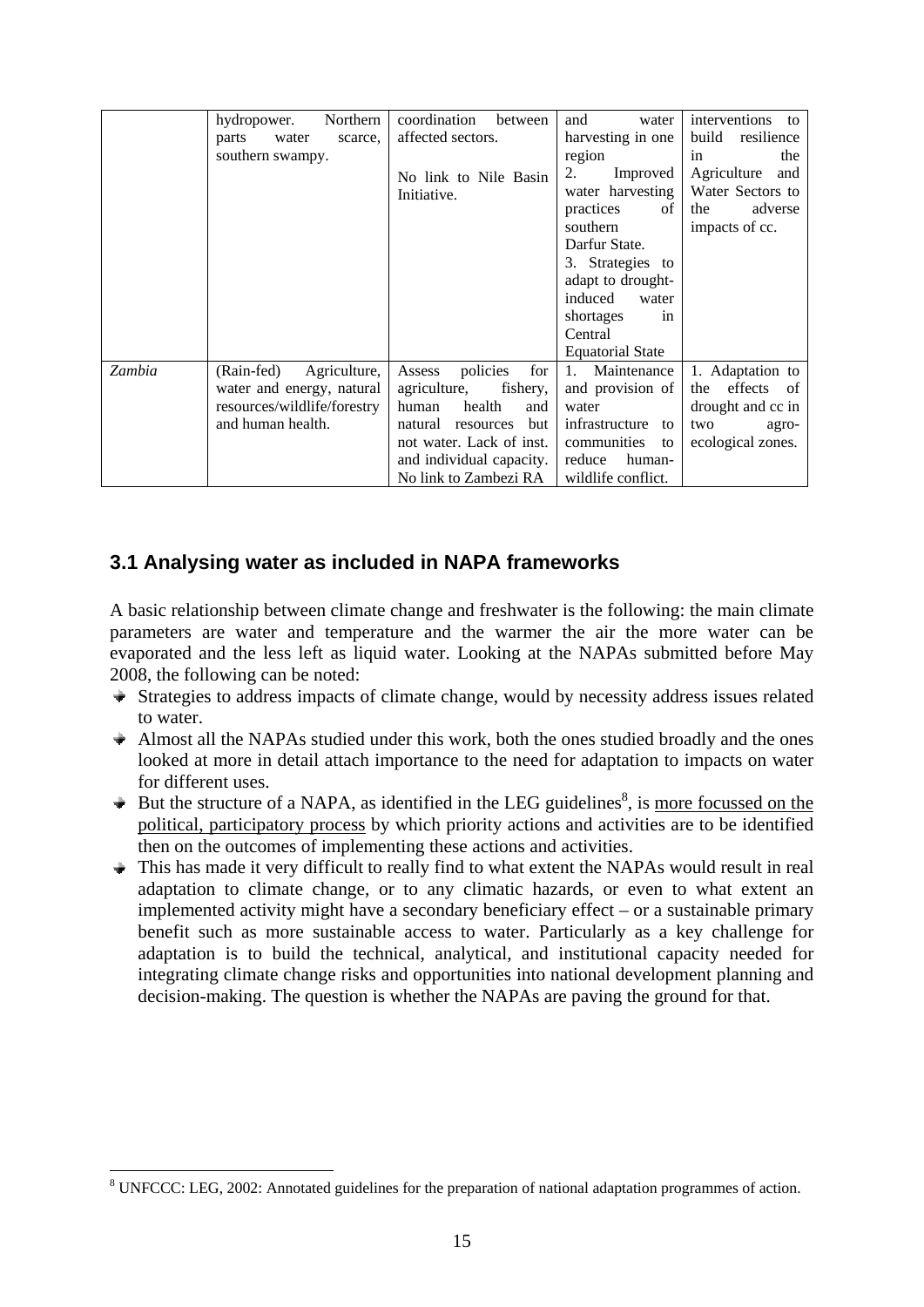#### **Developing resilience in the face of climate change:**

ERITREA's NAPA in 2006 identified developing the resilience of drought-affected pastoral communities as one of the country's top 10 adaptation priorities. As a result GEF is funding a project 'Integrating Climate Change Risks into Community-based Livestock Management in the Northwest Lowlands of Eritrea.'

The project, funded by the LDCF, will support adaptation to changing climatic conditions of pastoral communities in the areas of livestock and management. It will enhance the technical capacity in climate change risk management of key stakeholders at the community and (sub-) national levels, implement priority demonstration risk management activities and provide support for the diversification towards less climate sensitive livelihood opportunities for rangeland communities.

Source: GEF Project ID 3406

The NAPA's main objective is "to serve as a direct channel whereby the LDCs may communicate their urgent and immediate needs", which by nature of course is urgent but which does not necessarily have to comply with more long-term needs. For instance the immediate need is often a need for urgent access to water for drinking water and food production for a growing population in a certain region to which a large community has migrated. But the necessary satisfaction of that need may, in a longer time perspective result in a much more pronounced migration and overpopulation to the region to which they have moved, which might result in increased famine, loss of drinking water, and maybe loss of income-generating, water-dependent activities. Hence, meeting the short-term need that might be identified under the NAPA may not by necessity result in a long-term sustainable solution, in particularly as the actions are not to be identified within any adaptation strategic framework.

The NAPA document shall, according to the guidelines, identify linkages to more long-term strategy frameworks, such as MEAs, PRSPs or applicable national agreements. As such longterm strategies could be strategic frameworks related to the UNFCCC or the CCD or could be national water agreements and strategies that could imply a more long-term sustainable strategy in satisfying water needs. The new PRSPs, in particular when linked to identification of how the country is advancing in meeting MDGs, are to a larger extent also including waterrelated priorities, but still very much on stand-alone project base. However, there are two problems: very few of the NAPAs have developed any detailed strategy including action programme for how to address the objectives under the Multilateral Environmental conventions. Their reporting under the convention concerns more often what is currently done; and the identification of the linkages is mostly an identification of the existence of such linkages, mainly as there currently is little else to report.

The countries in a participatory approach shall recognise sectoral and environmental vulnerabilities and concrete impacts. The vulnerability assessment shall be done mainly by using existing collected material. This should be a very important phase in the NAPA process, from a water perspective but also from other perspectives as this could be the phase where not only vulnerability, impacts and adaptation needs are recognised but also where there would be a possibility to clearly identify all sorts of cross-linkages based on this background material. This part of the process would need important support, from a sector perspective but also from a MEA-perspective etc.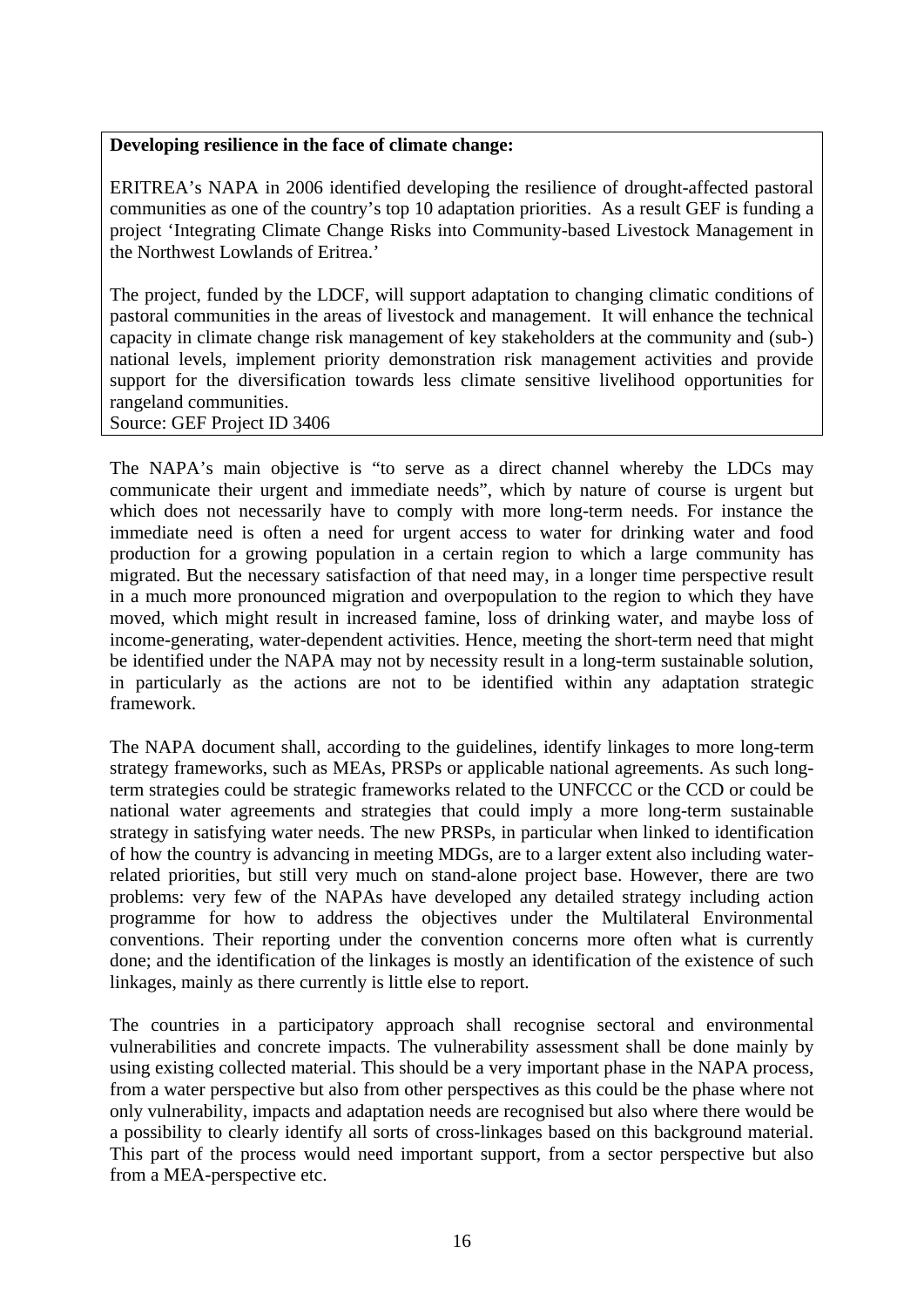Some of the very recently submitted NAPAs, the one for Mozambique and particularly the one for Sierra Leone, have more elaborated links to ongoing processes, both the physical ones resulting in climate extremes and severe impacts, and the multilateral processes under the MEAs. The latter is particularly true for Sierra Leone where one of the co-chairmen of IPCC WG III has been the consultative expert. Both these countries have profound experiences of climatic extremes and their impacts, including to water for life, for food, for drinking water supply and for income generation. They are more casual-chain oriented, both in terms of linking adequate response options to the impacts of climate change on water. But particularly Sierra Leone is also linking activities under the NAPA to activities under the action programmes for the other MEAS and other agreements, in particularly to obtain a synergistic effect.

When countries in their NAPAs identify adaptation project profiles, they define them either as different projects per sector or different projects per region. But the "profile" does not imply any necessary linkages between the projects that would relate to any specific strategy. But again the newer NAPAs show better linked profiles. The criteria chosen against which the projects are scored to come up with a list of prioritised projects should prioritise more longterm sustainable projects (see page 5) but are still less effective outside any strategic framework.

An aggravating circumstance in most countries is the gap in knowledge both as regards observation data and as regards the understanding of climate changes to the hydrological cycle at temporal and spatial scales relevant to decision making. As the IPCC WGII (Bates et al, 2008) pointed out "*Information about the water related impacts of climate change is inadequate – especially with respect to water quality, aquatic ecosystems and groundwater– including their socio-economic dimensions*." This is a relatively low cost activity that could ensure future development efforts are well target, and avoid maladaptation.

Another important and even more severe difficulty in implementing a water-related climate adaptation strategy is the lack of institutional and economic capacity and resources to implement such a strategy. The NAPAs do not require any institutional framework for sustainable implementation of the NAPA, nor for any governance that would provide for integration of climate adaptation action-programme with other country strategies. The only institutional structure that is to be identified within the NAPA is the one used to produce the NAPA, and ensuring a participatory process. As the guidelines specify the need for the NAPA process to include ministries as responsible organisations when producing the NAPA, there should be a possibility to identify a ministry to be accountable for the implementation of the plan, which is done for some NAPAs. But a governance structure needs also to be in-place. And most countries would need to build capacity and an enabling environment to implement the NAPA and to integrate an adaptation strategy into other relevant strategies, including integrated water resources management strategy.

# *4. Adaptation to climate change as part of National Water Strategies*

The Annotated guidelines for the preparation of NAPAs produced under the Least Developed Countries Expert Group, LEG, in 2002, among its guiding elements included reference to; (i) a multidisciplinary approach; (ii) the need to build links between NAPAs; (iii) the Poverty Reduction Strategy Papers; and (iv) the national development planning process. It also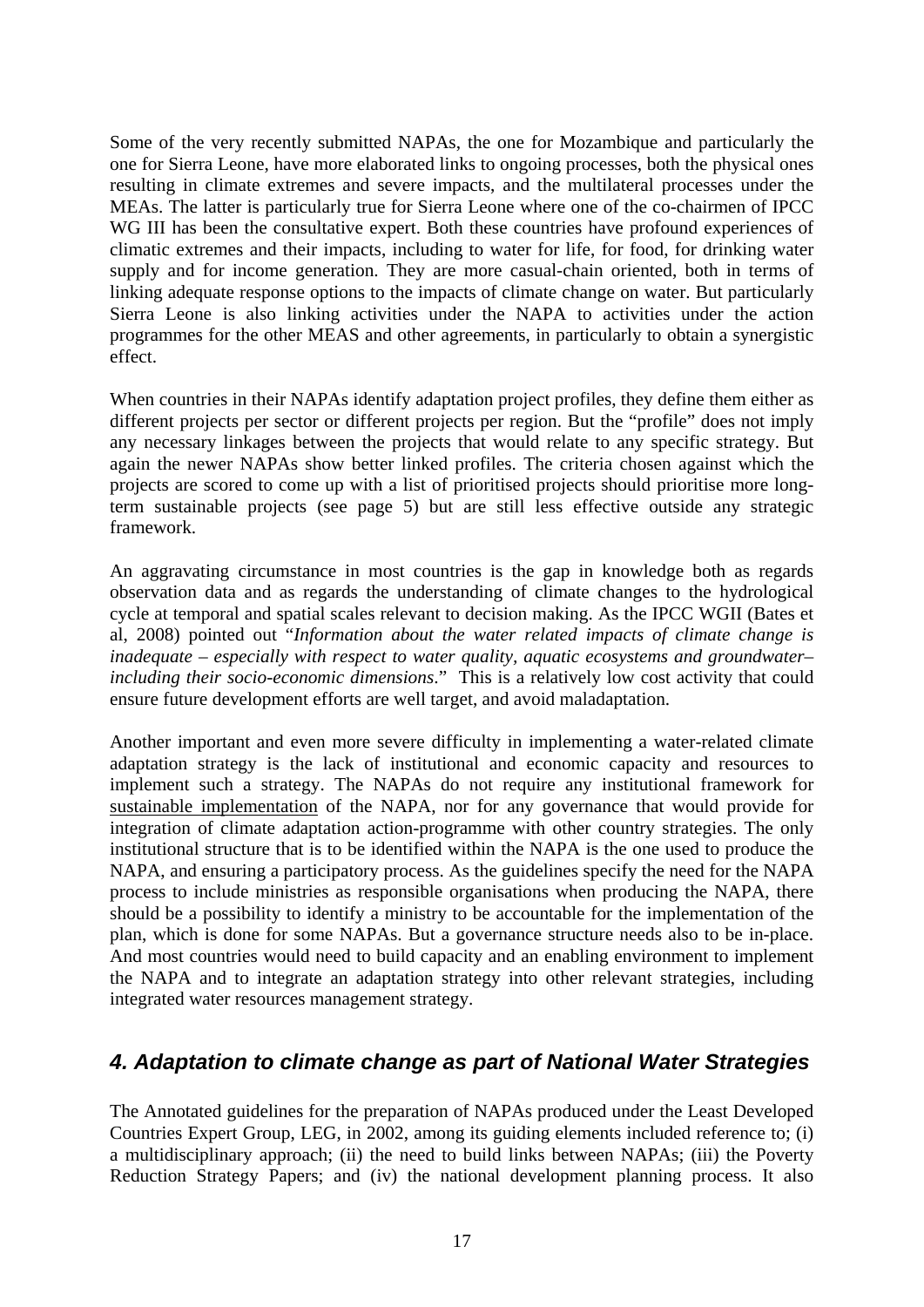recognised the need to build on complementarities with existing plans and programmes including the Multilateral Environmental Agreements.

One of the sectors to which it is important to establish linkages is the Water Sector. Water sector policies are, when existing, mostly referred to in the NAPAs. To find out to what extent existing water sector programmes, strategies or plans include references to or integrate issues of adaptation to climate change, water-related programmes or plans of relevance were, when existing consulted for the same countries: Bhutan, Eritrea, Niger, Rwanda, Samoa, Sudan and Zambia (See Annex III). The most relevant plan for a country would have been one meeting the objectives of the Johannesburg Plan of Implementation, where governments were asked to:

"*Develop integrated water resources management and water efficiency plans by 2005, with support to developing countries, through actions at all levels to:* 

*(a)Develop and implement national/regional strategies, plans and programmes with regard to integrated river basin, watershed and groundwater management and introduce measures to improve the efficiency of water infrastructure to reduce losses and increase recycling of water;…"* 

The UN Water in its report to the Commission on Sustainable Development<sup>9</sup> presents the survey of progress on IWRM where Bhutan has not responded, for Eritrea plans are in preparation, Niger has responded but not indicated any work, Rwanda has just taken initial steps, for Samoa and Zambia the plans are in place, while for Sudan such a plan is in preparation.

The UN Water-report also contains some sub-regional comparisons that might be of interest for a broader, integrated management of water and that might be relevant when integrating climate change adaptation measures into water resources management. So are the groundwater, desertification and irrigation issues of more importance from a water resources management perspective to the arid parts in North Africa. The Caribbean countries rank assessment and basin studies high when it comes to water resources development, which might mirror their dependence on the decreasing water resources under climate change.

#### **Strengthening Water Resource Management:**

1

In *Ecuador*, which is a non-LDC developing country, a SCCF-supported project, which UNDP is implementing, aims to reduce the country's vulnerability to climate change through water resource management. The project aims to strengthen the policy environment and governance structure for effective water management through the integration of water-related risk management practices to withstand the effects of climate change. (Source: **GEF AGENCY PROJECT ID:** 3520) http://www.gefweb.org/uploadedFiles/Focal\_Areas/Climate\_Change\_\_(PDF\_DOC)/SCCF1/Ecuador\_ Adaptation to CC\_Water\_Governance.pdf

<sup>9</sup> UN-Water (2008). *Status Report on IWRM/Water Efficiency Plans for CSD 16*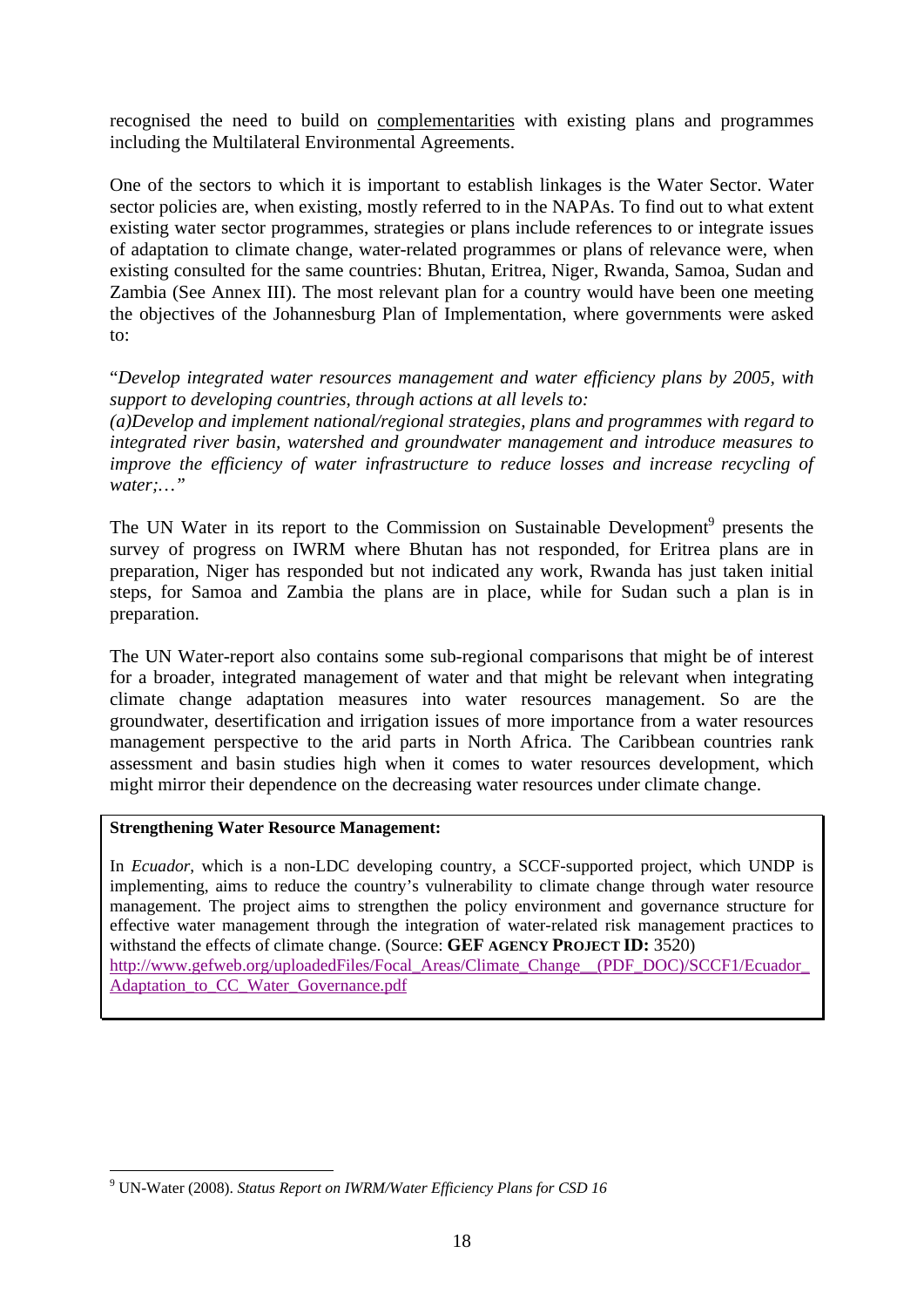# *5. Opportunities to address and integrate climate change considerations into water resources management and decision making processes*

Even though climate change has a fundamental role for water management, reforms in the water sector often have very weak links to climate. The water sector together with agriculture and food security are generally considered the most vulnerable sectors, and identification of needs for adaptation to climate change always include satisfying access to water. And access to water is generally considered fundamental to development processes. However, the water sector itself very seldom recognises consideration and adaptation to climate change in the water policies, plans or programmes. One important reason to that is of course that not all countries have a water policy, let-alone a comprehensive water policy. A severe water-scarce country such as Niger for instance has a water law that concerns water from a drinking water perspective but the law is very weak and the country has not initiated any steps towards a more comprehensive water policy that would provide for a framework under which water allocation to different sectors could be administrated. And even if Niger is part of the Niger River Basin it is a weak partner.

Bhutan, Eritrea, Rwanda, Samoa, Sudan and Zambia are developing (or have already developed) water resources policies and plans. All of them have, at the minimum, a National Water Policy although Rwanda's Policy only covers the water and sanitation sector; only initial steps have been taken towards any IWRM plan. Bhutan, Eritrea, Samoa, Sudan and Zambia are currently presenting more advanced water plans where the one for Eritrea is a draft IWRM and Water Efficiency Plan, and the one for the relatively small and homogeneous Samoa as well as the one for Zambia are already agreed IWRM/WE-plans. What is presented for Bhutan is mainly concentrated around their main water- and climate related problem of the glacier lake outburst floods, GLOF, in a comprehensive perspective. What is presented for the large and less homogenous Sudan still lacks the fully integrated approach. Only Bhutan has fully integrated adaptation to climate change into their national water policy and the countries that are members of the Nile Basin Initiative and the Zambezi River Authority have been discussing it within these river frameworks. Few NAPAs address water quality issues.

It is clear that dramatic (rapid onset) impacts generate much more attention than chronic impacts. For example, even Eritrea's detailed, integrated water policy recognises climate change as only a contributing factor. Adaptation to climate change is not well integrated. The long-term results of increasing gap between evapotranspiration and rainfall in Eritrea are difficult to detect and it is hard to pinpoint climate change as the clear cause of the country's recurrent droughts.

 In contrast the Bhutan National Water Policy highlights adaptation to climate change. The reason is probably that the impacts of the GLOFs are recognisable immediately and are very visible The very pronounced emphasis on the GLOF-problematic within the Bhutan National Water Policy might also be a result of important research work and awareness-raising by the ICIMOD where the issue of GLOFs is an important research programme. Like any other natural disaster, it is important to respond according to objective criteria, and not be influenced by what is known as the 'CNN effect', whereby under-reported (but genuine) humanitarian needs get neglected.

NAPAs are only to be prepared by LDCs, but as is recognised by the IPCC and under the UNFCC adaptation strategies, are needed by all countries. The five year Nairobi Work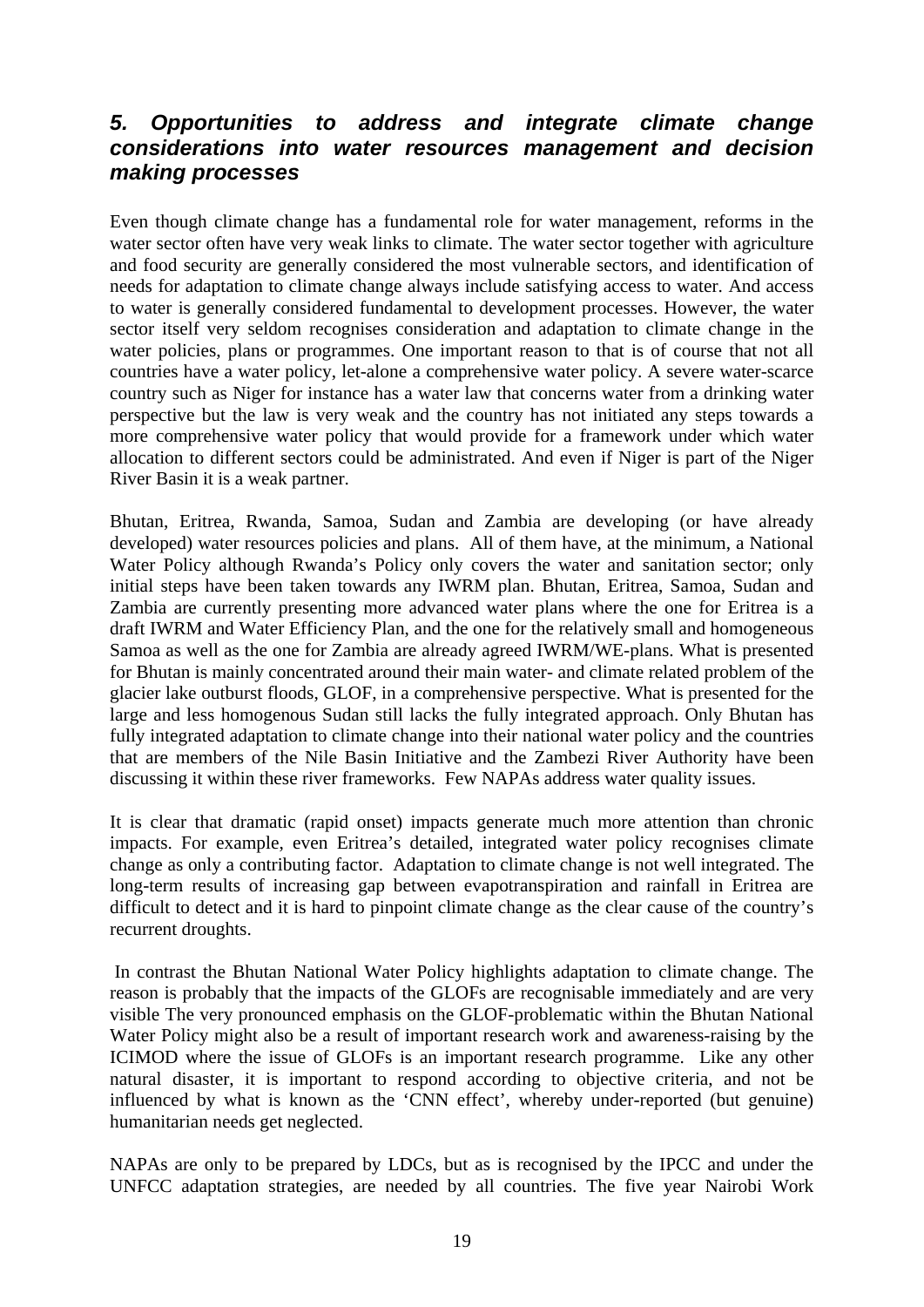Programme shall assist all Parties to the Convention to "improve their understanding and assessment of impacts, vulnerability and adaptation to climate change; and make informed decisions on practical adaptation actions." As was recognized above the recently launched CCDARE is providing support in this endeavor, particularly to sub-Saharan countries, such as Uganda, Senegal and Tanzania.<sup>10</sup> And by the end of October, 2008, the Special Climate Change Fund (SCCF) had approved 15 projects under its Adaptation Program, of which 5 were addressing adaptation from an Integrated Water Resources Management perspective.<sup>11</sup>

The Nairobi Work Programme is not emphasizing any specific sector but partner countries such as for instance the EU countries are seeing water as an important aspect and link to adaptation to climate change. The EU Water Framework Directive, the agreed framework for integrated water management in a river basin perspective is seen as a vehicle for adaptation strategies by stakeholders in the EU member countries. The adaptation strategies for the different EU countries will of course also depend on degree of climate change and the implementation of the policy frameworks for water in each country. These policy frameworks generally include legal frameworks, national regional and local institutions, different guiding policies and role definitions to ensure accountabilities, management plans. The existence of these elements is to ensure proper governance and a holistic approach to integrate adaptation and water management strategies and their implementation in EU countries.

Impacts of climate change on water and environment is mainly a long-term process requiring long-term solutions. Even though lack of such awareness and knowledge are important barriers to integrating adaptation to climate change into the LDCs' national water policies, a low institutional capacity is the main impediment, of course together with lack of resources. Many of the LDCs have an insufficient institutional structure and capacity to be able to successfully and sustainably implement an integrated water resources management in a sufficiently long-term perspective to ensure aspects of adaptation to climate change are integrated. Yet, if that is not done urgently, there will be a need to actively plan for much more important remedies to adapt to climate change. "Ignoring climate change is not a viable option – inaction will be far more costly than adaptation" as is recognised in the Stern Report.

#### **Action in the face of Climate Change risks - Disaster Risk Reduction in Bhutan:**

A LDCF-supported project identified in the NAPA of *Bhutan* aims to enhance adaptive capacity to climate change-induced disaster impacts in the country, particularly vulnerable areas to glacial lake outburst floods: Punakha-Wangdi and Chamkar Valleys. The project, which UNDP is implementing, will strengthen the country's capacity for disaster risk management and prevention, implement the artificial lowering of Thortormi Lake waters, and install an early warning system for the Punakha-Wangdi valley—all with the purpose of preventing loss of life, homes and basic resources. (Source: G**EFSEC PROJECT ID:** 00053899)

http://www.gefweb.org/uploadedFiles/Bhutan\_Reducing\_Climate\_Change\_induced\_Risks.pdf

# *6. Conclusions and Recommendations*

1

The development of the National Adaptation Programmes of Action (NAPAs) is a relatively new initiative to build adaptive capacity in LDCs under the UNFCCC. The first NAPA was

<sup>&</sup>lt;sup>10</sup> This was presented during a Side-event at UNFCCC in Poznan, December 2008.<br><sup>11</sup> The IWRM-related adaptation projects were submitted to the SCCF by China, Egypt, Ecuador, Mexico and Tanzania.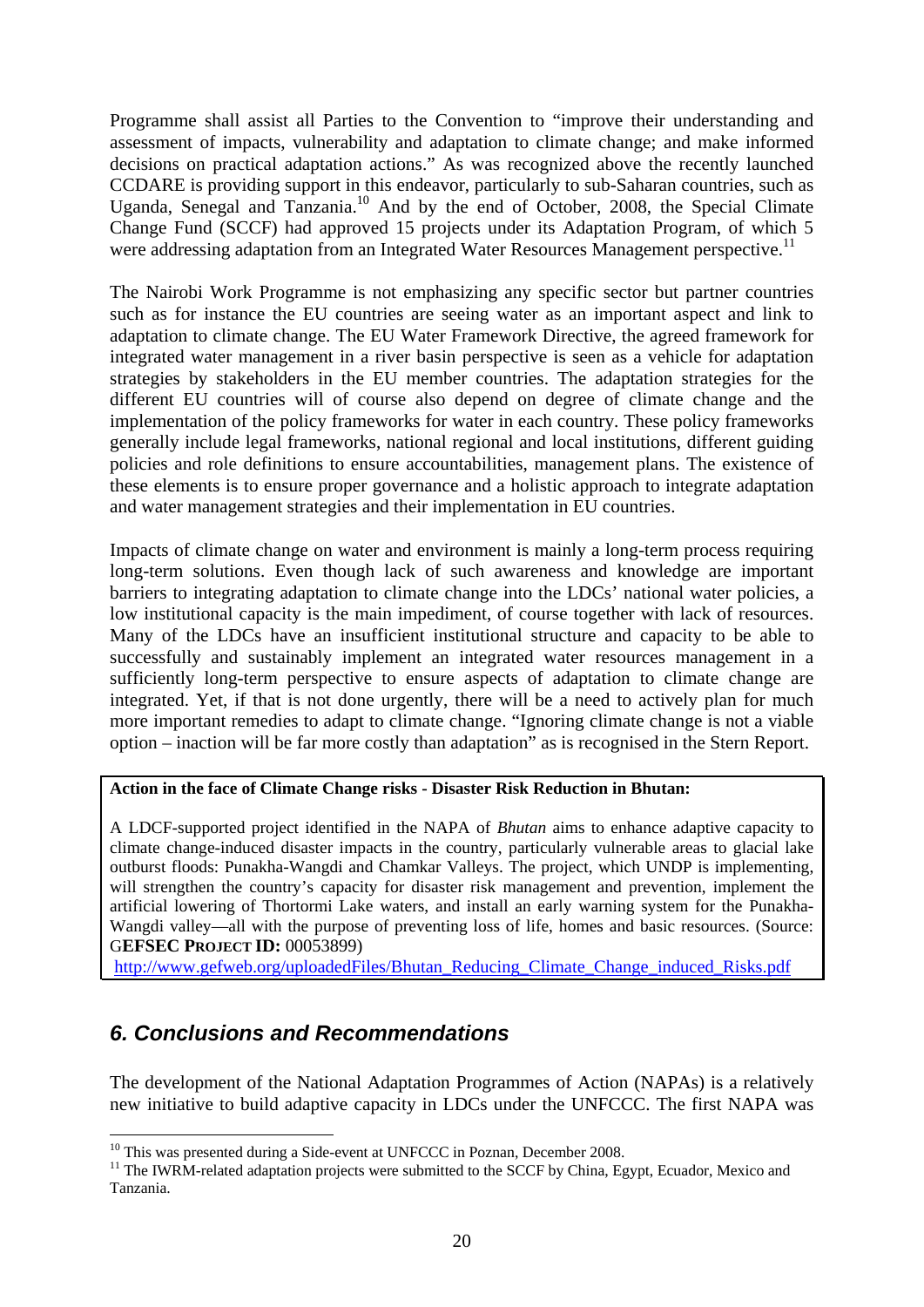prepared in 2004, but most of the 38 completed up to November 2008 have been developed from late 2006 onwards. Later NAPAs tend to be more strategic and this tendency is further pronounced in the implementation of the NAPA-projects with support from the LDCF (or to an even larger extent in the projects by the non-LDC developing countries, submitted for funding under the SCCF). The most valuable outcomes gained in the LDCs during the process of producing the NAPA are two:

- $\rightarrow$  As the process of collecting and disseminating available data and background information should be a true participating process, led by a responsible ministry and with participation by stakeholders concerned, a structure that might be used as a basis for project implementation could be developed.
- $\rightarrow$  Secondly, it is assumed the process will result in increased awareness, knowledge and capacity concerning the issue of adaptation to climate change.

Generally, however, the NAPAs have a project-based bias, and although they should have a linkage to MEA strategies, PRSPs etc., they are not very often integrating long-term development strategies to address water-related adaptation impacts. And to an even lesser extent do national water policies, plans and programmes integrate adaptation to impacts of climate change. This is the fact even as water-related processes are the main component within climate change. The main reasons behind this are:

- that the main climate adaptation needs are long-term even if what is singled out in the NAPA-projects are aspects that could be directly addressed (easier to define, to address and to cost-estimate);
- that long-term climate adaptation needs, including water-related needs should be addressed in an integrated framework. If such needs including their linkages become too multi-dimensional (as in reality!) they are too difficult to address both within the framework of the simpler NAPA and within IWRM related components of National Water Policies;
- that not only would complicated adaptation needs require a more detailed and comprehensive adaptation as well as water strategic framework, there is also a need for a effective governance system under which adaptation measures could be implemented across sectors. Such governance system should ensure coherency, equity, responsiveness and integration so that implementing different adaptation projects would ensure that they are becoming integral parts of the long-term objective – to find the most effective and efficient processes to adapt to climate change from a water perspective;
- that required capacity is ensured within the countries not only to establish a strategic structure for developing an integrated adaptation strategy but also to implement required actions.
- that for many countries current water management practices cannot adequately cope even with current climate variability. Therefore more immediate measures to improve information about current climate variability into water management would also assist adaptation to longer-term climate change impacts.

The difference in approach between the NAPAs/ National Water Policies that have been discussed above is not a difference between Asia and different parts of Africa, or between SIDS countries, Western African or Arab countries, and it is not between the poorest and less poor LDCs. The main difference seems to be between countries having an institutional structure and institutional and human capacity to undertake the process of developing a NAPA. Lack of such capacity leads not only to difficulties in finding suitable and sufficient background material but also to difficulties to structure, organise and govern the process. Such a process should result in increased adaptation capacity and a capacity to apply a more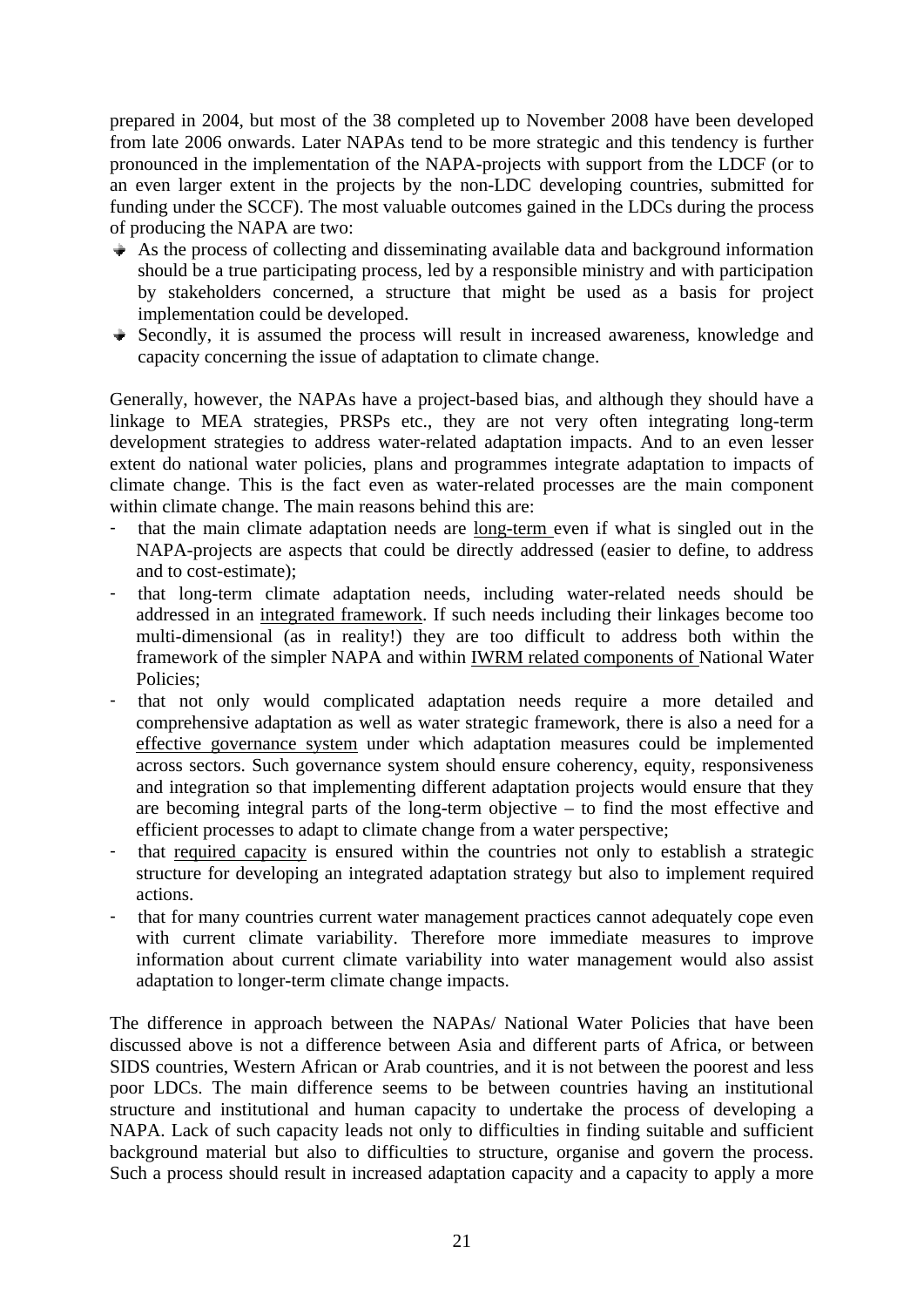long-term perspective, where immediate benefits can not always be recognised. A real longterm adaptation strategy for Bhutan and about 25% of all people on earth could include adapting to prolonged, seasonal water-scarcity– when the glaciers of the Himalaya-Hindukush region have melted.

# **6.1 Concluding remarks**

- Although the NAPAs produced acknowledge links to national development strategies, PRSPs and MEAs, a link that is recognised in the text from the UNFCCC-meeting in Poznan $^{12}$ , this link often holds very little content.
- The NAPAs studied do not describe any adaptation coalitions but such regional coalitions appear in some of the pipeline projects, such as the SCCF-project on Community Adaptation to Climate Change in the Limpopo Basin<sup>13</sup>.
- When discussing water aspects in the NAPAs it is almost always from a drinking water perspective and not from a river basin perspective. Maybe the EU approach, using the EU Water Framework Directive as a vehicle for adaptation strategies, could serve as a useful example, both from a regional and the river basin perspective.
- In general, links between water-related climate impacts and other development sectors are not well described. For example a lack of water may have significant industrial, employment and livelihoods impacts, and water conservation measures may be needed. Urban planning (for example siting developments outside flood or landslide prone areas, or more building more flood-resilient housing) is rarely mentioned.
- Significant impacts on the health sector (eg a rise in water-related diseases such as malaria and dengue fever in more humid climates; or scabies in areas of water shortages) are rarely mentioned.
- Another under-represented area is the adaptation needs for existing and future hydraulic infrastructure and the associated costs to climate proof these investments.
- Although NAPAs have been prepared in neighbouring countries, the NAPA-methodology allows for little regional synergy. This lack of a regional approach is particularly severe for regions were several countries share a river basin, such as for instance the Niger River basin (Niger River is not mentioned in the Niger NAPA!), the Nile River basin or the Zambezi River basin. - This river basin approach, may become better ensured in the future, under the SCCF funding such as the Limpopo-project but also an approved project on Mainstreaming Climate Change in IWRM in Pangani River Basin, Tanzania.
- Environmental education raising awareness of climate change impacts and suitable adaptation measures – is rarely mentioned. Education is essential to ensuring better environmental management, at all levels.

It should be noted that many adaptation strategies are suitable initiatives for dealing with other environmental changes (such as urbanisation and desertification) and for natural climate variability. Improved resilience is beneficial to development, regardless of future climate change scenarios.

# **6.2 Policy recommendations**

1

<sup>&</sup>lt;sup>12</sup> "Noting the importance of the national adaptation programme of action process as a first step towards the scaling up of adaptation and integration of climate change into national development plan"<br>FCCC/SBI/2008/L.21/Add.1 10 December 2008

 $^{13}$  A suggested UNDP-implemented project in South Africa, Botswana, Mozambique and Zimbabwe.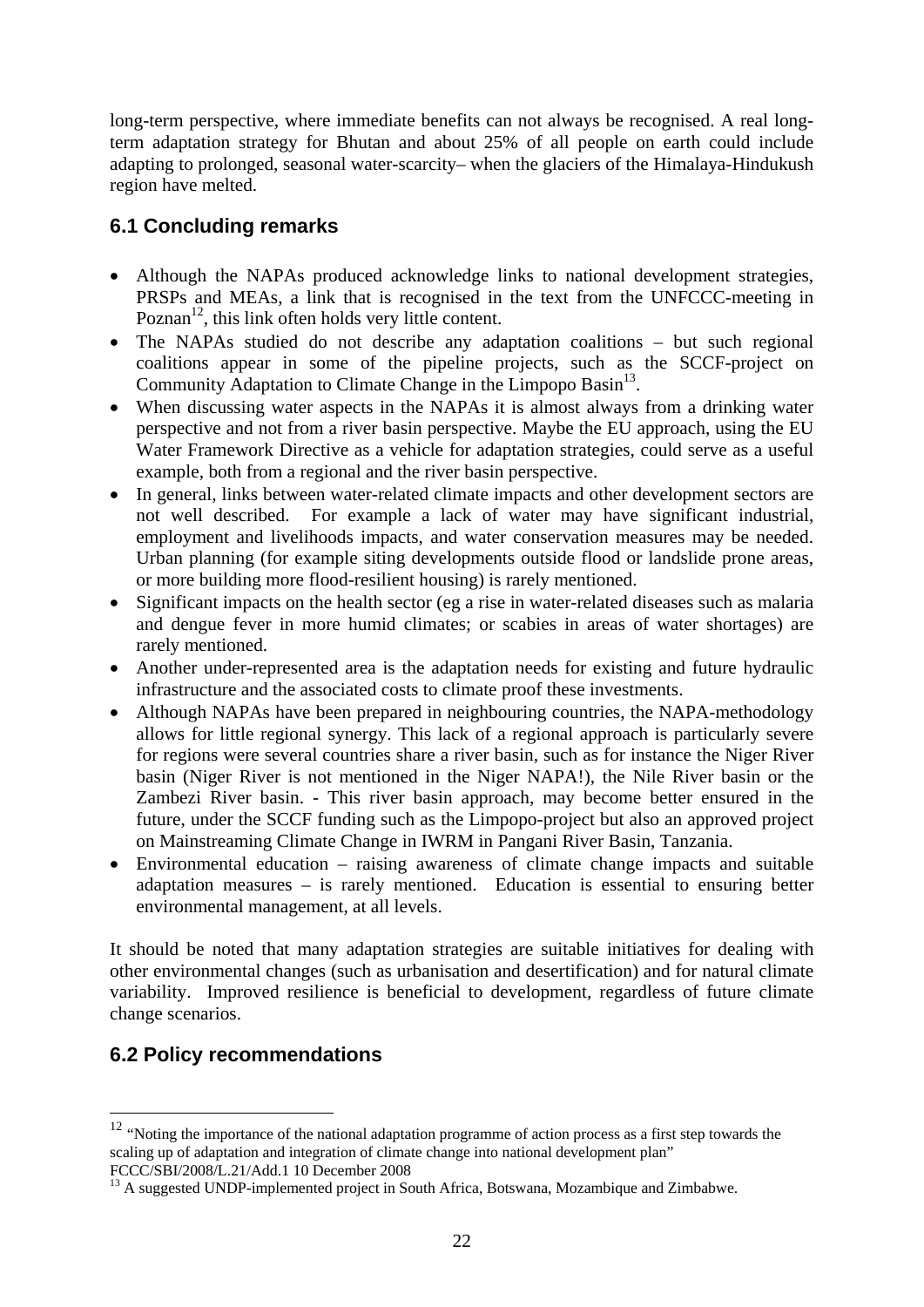Adaptation programmes and projects, identified in NAPAs as well as other projects, need to shift focus to also ensure sustainable development in adversely impacted countries, in particularly the LDCs. Therefore support should be redirected towards work that:

- *shift focus from identifying short-term single projects towards projects that are parts of a long-term strategy corresponding to long-term needs;*
- *identifying 'no regrets' adaptation policies and avoiding mal-adaptations;*
- *ensure that the long-term adaptation strategy for a country, when developed, also links to what is developed for the larger region as the impacts do not respect any political boundaries and transboundary cooperation is thus needed;*
- *build capacity, both institutional and human capacity to implement not only projects that are founded in a long-term adaptation strategy but the adaptation long-term strategy itself, including by make sure a proper governance system is in place; such a governance system is critical to deciding whether losses should be shared, avoided or accepted.*
- *ensure that water policies, strategies and plans properly integrate climate change adaptation policies, strategies and plans including when implemented, and vice versa;*
- *truly integrate measures for adaptation to climate change with Integrated Water Resources Management plans, physical land planning, infrastructure development, PRSPs and all other relevant development plans and programmes – including non-water sectors that may nevertheless be affected by water-related climate impacts – not only indicate the existence of links between them;*
- *follow up on recommendations made in completed NAPAs, managing appropriate adaptation activities;*
- *raise awareness and build capacity to address water and climate issues in LDCs and integrate climate change consideration into water resources management in a participatory perspective.*

It is further important that this shift towards a more integrated, long-term perspective that is demonstrated in the projects most recently submitted to *inter alia* the SCCF, is mirrored in all strategic adaptation work to ensure sustainable development also in poor countries with a vulnerable population and environment.

# *8. References*

Bates, B.C., Z.W. Kundzewicz, S. Wu and J.P. Palutikof, Eds., 2008: Climate Change and Water. Technical Paper of the Intergovernmental Panel on Climate Change, IPCC Secretariat, Geneva, 210 pp. www.ipcc.ch/ipccreports/tp-climate-change-water.htm

Bridges, G: Key message on Samoa's National Water Strategy and Policies, conveyes by the Asian Development Bank at Stockholm World Water Week 2007. www.adb.org/Documents/Books/AWDO/2007/cr10.pdf

Decisions at UNFCCC/COP-meetings, text from UNFCCC on NAPA-process.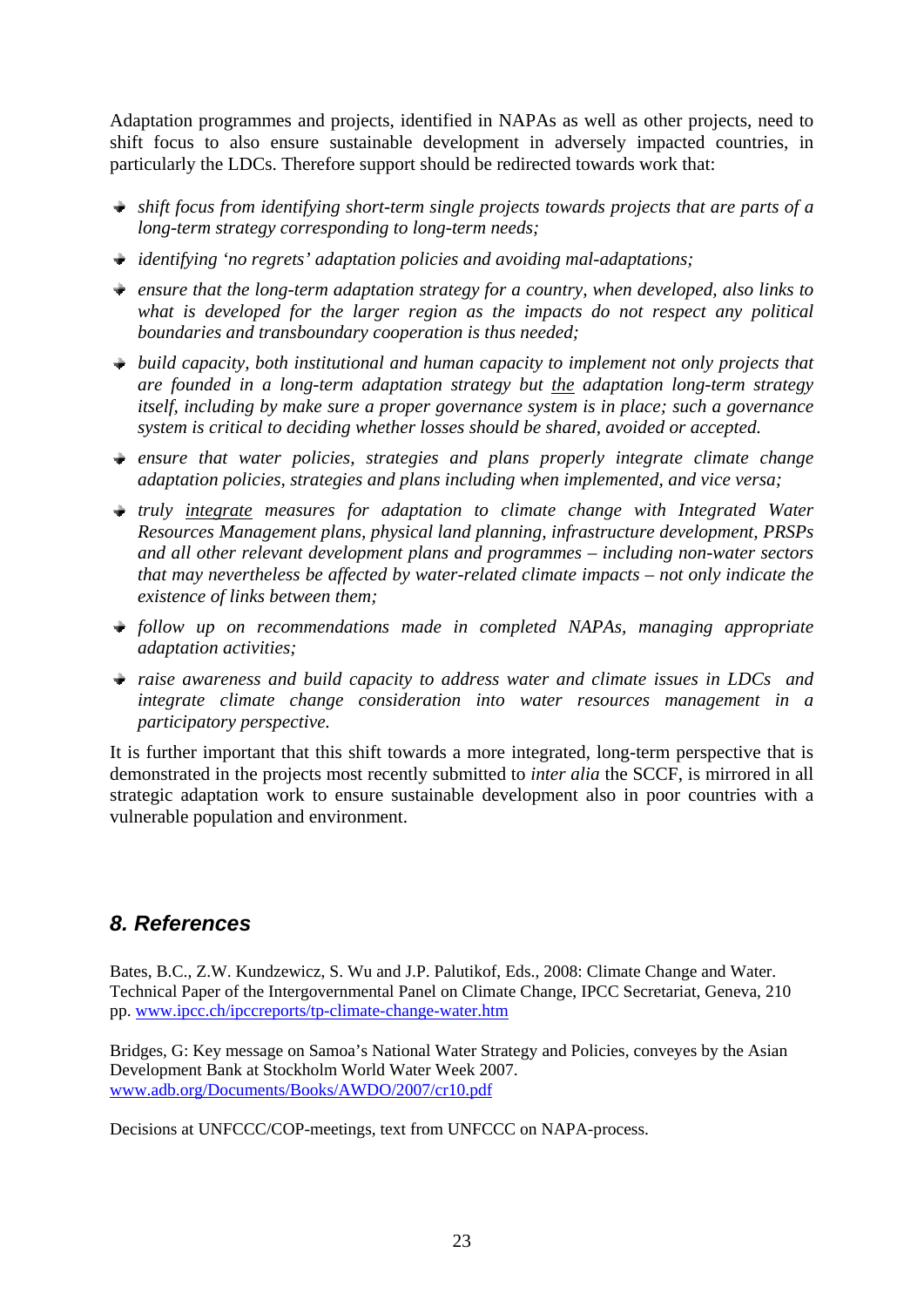European Environment Agency. Technical Report 2/2007: Climate Change and Water Adaptation Issues. http://reports.eea.europa.eu/technical\_report\_2007\_2/en/eea\_technical\_report\_2\_2007.pdf

FCCC/AWGLCA/2008/16.Rev.1: "Ideas and proposals on paragraph 1 of the Bali Action Plan. Revised note by the Chair."

Osman-Elasha,B and TE Downing, 2007: Lessons Learned in Preparing National Adaptation Programmes of Action in Eastern and Southern Africa. European Capacity Building Initiative, ecbi, policy analysis report. www.eurocapacity.org.

Schipper, L.F., Paz Cigarán, M. and M. McKenzie Hedger: Adaptation to Climate Change: The new challenge for development in the developing world. UNDP July 2008. http://www.undp.org/climatechange/docs/English/UNDP\_Adaptation\_final.pdf

Stern Review, 2006: The Economics of Climate Change. www.hmtreasury.gov.uk/independent\_reviews/stern\_review\_economics\_climate\_change.

UNDP Human Development Report 2007/2008. Fighting climate change: Human solidarity in a divided world.

UNFCCC: LEG, 2002: Annotated guidelines for the preparation of national adaptation programmes of action.

UNFCCC: Listing of NAPA Priority Projects by Sector (from all submitted NAPAs as downloadable files) Accessed 081204. http://unfccc.int/adaptation/napas/items/4583.php

UNITAR, 2007: Analysis of NAPA Project Profiles

UN-Water (2008). *Status Report on IWRM/Water Efficiency Plans for CSD 16*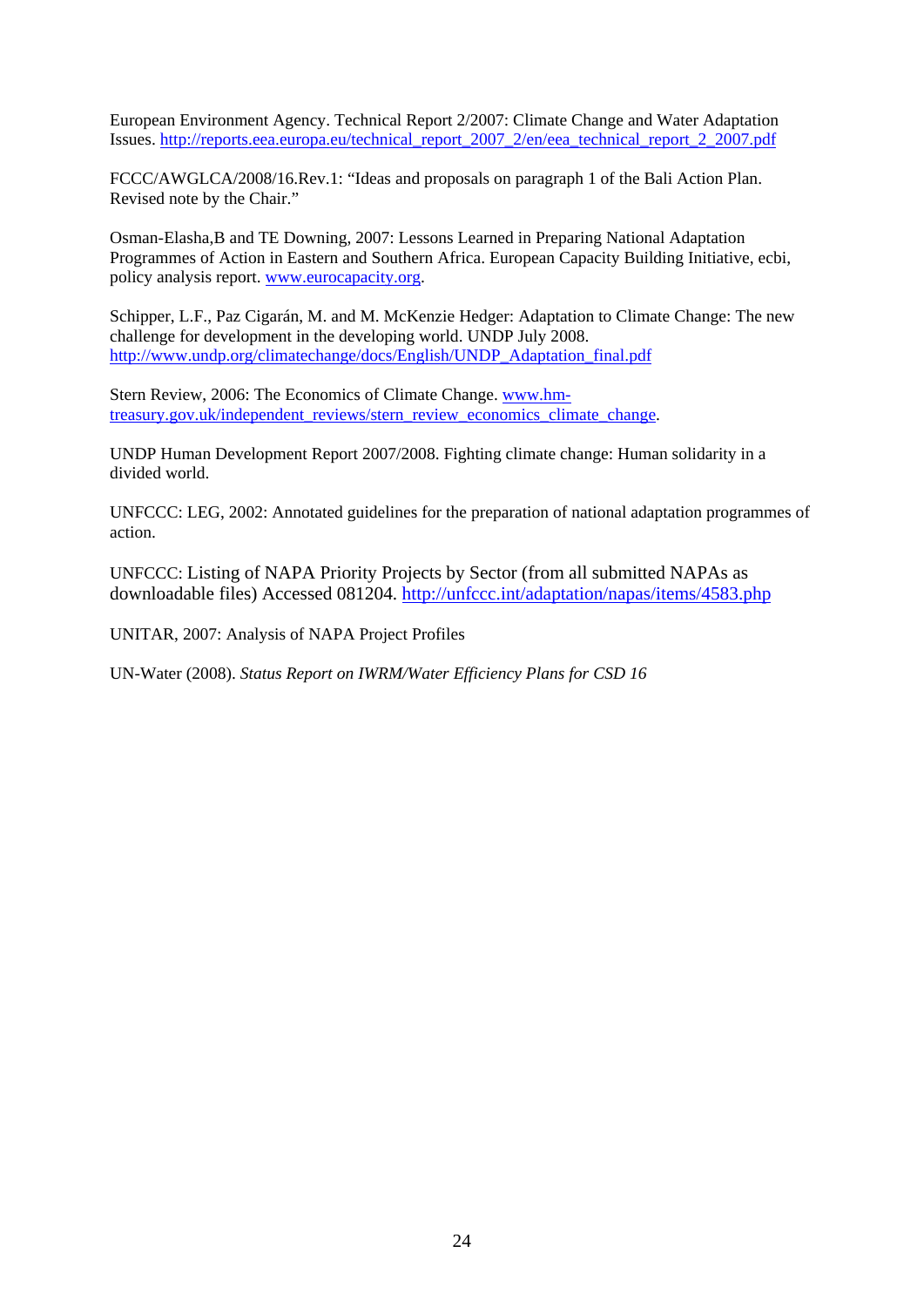| LDC                      | <b>GEF-support by</b> | <b>NAPA</b>      | <b>Status IWRM</b>         | Link                     |
|--------------------------|-----------------------|------------------|----------------------------|--------------------------|
|                          | the following:        | submitted        | plans <sup>14</sup>        | NAPA/water <sup>15</sup> |
| Afghanistan              | <b>UNEP</b>           | - In draft       |                            |                          |
| Angola                   | <b>UNEP</b>           | - In preparation | Initial steps              |                          |
| Bangladesh               | <b>UNDP</b>           | November 2005    | In place                   | Yes                      |
| Benin                    | <b>UNDP</b>           | January 2008     | In preparation             |                          |
| Bhutan                   | <b>UNDP</b>           | May 2006         |                            | Yes                      |
| <b>Burkina Faso</b>      | <b>UNDP</b>           | December 2007    | In place                   | Yes                      |
| Burundi                  | <b>UNDP</b>           | February 2007    | Initial steps              |                          |
| Cambodia                 | <b>UNDP</b>           | March 2007       | Initial steps              |                          |
| Cape Verde               | <b>UNDP</b>           | December 2007    | Initial steps              |                          |
| Central African Republic | <b>UNEP</b>           | <b>June 2008</b> | Initial steps              | Yes                      |
| Chad                     | <b>UNDP</b>           | - In preparation | Initial steps              |                          |
| Comoros                  | <b>UNDP</b>           | November 2006    |                            |                          |
| DR of the Congo          | <b>UNDP</b>           | September 2006   | Initial steps              |                          |
| Djibouti                 | <b>UNEP</b>           | October 2006     | Initial steps              |                          |
| <b>Equatorial Guinea</b> | <b>UNEP</b>           | - Not started    |                            |                          |
| Eritrea                  | <b>UNDP</b>           | May 2007         |                            | Yes                      |
| Ethiopia                 | <b>UNDP</b>           | <b>June 2008</b> | In preparation<br>In place | Yes                      |
| Gambia                   | <b>UNEP</b>           |                  |                            |                          |
| Guinea                   | <b>UNDP</b>           | January 2008     |                            |                          |
|                          | <b>UNDP</b>           | <b>July 2007</b> |                            |                          |
| Guinea-Bissau            |                       | February 2008    |                            |                          |
| Haiti                    | <b>UNEP</b>           | December 2006    |                            |                          |
| Kiribati                 | <b>UNDP</b>           | January 2007     | In preparation             |                          |
| Lao PDR                  | <b>UNDP</b>           | - In draft       | In preparation             |                          |
| Lesotho                  | <b>UNEP</b>           | June 2007        | Initial steps              |                          |
| Liberia                  | <b>UNEP</b>           | <b>July 2008</b> |                            |                          |
| Madagascar               | World Bank            | December 2006    |                            |                          |
| Malawi                   | <b>UNDP</b>           | March 2006       | In preparation             | Yes                      |
| Maldives                 | <b>UNDP</b>           | March 2008       |                            |                          |
| Mali                     | <b>UNDP</b>           | December 2007    | In preparation             | Yes                      |
| Mauretania               | <b>UNEP</b>           | November 2004    | In preparation             |                          |
| Mozambique               | <b>UNDP</b>           | <b>June 2008</b> | In preparation             | Yes                      |
| Myanmar                  | <b>UNEP</b>           | - In preparation | Initial steps              |                          |
| Nepal                    | <b>UNDP</b>           | - Initiated      | In preparation             |                          |
| Niger                    | <b>UNDP</b>           | <b>July 2006</b> |                            |                          |
| Rwanda                   | <b>UNEP</b>           | May 2007         | Initial steps              | Yes                      |
| Samoa                    | <b>UNDP</b>           | December 2005    | In place                   | Yes                      |
| São Tomé and Principe    | World Bank            | November 2007    |                            |                          |
| Senegal                  | <b>UNEP</b>           | November 2006    | In preparation             | Yes                      |
| Sierra Leone             | <b>UNDP</b>           | <b>June 2008</b> |                            | Yes                      |
| Solomon Islands          | <b>UNDP</b>           | - In preparation |                            |                          |
| Somalia                  | Not party to FCCC     |                  |                            |                          |
| Sudan                    | <b>UNDP</b>           | <b>July 2007</b> | In preparation             | Yes                      |
| Timor-Lesté              | <b>UNDP</b>           | - Initiated      |                            |                          |
| Togo                     | <b>UNDP</b>           | In preparation   |                            |                          |
| Tuvalu                   | <b>UNDP</b>           | May 2007         | Initial steps              |                          |
| Uganda                   | <b>UNEP</b>           | December 2007    | In place                   | Yes                      |
| UR of Tanzania           | <b>UNEP</b>           | September 2007   | In preparations            | Yes                      |
| Vanuatu                  | <b>UNDP</b>           | December 2007    |                            |                          |
| Yemen                    | <b>UNDP</b>           | - Draft          |                            |                          |
| Zambia                   | <b>UNDP</b>           | October 2007     | In place                   |                          |

*Annex I: Status concerning NAPAs and IWRM-plans in LDCs* 

1

<sup>&</sup>lt;sup>14</sup> Data from UN-Water (2008). Status Report on IWRM/Water Efficiency Plans for CSD 16 <sup>15</sup> "Yes" only indicate that Water Management to some degree is dealt with in the NAPA but not how.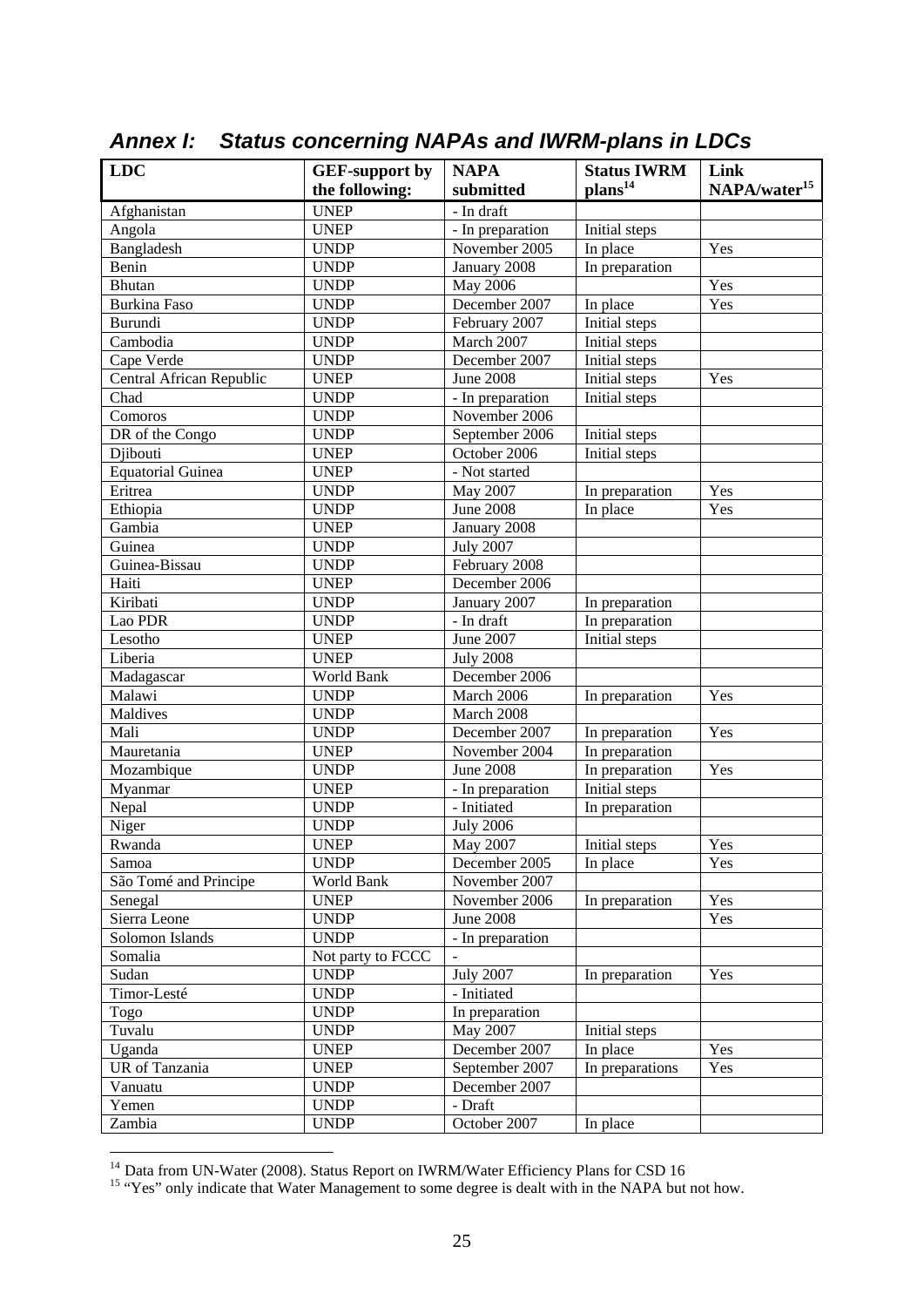# *Annex II: Analysis of water linkages in the NAPAs and National Communications of Bhutan, Eritrea, Niger, Rwanda, Samoa, Sudan and Zambia.*

For each of the following countries interventions to deal with the impacts reported are suggested. An analysis of whether the policy framework or institutional structure would at all allow for the adaptation strategy to be developed ends each country discussion. And for those countries where projects have been submitted for implementation under the LDC Fund these projects are mentioned although they are not yet being implemented.

# **Bhutan** (NAPA submitted May 2006, 1<sup>st</sup> NC September 2000)

Bhutan is a mountainous country situated on the southern slopes of the eastern Himalayas. 72.5% of the area is forested and 7.8% is used for agriculture, mainly by smaller, subsistence farmers. The economy is highly depending on hydropower. As all the major rivers originate from glaciers and glacier lakes in the higher Himalayas and are discharging into Brahmaputra in India, the country and in particularly the valleys and the rivers are very vulnerable to climate change, both to temperature variations and change and to changes in precipitation pattern. Climate extremes are resulting in particularly in Glacier Lake Outburst Floods (GLOF) and devastating flooding of the valleys.

Identified vulnerability: The most vulnerable sectors identified are agriculture and hydropower as they do both depend on monsoon and temperature change pattern. And the most vulnerable communities are the rural poor depending directly on small scale farming and livestock.

Identified primary and secondary water impacts: Flash floods, resulting from extreme rainfall or extreme glacier-melting, result of course in severe impossibilities to run hydropower stations smoothly a problem that is rapidly increasing downstream. Flooding is also sometimes resulting in gully erosion, heavy landslides and sedimentation exacerbating the problem by causing not only water related problems but also destroying the farmlands and changing the morphology of rivers, lakes and dams. *Primary* sectoral impacts of climate change to Bhutan are, thus, to several water depending sectors, mainly to the agricultural sector and to the energy/hydropower sector but also the water sector including water for drinking water. Flooding and water-induced erosion or drought is also directly impacting the growing conditions for the forests and thus the forest sector.

*Secondary* water related effects are, thus, impacts to peoples' health as a consequence of decreasing water and food supply due to the impacts on access to drinking water and on water for agriculture. Other secondary effects are to income generating activities for the poor people due to less possibility to grow or to feed their livestock on the eroded lands, and to the economy of the country as a consequence of irregularities in hydropower production which is the main export product.

Identified adaptation framework, including links to relevant strategies etc. and governance means: In its NAPA Bhutan identified the National Visions, Strategies and Plans (including the PRSP, the National Environment Strategy, the ratification of the UNFCCC and the CBD, the participitation in UN-processes and the cooperation under the International Center for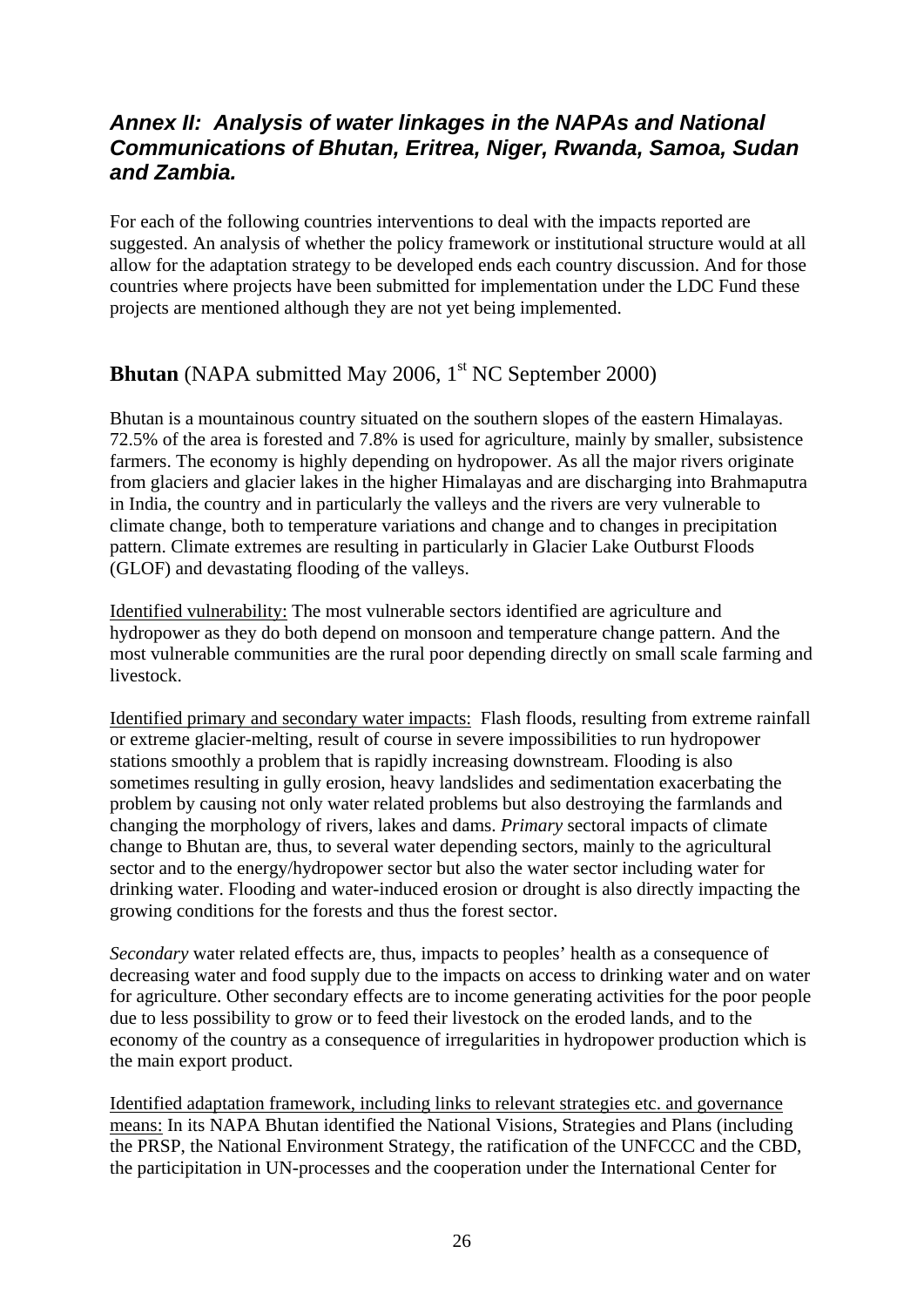Integrated Mountain Development (ICIMOD)) of relevance for the work on the objectives of the NAPA but without clearly identify the possible synergies. There is, however, no reference to the National Water Policy (under development). Further, under its NAPA Vision Bhutan identified as important to integrate climate change risks into the National Planning Process. But neither the NAPA nor the NC did identify any detailed institutional structure for implementing the NAPA. They identified the Information gaps such as regareding "Effects of climate change on water resources" and "Cumulative effects and indirect impacts of climate change effects". Capacity Building Needs are "Training on vulnerability to climate change in lower mountain valleys…", and "strengthening institutions such as NGOs as well as Government departments and ministries..." without specifying <u>how</u> they should be strengthened, which role they would play, any working structure and who should be accountable. These issues would need to be developed in a participatory approach, should Bhutan be able to develop any long term, forward-looking adaptation strategy within their own governance structure.

One project submitted for NAPA Implementation under the Least Development Countries' Fund: "Reduce CC-induced Risks and Vulnerabilities from Glacier Lake Oustbursts in the Punakha-Wangdi and Chamkar Valleys" UNDP.

# **Eritrea** (NAPA submitted April 2007, 1<sup>st</sup> NC December 2001)

Eritrea with its central and north-western highland plateau and flat coastal plans along the Red Sea has a mostly arid climate although with extremely variable rainfall pattern between years and regions. Over 80% of the population is depending on traditional subsistence agriculture. Agriculture accounts for 21% of the country's GDP. One reason for the low figure is the erratic rainfalls with high variability, which also result in continuous soil degradation. The degree of poverty, about 66% of the population was below the poverty line in 2003 and concentrated to the arid rural highland areas, is partly a result of the political instability although one of Eritrea's immediate development priorities have been to meet the basic needs of the population.

Identified vulnerability: Agriculture is particularly susceptible to the changing rainfall pattern in a country which is modestly suited for rain-fed agriculture. The livestock on which the pastoralist in the eastern lowlands and north-western rangelands are depending is also particularly vulnerable to the lack of water. The poor fishing communities in the coastal zone as well as the coastal ecosystems are other vulnerable systems.

Identified primary and secondary water impacts: The changes in rainfall pattern, when the main rainy season starts later (if at all!) and finish earlier and is much more erratic and heavy has a strong *primary* impact to the agriculture sector, and results in gully erosion destroying the farm lands. The river system shows a seasonal flow pattern directly responding to the changing rainfall pattern. Villages and towns in the upstream areas are particularly experiencing scarce water supply as impacts of droughts.

*Secondary* impacts identified in the NAPA are to the coastal zones where people in a situation of surface water shortage are pumping and over-extracting groundwater, resulting in saltwater intrusion and an even more accenting freshwater shortage. Flooding in upstream areas has also an increased effect downstream as few of the rivers are regulated.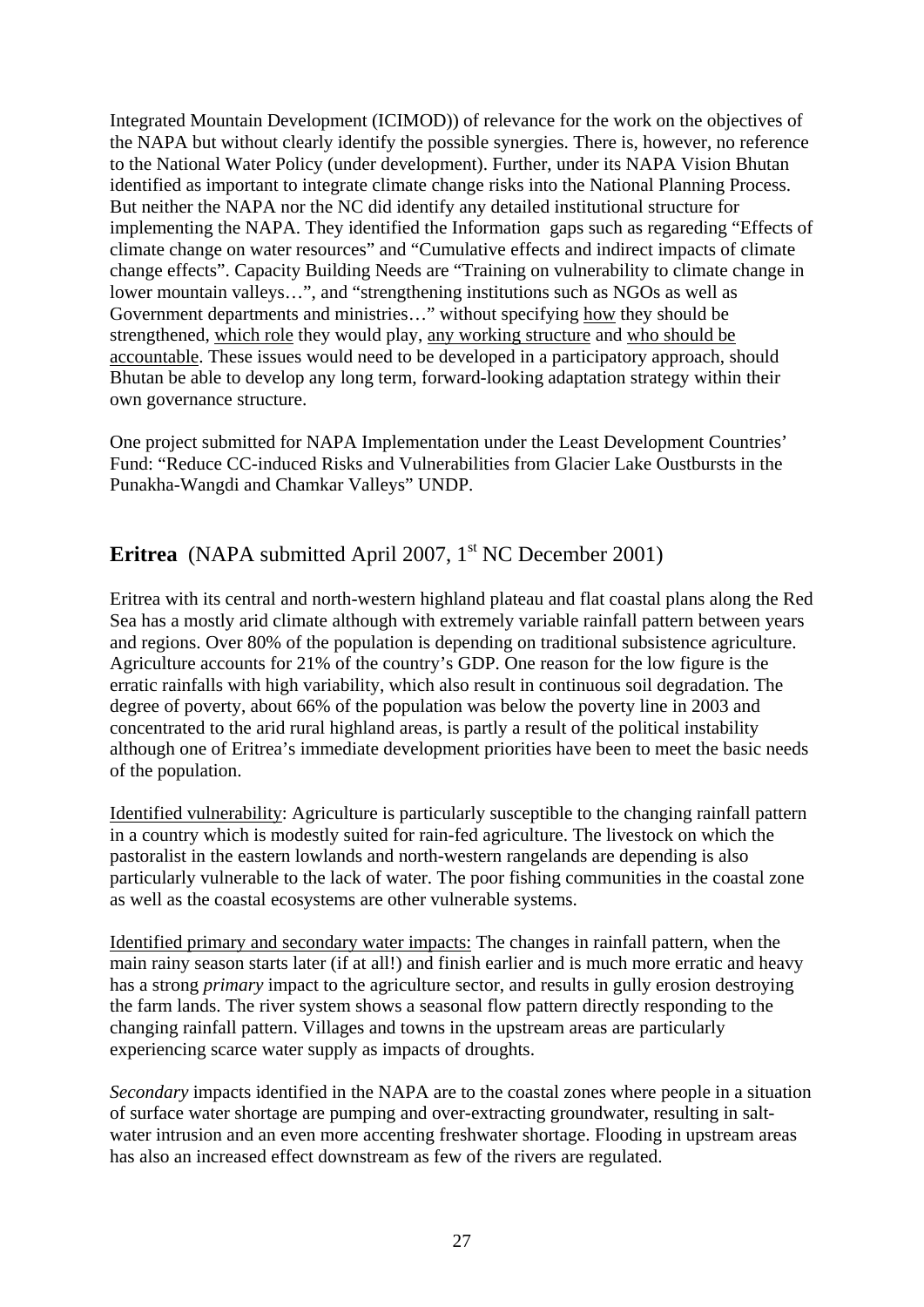Another secondary impact identified is to peoples' health where the spreading of vector-borne diseases, such as malaria has increased, as has malnutrition, thus food insecurity.

Identified adaptation framework, including links to relevant strategies etc. and governance means: According to the NAPA, strong linkages were established with key national initiatives including with its interim PRSP presented in 2007 and of course to what was presented in the 1<sup>st</sup> National Communication, in 2001. The emphasis on agriculture and food security is evident in both documents but it is notable that although the National Communication was prepared under the Ministry of Land, Water and Environment, there is no reference to a need for any Water Policy. There is a strong possibility for synergy with the adaptation recommendations under NAPA and foci under the CBD and CCD including as there is an "overlap in participating institutions". As the Eritrean NAPA also identified the National Capacity Self-Assessment, NCSA, as a process that "helps identify key deficits in institutional capacity and institutional linkages and aids the process of creating synergies", the NCSA seems to be crucial in implementing the NAPA including its water-related needs. This would be a first step in identifying institutional capacity and structure needed for implementing an adaptation strategy.

One project has been submitted for NAPA implementation under the LDCF: "Integrating Climate Change Risks into Community Based Livestock Management in the Northwestern Lowlands of Eritrea", UNDP.

# **Niger** (NAPA submitted July 2007, 1<sup>st</sup> NC November 2000)

Niger is a West-African arid landlocked country. Around 77% of the country, the Saharan desert zone in the northern part, has an annual precipitation of <150 mm and a very high rate of evaporation. It is the part where people are practicing small scale irrigated farming. The Sahara and Sahelian zone, south of Sahara, covering around 22% of the country, receives an average annual rainfall of 150 – 600 mm and is mainly suitable for livestock breeding. The remaining south western 1% of the country receives 600 – 800 mm annual rainfall and is suitable for agriculture and livestock production. The yearly potential evapotranspiration for the country is 1800 to 2200 mm. The main surface water source is the Niger River crossing the south-western parts. In the south-eastern corner is what up to 1980's used to be parts of Lake Chad, these parts are now dried. The majority of the people live in the south parts depending on agriculture and pastoral activities. 87% of the population is depending on activities within the rural areas while only 38% of the GDP is made up by agricultural production.

Identified vulnerability: As most of the country is water scarce the whole country is vulnerable to climate change. At the end of 1980's the agriculture could only cover 86% of the food needs and during drought periods there has been a considerable reduction in cattle. About 1% of the area is forestry area, a number that is decreasing. And as it is at the margins of several forestry species this area too is very vulnerable. In the regions without vegetation cover, large parts of the desert, wind erosion and water erosion during the rare erratic rainfalls is causing land degradation and transport of sediments. This is resulting in loss of soil fertility and ecosystem remnants, changes in river patterns and destructions of human habitats.

Identified Primary and secondary water impacts: The *primary* impacts as recounted in the NAPA for the water sector is to the rivers, which except the Niger River are wadis (only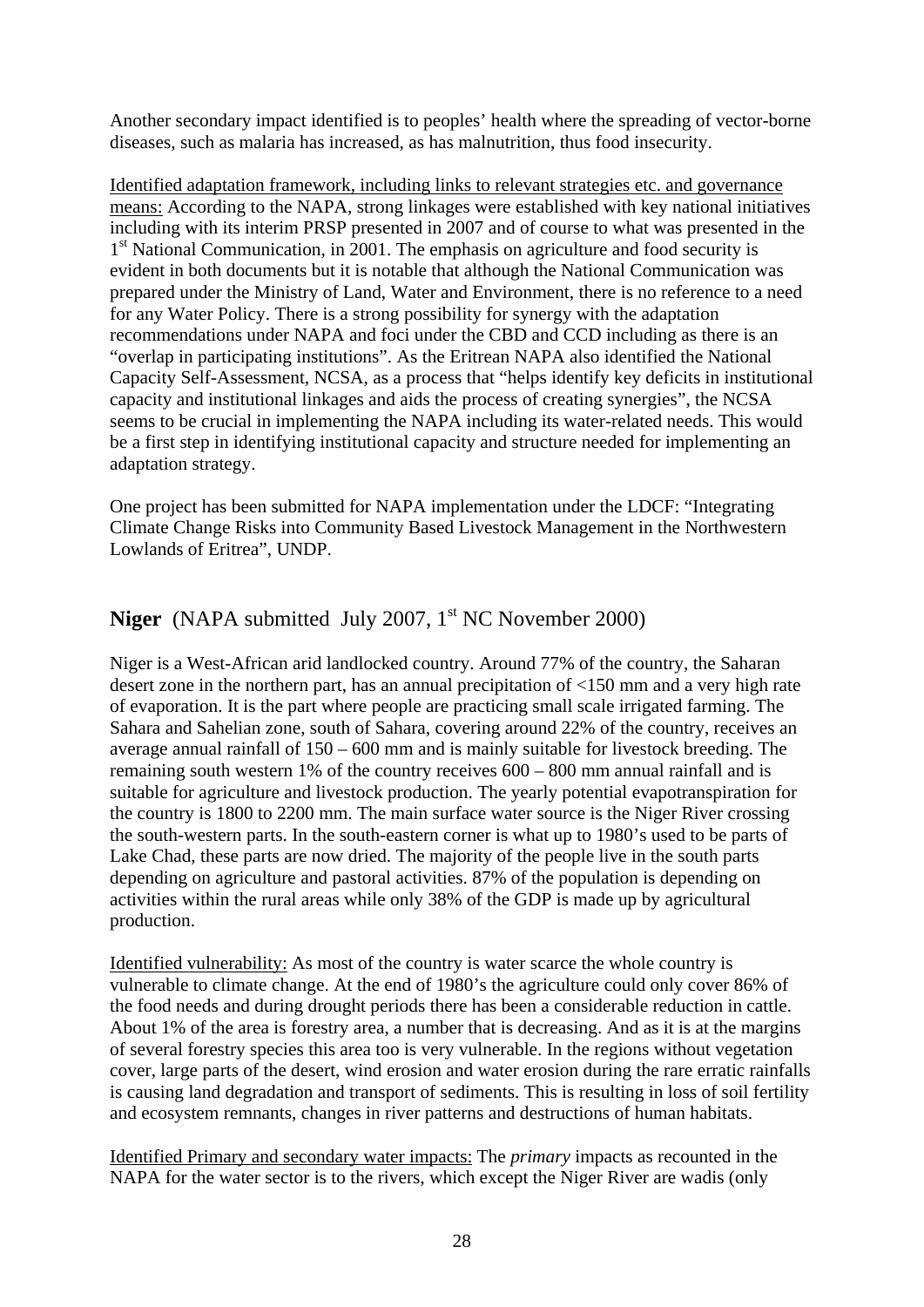occasionally or partially having any water). The less frequent and more erratic rainfall causes water erosion, decreasing of water for household use and for food production. Decreased fishing for living when water points are dried out or filled with water- or wind-borne sediments, is another primary impact. *Secondary* impacts are of course to the health sector mainly due to lack of water for food production, but also to the economy for the ones having fishing as an income-generating activity.

Identified adaptation framework, including links to relevant strategies etc. and governance means: The NAPA document specifically identifies the linkages and synergy between what are prioritised in the NAPA, the PRS and the Rural Development Strategy, SDR, for Niger. And the objectives of these strategies are much in line with each other although the PRS and  $SDR<sup>16</sup>$  are not referring to adaptation to climate change. The NAPA document also mentions that the adaptation measures identified by the NAPA framework are in synergy with the MEAs, but without specifying it. There is no specific mentioning of any water related policy.

The possibilities to implement the NAPA are very briefly discussed in the document. It identifies the "lack and/or shortages of material and financial means" as a main constrain. The document, otherwise, only describes the process of producing the NAPA. It mentions that "the priority activities of the NAPA will be under the responsibility of the decentralized services of the Ministries in charge of the sector", that they will be supported by the "Local Running Committee" and that they will "collaborate, if necessary, with other organisations". The governance structure is completely missing from the document and so is any discussion of needed capacity etc. This might depend on the real need for capacity enhancement. But this NAPA therefore is not able to identify institutional possibilities to implement an adaptation strategy in a long-term perspective and in a process owned by the country.

One project has been submitted for NAPA implementation under the LDCF: "Implementing NAPA Priorities to Build Resilience and Adaptation Capacity of the Agriculture Sector to Climate Change in Niger", UNDP.

# **Rwanda** (NAPA submitted December 2006, 1<sup>st</sup> NC June 2005)

Rwanda is a small, mountainous, densely populated country just south of the equator. The terrain is fairly rough with ridges in the north/south direction as it is situated in the African Rift zone, with highest parts between 3000 to over 4500 in the north and west and lower parts in south-west around 900 m. The climate is modified by the high altitude to a temperate climate, thus with less evapotranspiration at higher altitudes and a varying degree of humidity. The rural population, around 83%, is dispersed with a concentration to the northern parts of the country but migrating towards south east and less populated areas. Heavy rains in the mountainous region with its important relief make regions with less stable vegetation cover susceptible to rainfall induced water erosion and land degradation. This in turn makes the lands less productive. Almost 90% of the population earns its incomes within the agriculture sector, which account for 43% of the GDP.

1

 $16$  "The SDR is currently being revised, and although adaptation per se is not mentioned, the development partners and government are very much mindful of the impacts of climate change and need to climate proof development under the SDR." Comment by Mirey Atallah.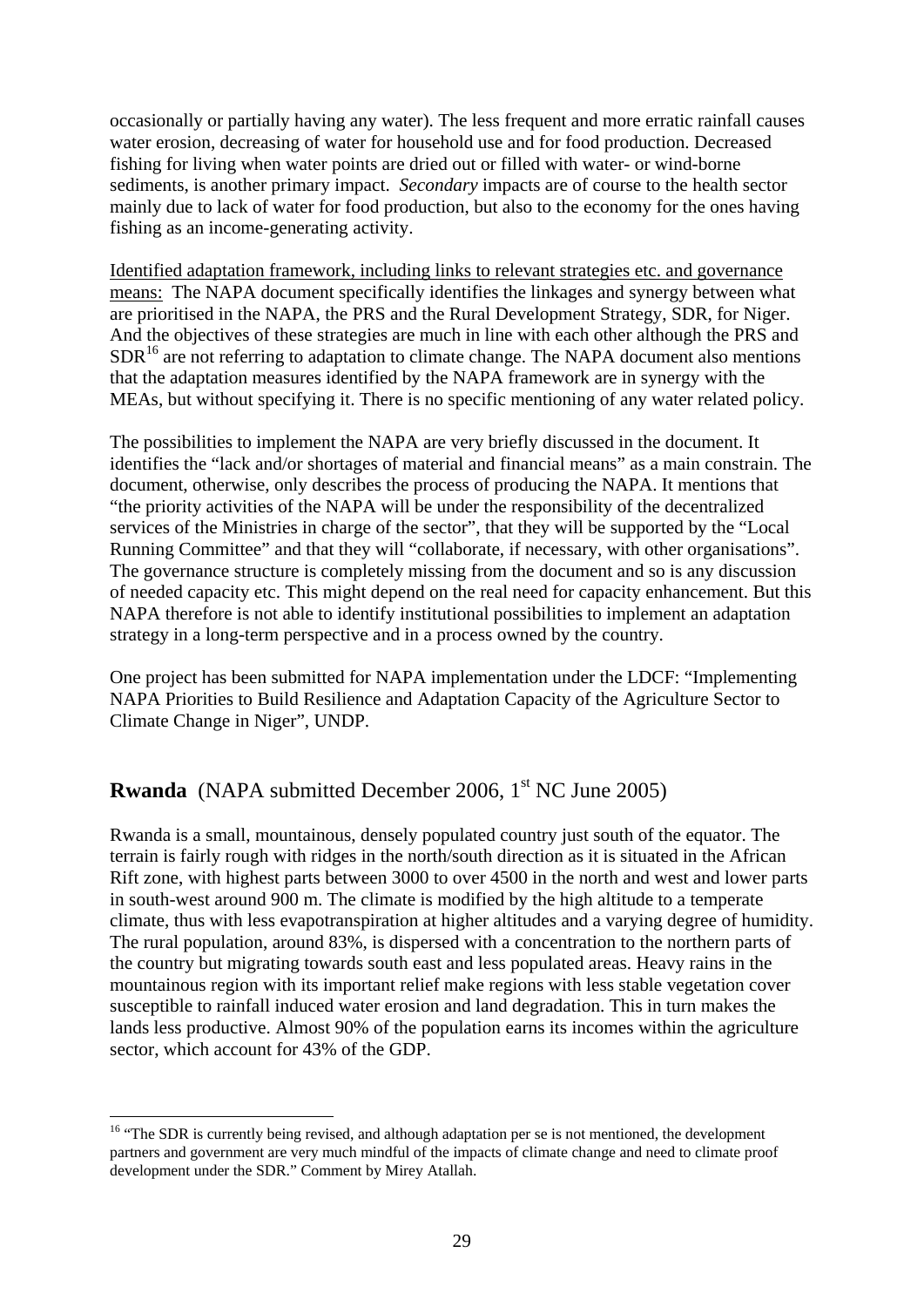Identified vulnerability: Rwanda's strong dependence on natural resources makes it vulnerable to climate changes and variations, in particularly to extremes. Floods and landslides may also cause disruptions in infrastructure, which is a particularly vulnerable sector in a country with this type of terrain. The NAPA is also recognising biophysical vulnerability which can be measured in relation to the extension of the periods of vegetation growths and the duration of periods of suitable weather conditions, a type of vulnerability that now increases.

Identified Primary and secondary water impacts: Increase of temperature, prolonged droughts and high evapotranspiration, in particularly in the swampy regions, may result in lower river flows and water levels of lakes and rivers. This therefore has *primary* impacts to the water sector as well as to ecosystems of rivers and lakes, and to food security by affecting water access for agriculture. Further, droughts as well as heavy rains, floods and associated landslides also result in primary impacts to the energy sector by reducing the hydropower production.

Changes in water quantity are also reported in the NAPA as resulting in *secondary* impacts to the health sector by increasing water-borne diseases, and to the economy by reducing production and GDP. Such changes are, thus, reducing rural population revenues, and resulting in migration by the population in search for food and income.

Identified adaptation framework, including links to relevant strategies etc. and governance means: The NAPA recognised the policies dealing with development, poverty and vulnerability such as the PRSP, and the integration of climate aspects into the Economic Development and Poverty Reduction Strategy of 2006. It further recognised policies and plans for the implementation of MEAs, the latter without identifying how climate adaptation was recognised in those plans.

The Rwanda NAPA is the only one of the NAPAs studied more in detail that discusses the Integrated Water Resources Management as a priority option to address climate adaptation. They see the target groups as rural communities, agro-animal husbandry and urban population. The NAPA also recognises that an adaptation strategy needs to be integrated with the Rwanda Vision 2020, the PRS and the National Strategy to Combat Desertification, as it has multi-sectoral cross-cutting aspects. The stakeholders to the process should include public sector, private sector, NGOs and local communities.

There is no discussion of the institutional and human capacity needed to implement the NAPA or of the adaptation framework. But the NAPA document includes a brief logical framework analysis for each suggested prioritised project under the NAPA, a LogFrame (briefly following the GEF LogFrame structure as a template) that also includes a discussion of risks and barriers. This LogFrame only recognises more technical risks without any suggestions for how any larger barriers should be overcome. Mainly these projects have appropriate ministries specified as suggested Implementing agencies, but without recognising one of them as the responsible one and without identifying executing agencies.

# **Samoa** (NAPA submitted December 2005, 1<sup>st</sup> NC October 1999)

Samoa is a Small Island Developing State situated in the South Pacific. The two larger islands are built by volcanoes, the highest one more than 1850 m. They consist of easily eroded lava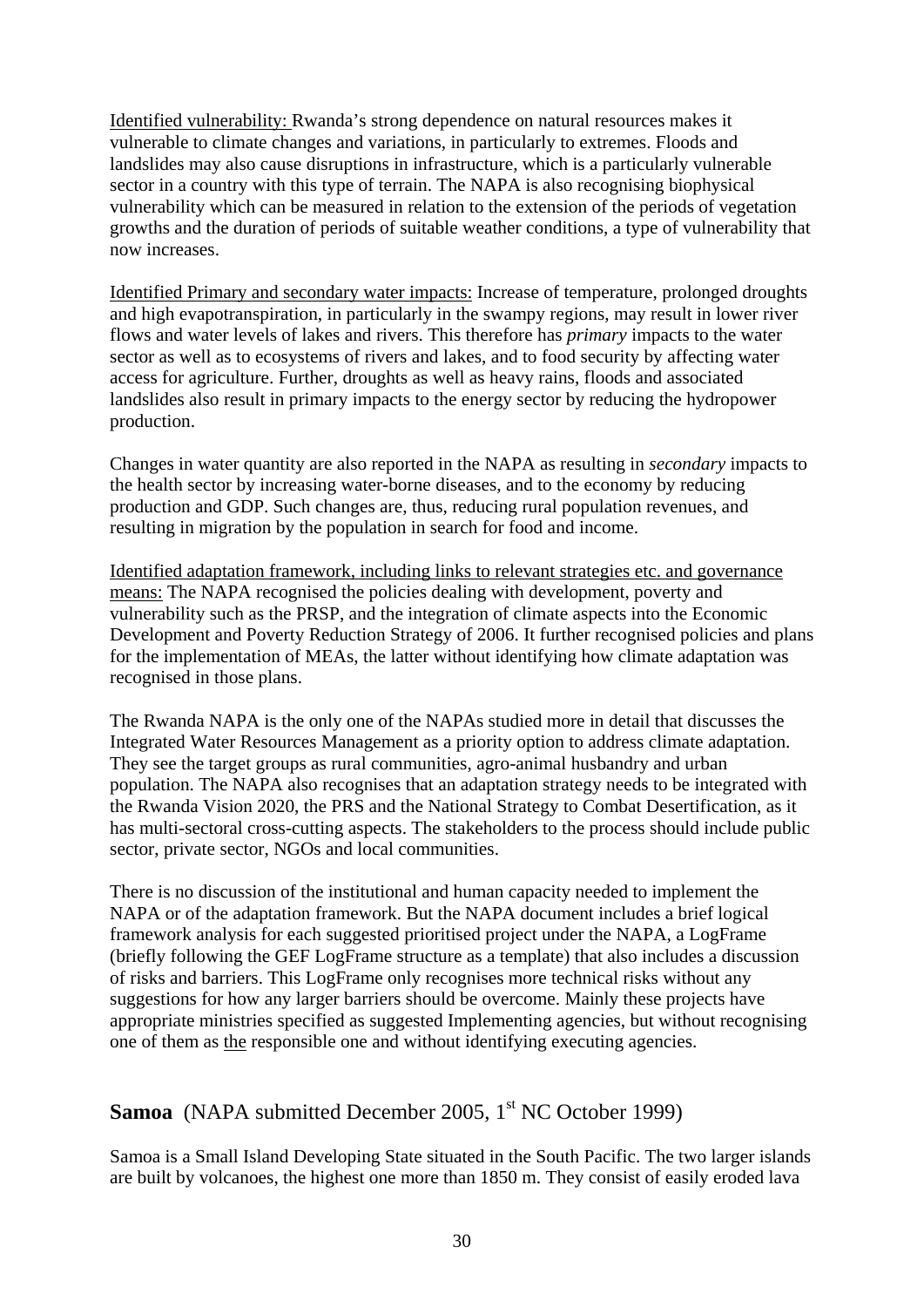plateaus and coastal lava areas and are surrounded by coral reefs. Some crater lakes exist with discharging rivers. The islands lie in the tropical climate region, in the south-east trade winds with tropical cyclones and heavy rainfalls during summer period and temperature around  $25^{\circ}$ C the whole year. About 70% of the population lives in the low-lying coastal areas and the main income-generating sector is the tourist sector and to some extent the fishing sector.

Identified vulnerability: The very shifting rainfall pattern as a result of climate change and the El Niño and the easily eroded land and coral reefs make the islands very vulnerable to impacts of climate change. The fact that the main infrastructure is in the low-lying coastal areas, together with the people living there makes this region very susceptible to climate extremes and climate change, both the more frequent storms and to the more slowly occurring sea-level rise.

Identified Primary and secondary water impacts: *Primary* impacts to the water sector recognised in the NAPA and the National Communication is the lack of water supply and the poor water quality. The lack of water supply is due to prolonged droughts or gully erosion resulting from flooding in higher areas. Flooding inundation of land is also destroying houses and villages. Plantation and livestock contribute to food security, together with fishing. Extreme weather events, in particularly storm surges, affect coastal plantation. Insufficient amount of safe water for household and for food security also increases health hazards as a *secondary* impact*.* Coastal erosion and destroying of coastal infrastructure, and insufficient amount of water is further impacting the tourist industry and hence the economy.

Identified adaptation framework, including links to relevant strategies etc. and governance means: The adaptation framework for Samoa builds, according to the NAPA on the national development goals, strategies and plans implemented by the government. The NAPA also identifies close linkages to the National Development Strategies, among which one is the national land use policy and another one is *the water resource policy.* Further, the NAPA recognises the synergy between Samoa's NAPA and its vision and the National Biodiversity Strategy and Action Plans, the Coastal Infrastructure Management Plans, etc and with the implementation of undertakings under the MEAs.

The NAPA document further discusses the risks and barriers for each proposed project profile under the adaptation framework But as under the other NAPAs there is no discussion on how to overcome these barriers.

Further, the Samoa NAPA as opposed to the other NAPAs studied in detail, formulises an Implementation Strategy for its NAPA within which they will build on the institutional framework, including stakeholder participation that was set up for the NAPA process. The Ministry of Natural Resources, Environment and Meteorology is to be designated with the responsibility to coordinate the process. However, there is no discussion of the needed capacity to successfully implement the full process, even though there is a good base for developing a well functioning governance structure.

One project has been submitted for NAPA implementation under the LDCF: "Integrated Climate Change Adaptation in Samoa", UNDP.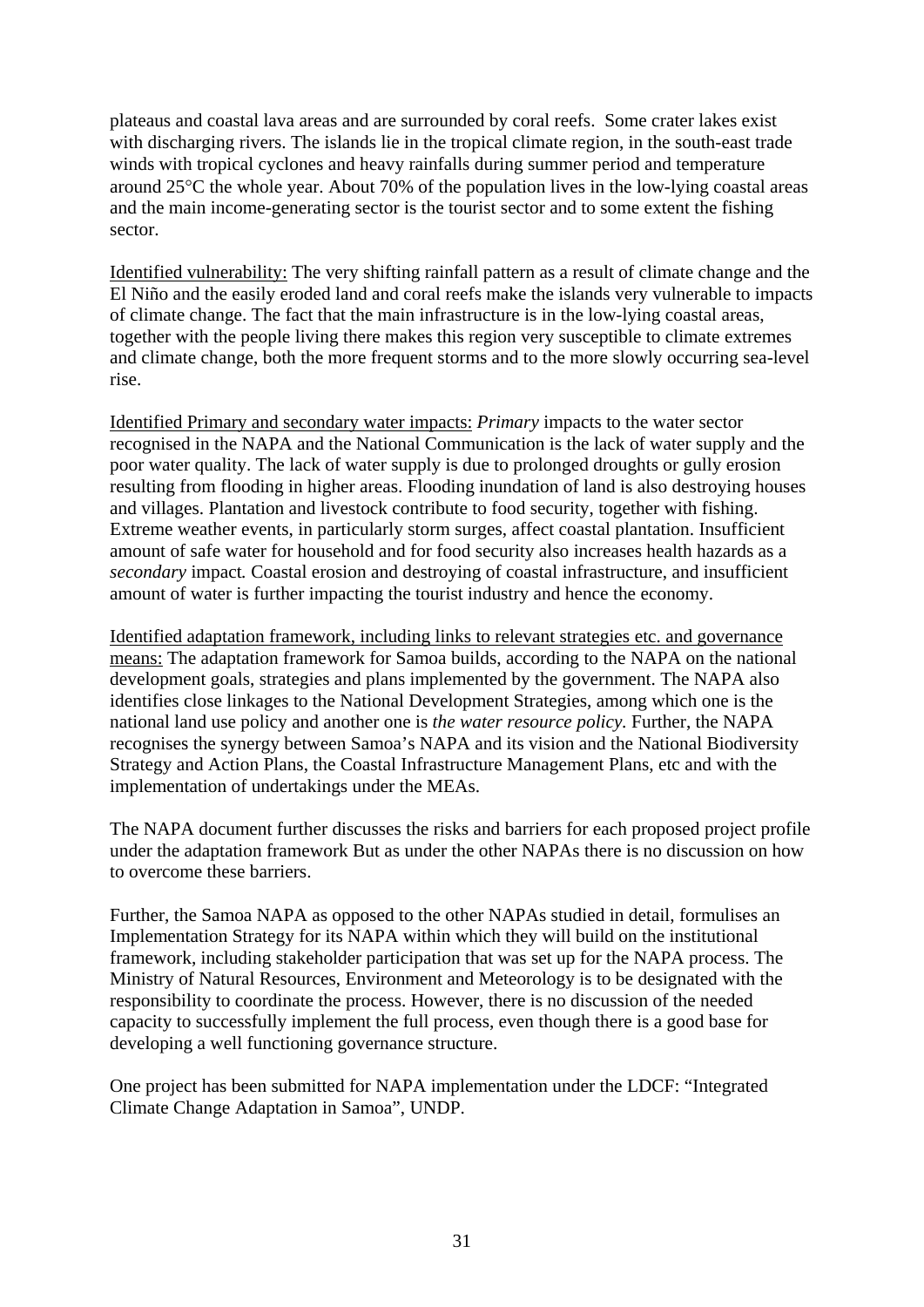# **Sudan** (NAPA submitted July 2007, 1<sup>st</sup> NC February 2003)

Sudan is one of two Arab LDCs. It is Africa's largest country. In more than 50% of the area of the country the ecosystems are arid and semiarid where the Northern parts are desert with practically no precipitation. Savannah ecosystems cover less than 10% of the country. Only the southern parts have an annual rainfall that might exceed 1000 mm. Most of this occurs during the rainy season March – October, but the high temperature results in high evaporation. Only about 1/6 of the country is actually cultivated, and about 2/5 consists of pasture and forested lands. The River Nile (including the Blue and the White Nile) traverses Sudan from Ethiopia and Uganda to Egypt and is Sudan's most important water source. About 35% of the population lives on or close to the River Nile flood plain. Large parts of the population in the Kordofan and Darfur, the Central and Northern region were severely suffering by the droughts of the 1970s and 1980s, which resulted in deaths and migrations. These displaced people are facing unemployment, water- and food insecurity as well as political insecurity due to that the situation has developed beyond what the country has capabilities to address. Agriculture, the main occupation is making up for less than 50% of Sudan's GDP although it covers almost 80% of its total export.

Identified vulnerability: The NAPA identifies the northern and western (N. Kordofan and Darfur) parts and central rain-fed areas as particularly vulnerable to the frequently occurring droughts. The regions within the River Nile Basin, in particularly the swampy southern parts and coastal areas are particularly vulnerable to frequent floods, while frequent dust storms and more rare heat waves, and wind storms make the central and northern parts particularly vulnerable. The erratic rainfall may also result in gully erosion which together with wind erosion may degrade land including its soil fertility, which makes agriculture sector, livestock as well as water resources very vulnerable over most of the country.

Identified Primary and secondary water impacts: *Primary* impacts of climate change to the water sector are of course decreased access to water for household use due to more frequent droughts. Droughts or floods also result in decline in water access or soil fertility and a loss of crops and livestock, thus severe food security degradation. The droughts are also resulting in decline in surface water which adversely impacts hydropower generated by the plants of the River Nile. The country is totally depending on its vulnerable energy resource also economically.

Frequent droughts and less surface water *secondary* also result in reduced groundwater recharge and an accentuated lack of access to water. The migrating and to some extent increasing population, which results in increased pressure on water, together with decreased or hazardous access to water, has secondary impacts on human as well as ecosystem health and on the health of crops and livestock. Less running water in the swampy areas increase the existence of insects and plant diseases as well as vector-borne diseases and may result in loss of lives. Secondary impacts of floods may also occur to the infrastructure.

Identified adaptation framework, including links to relevant strategies etc. and governance means: Sudan has according to the NAPA been actively seeking to mainstream adaptation in sectoral and development policies including in the 25-year National Strategy Outlines. The PRSP focuses on water resources, agriculture and health. In particularly, the NAPA recognises national water-related projects that should result in increased water access and increased capacity to cope with the impacts of climate variations and hazards. In the NC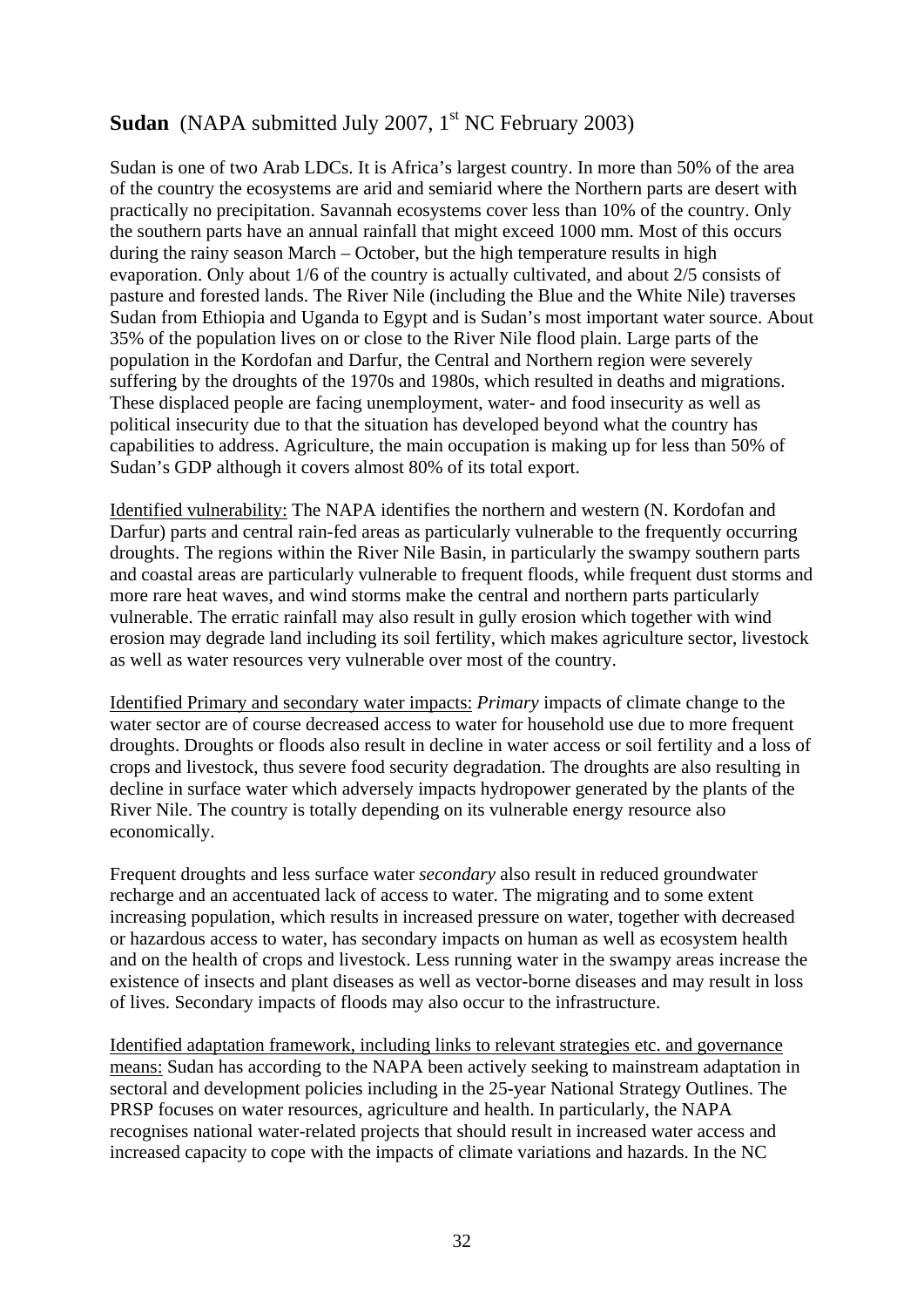Sudan further emphasis the need to link to ongoing work under the conventions, although the identification of the strategies is not detailed.

In the presentation of priority adaptation activities the NAPA recognises the needs to strengthen policies and strategies to guarantee food security for humans and animals. The adaptation strategies are further needed for utilization of natural resources and for targeting the increase of production. There is further a need to address the gaps in laws and legislations that regulate this work. The NAPA recognises the need for institutional strengthening to provide frameworks for integration of NAPA recommendations in the water resources and agriculture sectors. In particular it mentions the lack of sector-specific coordination between the affected sectors. A detailed structure for the NAPA preparation process is presented but without specifying the different actors including the responsible institution or its linkages to the government.

One project has been submitted for NAPA implementation under the LDCF: "Implementing NAPA priority interventions to build resilience in the agriculture and water sectors to the adverse impacts of climate change in Sudan", UNDP.

# **Zambia** (NAPA submitted September 2007,  $1<sup>st</sup> NC August 2004$ )

Zambia is situated at an altitude of 900 to about 1500 m with the Rift zone transversing the eastern parts. Main part of the country's water is discharged by tributaries to the Zambesi River, which runs along the boarder to Zimbabwe. The climate is tropical with a temperature between  $15^{\circ}$ C and  $30^{\circ}$ C but with extremes up to  $38^{\circ}$ C. The rainy season is November – April and the annual precipitation varies from around 1300 mm in the northern parts to around 600 mm in the south. Weather extremes have, however, increased considerably and between 2000 and 2007 there have been two drought years and two flood years, of which the 2006-07 flood had devastating effects. Only about 10% of the area is possible to utilize for agriculture but almost 70% of the population depends on income from the sector. The erratic rainfall combined with the countries dependence on rainfed agriculture has, however, drastically decreased the agriculture sector.

Identified vulnerability: The NAPA and the NC identify 5 vulnerable sectors in Zambia, the primer one is the agriculture sector, in particularly as the country still is completely devoted to rain-fed agriculture, although having access to a large part of the southern African water resources, mainly in the Zambezi River system but also to a minor extent in the north-western corner of the country, the Congo River system. The other vulnerable sectors are the Water and Energy sector, the Natural Resources/Wildlife/Forestry sector, and the Human health sector. All these sectors are very susceptible to rapidly shifting climatic extremes. Also the economic sector is very vulnerable to the extreme climate variations, which are thus resulting in increased poverty for the country.

Identified Primary and secondary water impacts: The recurrent droughts and floods are *primarily* resulting in crop failures, due to water logging and water erosion, or during drought years shortening of the growing season. The primary impact on the water sector is a nonreliable access to water for household or water for the animals. Disastrously decreased or increased river flows are also causing disruptions to the hydropower generation as well as to the generation of groundwater. *Secondary* impacts are malnutrition and diarrhoeal diseases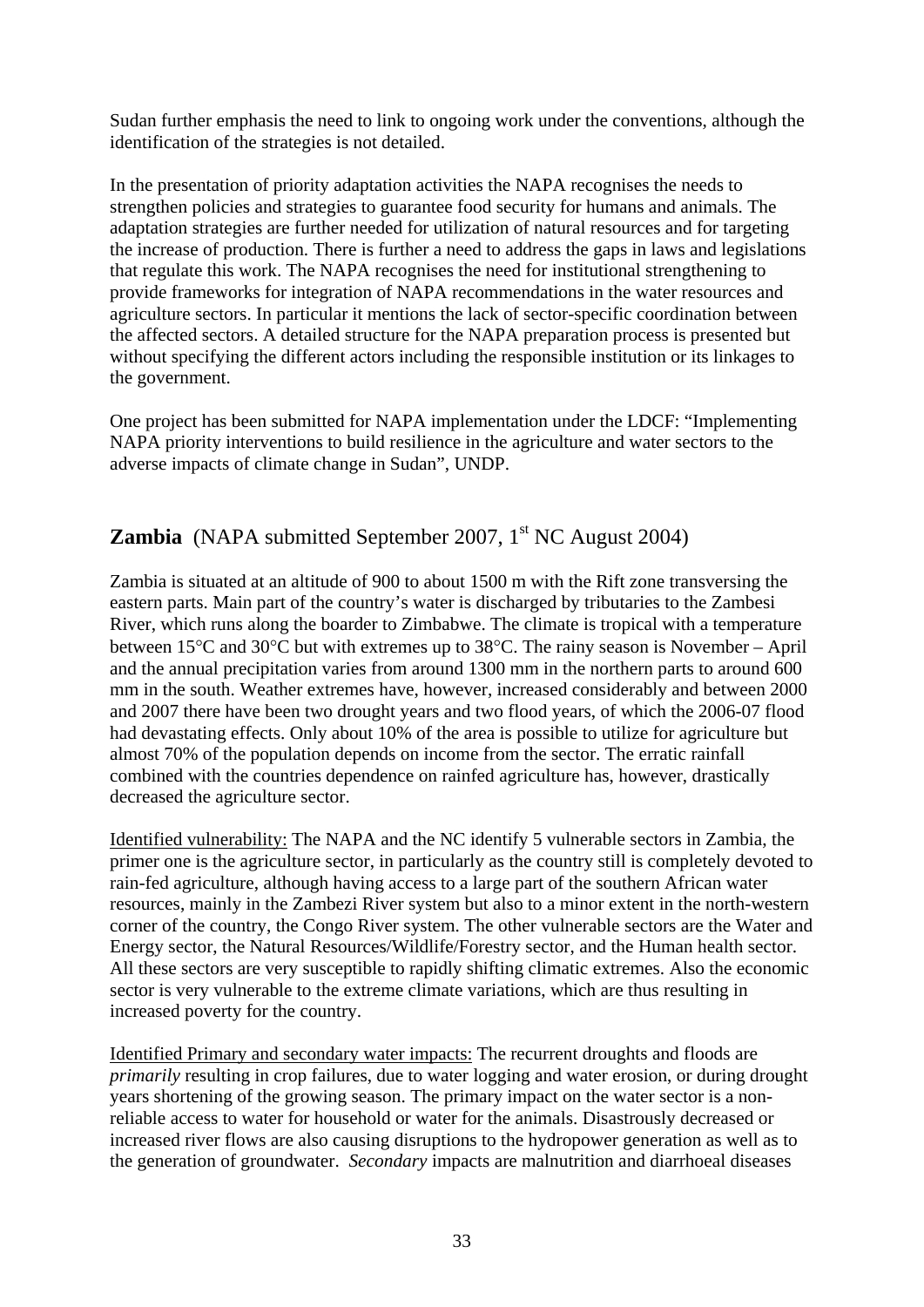due to crop failure or decreased access to drinking water. Extreme cases may result in famine and loss of lives as well as productive assets.

Identified adaptation framework, including links to relevant strategies etc. and governance means: The NAPA recognises among key policies, strategies and programmes that are relevant to the NAPA process and where synergies should be sought, the National Policy on Environment 2007, the Water Act of 1948, the Irrigation Policy and Strategy of 2004, the National Water Policy of 1994, the National Policy on Wetlands Conservation 2002 and the linkages to the CBD and the CCD. Further the NAPA document discusses the level of relevance to NAPA, existing programmes that may integrate Climate Change Adaptation may have. The sectors assessed are: agriculture, fisheries, human health, and natural resources but not the water sector.

The NAPA also recognises potential barriers to implementation including: lack of financial resources; lack of clear and specific legal and policy framework; lack of institutional, system and individual capacity and inadequate public awareness. For the NAPA preparation process the key ministries and organisations involved, including the lead ministry, the Ministry of Tourism, Environment and Natural Resources are identified. But there is no structure or leading institution identified for the implementation phase of the programme, nor is there any discussion on how to overcome the barriers identified to achieve a successful implementation of the programme.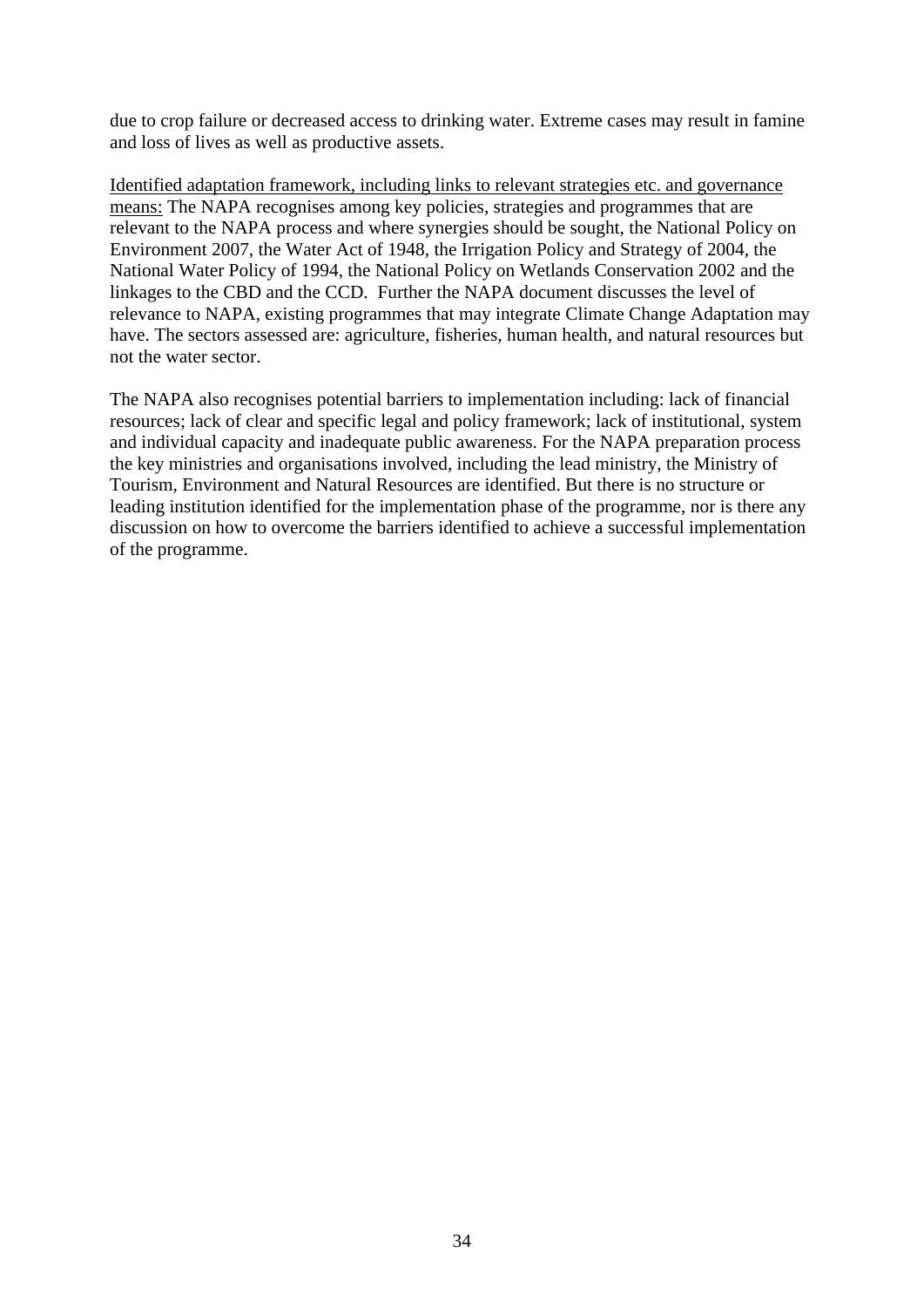# *Annex III: Adaptation to climate change in water resources planning and part of National Water Strategies of Bhutan, Eritrea, Niger, Rwanda, Samoa, Sudan and Zambia.*

#### **Bhutan**

Bhutan has developed a National Water Policy, currently in draft and not yet agreed. Although it is not developed as a formal Water Resources Plan it addresses water use interest including water allocation, water resources development and management, and the institutional capacity building for water resources development and management as well as human resources development. The policy also identifies the political structure including responsible ministries needed for the integrated management of the water resources.

Adaptation to climate change is integrated into the policy as the need to address the impacts of the glacier lake outburst floods, GLOF, resulting from glacier melting due to climate change, is specifically emphasised. This is the most important impact and addressed as a water-related impact of climate change within the NAPA, as well as in the water policy draft.

# **Eritrea**

Eritrea did in 2007 present a draft Integrated Water Resources Management and Water Efficiency Plan (IWRM/WE), building *inter alia* on a Situation Analysis presented in July  $2006<sup>17</sup>$ . The process in doing this is led by the Eritrean Government and executed by the Ministry of Land, Water and Environment. Global Water Partnership has been the facilitator of the process. The main emphasis of the process has been on

- establishment of political will for change and stakeholder participation in the planning process;
- improvement of the knowledge level of stakeholders on critical aspects in the development of IWRM;
- an IWRM strategy and plan of action own by the Eritrean government and with buy-in from key stakeholders;
- capacity development of staff in existing institutions;
- support to integration of water into PRSPs and all development plans in Eritrea.

Unfortunately the project document does not specify all the different aspects that should be integrated into such a strategy including whether adaptation to climate change and its impact to the water sector would be one.

The National Action Programme for Eritrea to combat desertification and mitigate the effects of droughts, the action programme under the CCD, includes Climate Variations and drought under drought-preparedness as a factor contributing to desertification. And the Actions part addresses the issues under the "Drought Preparedness and Mitigation Plan".

<sup>1</sup> <sup>17</sup> Situation Analysis: The State of Water Resources in Eritrea, July, 2006. The Ministry of Land, Water and Environment. Water Resources Department. Eritrea.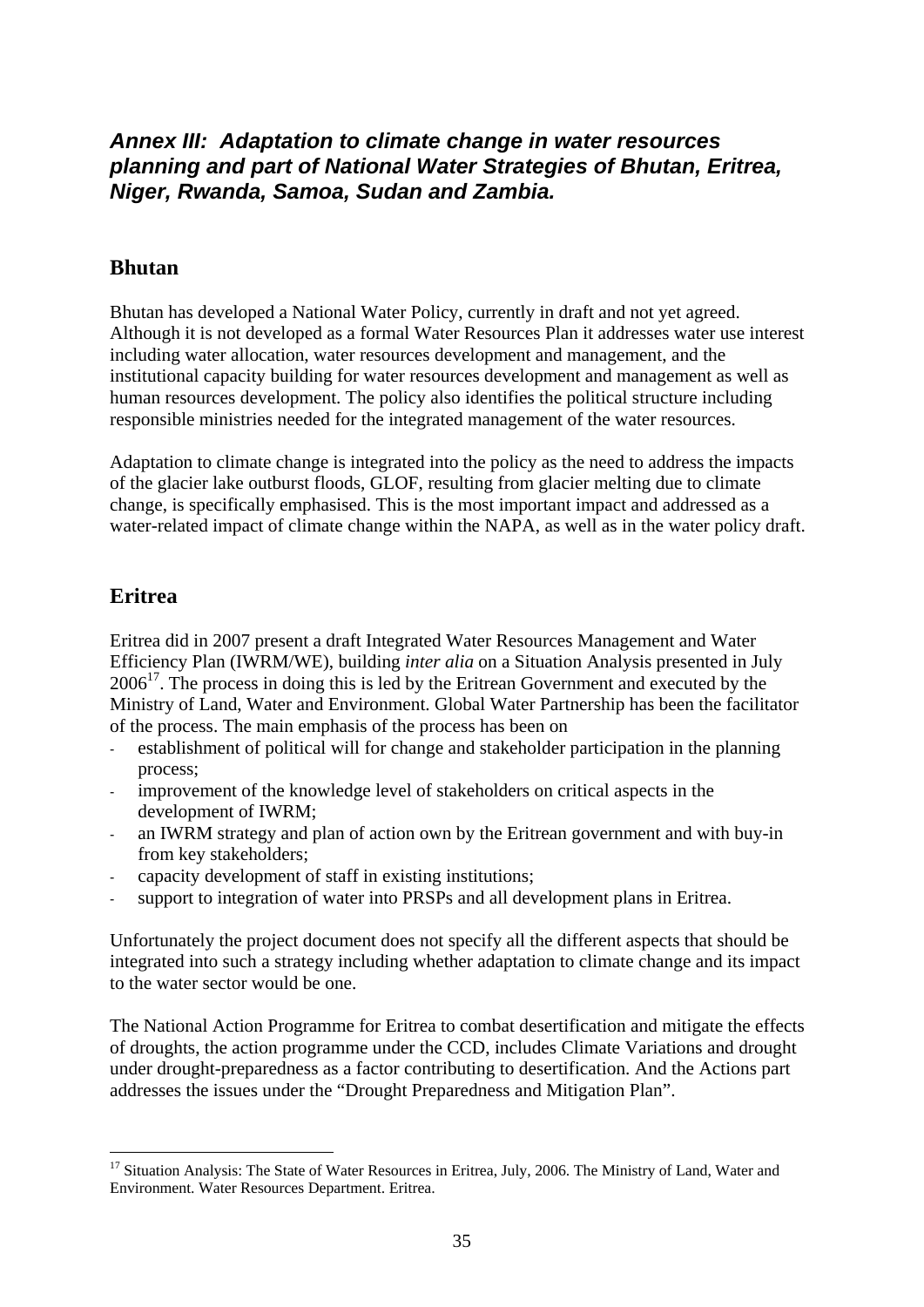#### **Niger**

Niger has no Integrated Water Resources Plan, nor has the country indicated that any initial steps towards that have been taken. There is a water law on water regimes from 1993 but that does not regulate water from a broader perspective.

The National Action Plan to Combat Desertification for Niger deals with drought to a minor extent and is not discussing climate change related aspects, nor are water related issues prominent in that Plan.

Under the GEF/World Bank/UNDP-project "Reversing Land and Water Degradation Trends in the Niger River Basin" the participating countries, including Niger are developing a "Strategic Shared Vision and Sustainable Development Action Plan for the Niger River Basin". This includes integrated land and water strategies also for the western parts of the Niger country but not linkages to adaptation to climate change.

### **Rwanda**

1

Rwanda has so far only taken initial steps towards any Integrated Water Resources Management Plan within the framework of their "Sectoral Policy on Water and Sanitation" that was presented  $2004^{18}$ . The policy document also presents a sector strategy which includes set up of "politic, regulatory and institutional framework favourable to rational water resources management". Although the policy under the specific objectives also relates to water for agriculture, for environmental protection and for energy production, it is not a fully developed integrated water resources strategy. And there is no reference to any integration of adaptation to climate change.

Rwanda is also a member of the Nile Basin Initiative, and the Sector Policy paper on water and sanitation refers to current activities of the Nile Basin Initiative strategic action plans and the African Ministerial Conference on Water as complement to the sector policy. Strategies to address impacts of climate change under the Initiative have been discussed. Further, Rwanda is a member of the Lake Victoria Basin Commission (LVBC), which is directly established and funded by the EAC and as such has a high level of influence on national policies and programming. The LVBC and its member countries have currently engaged in an assessment of climate change impacts on lake levels and are defining health and ecosystem indicators which may help track these impacts.

The Rusumo falls hydro-power plant, an joint investment between Rwanda and its neighbouring countries is currently at pre-feasibility phase, and considered to be highly vulnerable; while planned to provide rural and industrial electrification to a significant section of the populations in these countries, it may be compromised by the impacts of climate change.

<sup>&</sup>lt;sup>18</sup> Republic of Rwanda, Ministry of Lands, Environment, Forests, Water and Natural Resources: Sectoral policy on water and sanitation, October 2004.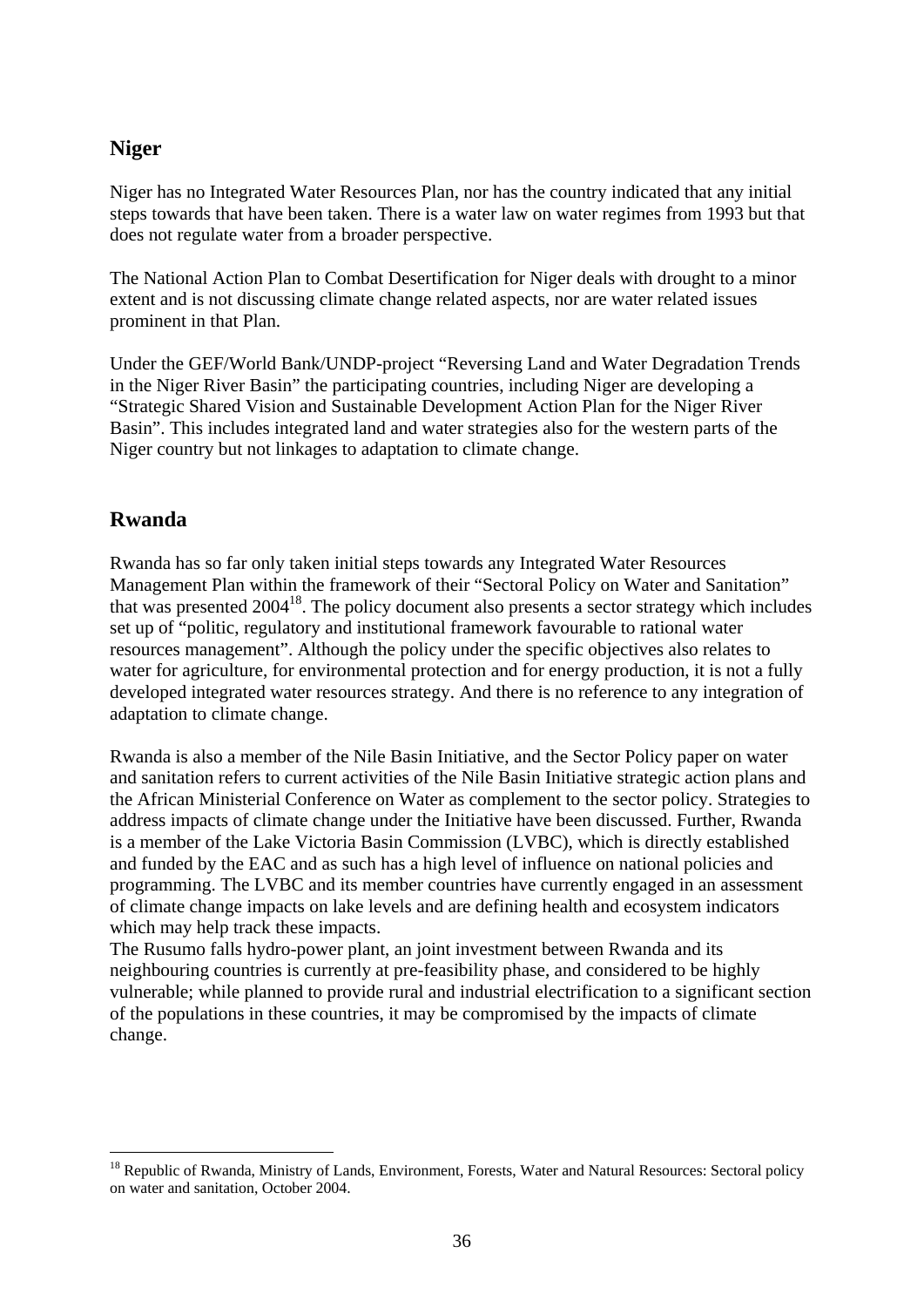### **Samoa**

Samoa's National Water Resources Policy was approved by the Cabinet in 1993. The policy is coupled with a short-term strategy, to strengthen the capacity to implement the policy, and a long-term strategy, "to establish a regulatory framework for the sustainable management of water resources". The strategy is to be further developed also to address key challenges, which may include "effects of climate change, weak and fragmented institutional and regulatory framework, need to appoint an independent water regulator, low tariffs and poor cost recovery due to low willingness to pay…, poor utility performance due to lack of institutional capacity and investments, increasing pollution of resources, need to increase sewerage collection and treat all raw sewage, connect the urban poor, technical performance and services are poor". The Asian Development Bank is supporting in this endeavour. (Bridges, 2007)

The South Pacific Applied Geoscience Commission (SOPAC) in 2003 held a session at the Pacific Dialogue on Water and Climate, particularly dealing with "Water in Small Island Countries. One of its key resulting messages was to "Change the paradigm for dealing with Island Vulnerability from disaster response to hazard assessment and risk management, particularly in Integrated Water Resource Management"<sup>19</sup>. This of course concerns Samoa as being one of these countries but is a message that is much more widely relevant.

### **Sudan**

Southern Sudan's water policy was approved in 2007. It concerns rural water supply and sanitation and urban water supply and sanitation.

Sudan successfully produced a "National water Policy" document that was approved in the year 2000. The policy document includes several aspects of water resources management, utilization, and protection. It relates to various sectors including agriculture, industry, health, energy and transportation, although not a full sectoral policy.

The Water Resources Act was passed in 1995 and the National Water Resources Council was formed. The Act includes parts related to stakeholders, research, pricing, licensing brick making, river transport vessels and water abstraction. It failed, however, to relate to wetlands, erosion, drainage, standards, water harvesting, water related diseases, rain water as a resource, etc. and the integrated approach was missing. And neither the policies nor the Act refer to climate change.

Further, Sudan is a member of the Nile Basin Initiative, the policies and strategies of which is important to Sudan as the river traverse the country from South to North. The transboundary aspects are particularly relevant as Sudan is a downstream country to Ethiopia and Uganda but an upstream country to Egypt. Climate change related strategies are also included under the Nile Basin Initiative. (See Rwanda)

<sup>1</sup> <sup>19</sup> http://www.sopac.org/Pacific+Resource+Centre+on+Water+and+Climate